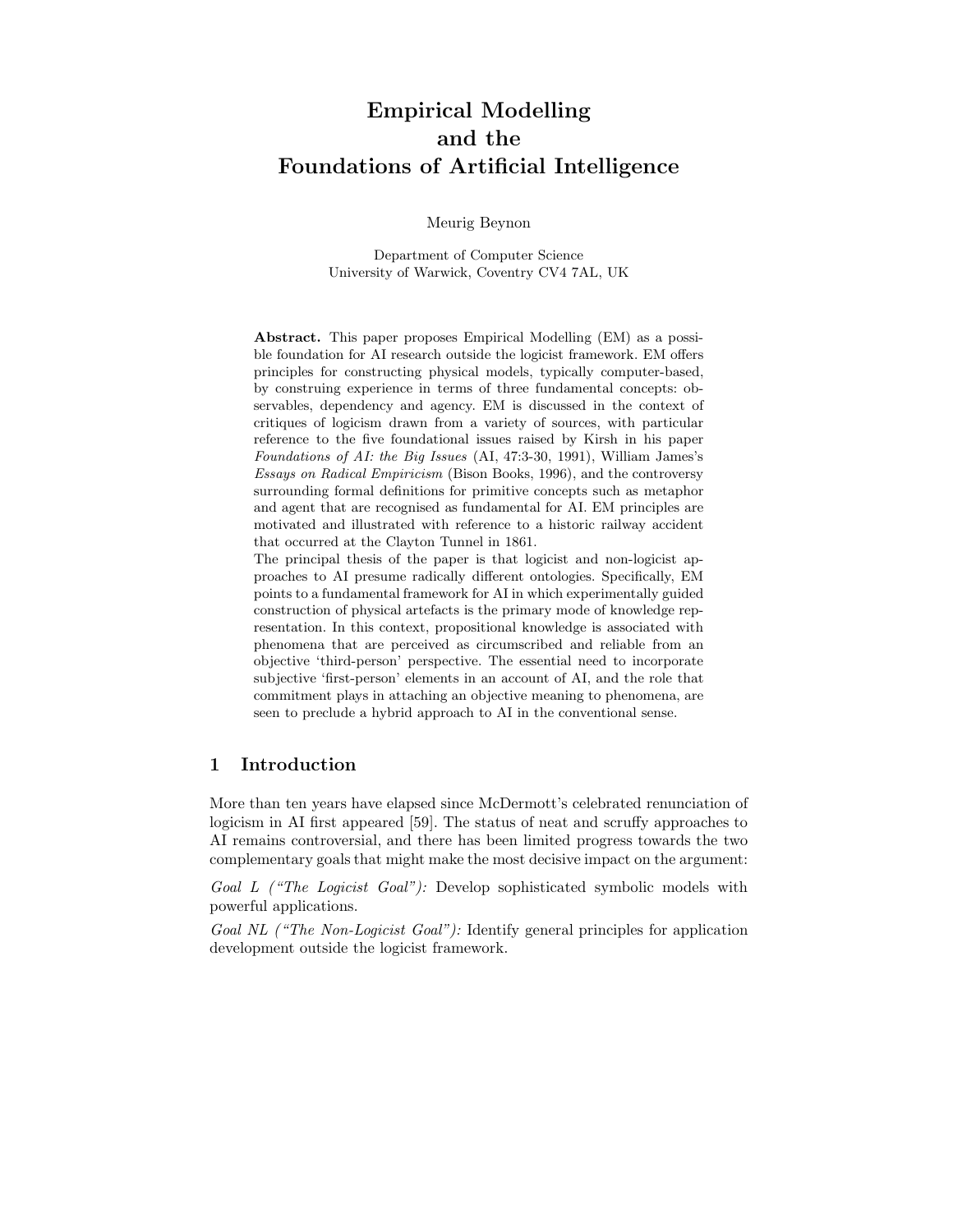By way of illustration, Goal L would be served if the aspirations of Lenat and Feigenbaum's experiment in knowledge representation [57] were to be realised, and Goal NL by the discovery of general principles for constructing reactive systems of agents sufficient to account (in particular) for the achievements of Rodney Brooks and his collaborators at MIT [32, 31].

A cynic might argue that neither of these goals has significant academic or commercial implications. Whether or not logicism delivers significant practical applications, the logicist view of AI is firmly entrenched in the curriculum of computer science, and will remain so whilst there is perceived to be no academically respectable alternative to mathematical foundations based on logic and rules. And whether or not there are any fundamental principles to account for the achievements of scruffy AI, those techniques that are most effective in practice will attract commercial interest and exploitation.

More considered reflection suggests that progress towards one or other of the goals set out above potentially has serious implications in both academic and commercial terms. As Brooks argues in [31], AI has been very influential in shaping the development of computational paradigms and knowledge representation techniques, and its agenda is increasingly relevant to modern computing applications. The limitations of traditional foundations for computer science are becoming topical in many key areas. Recent contributions on this theme include, for instance, West's discussion of hermeneutic computing [76], Wegner's proposals for extensions to the Turing model of computation [75], and the analysis of information systems development by Hirschheim al. [52]. Related concerns include the future for database concepts beyond relational and object-oriented frameworks, and Fred Brooks's reiteration of his call for principles with conceptual integrity to address the problems of software development [30]. A logicist framework that fails to engage with the agenda of modern practical computing calls into question the integrity of AI and computer science as academic disciplines. Computing practice that has no coherent guiding principles is unlikely to deliver well-engineered products or to exploit the full potential of new technology.

The aim of this paper is to consider the potential of Empirical Modelling (EM), developed by the author and his collaborators at Warwick over several years, as a broader foundation for AI and Computer Science. (See our website: http://www.dcs.warwick.ac.uk/pub/research/modelling for further details of the Empirical Modelling Project.) By way of clarification, it should be noted that the term 'agent' has a distinctive meaning in EM that has been developed largely independently of the associations that 'agent-oriented' now has in Computer Science. By way of disclaimer, this paper aims to expose a fundamental difference in preoccupation between the logicist and non-logicist perspectives, and should be intepreted as questioning the potential significance rather than the intrinsic merit and interest of logicist researches. For instance, automatic techniques for truth maintenance and belief revision are a legitimate way to ameliorate the effects of adopting a closed-world perspective, but this does not address the fundamental problem raised in section 2.3 below.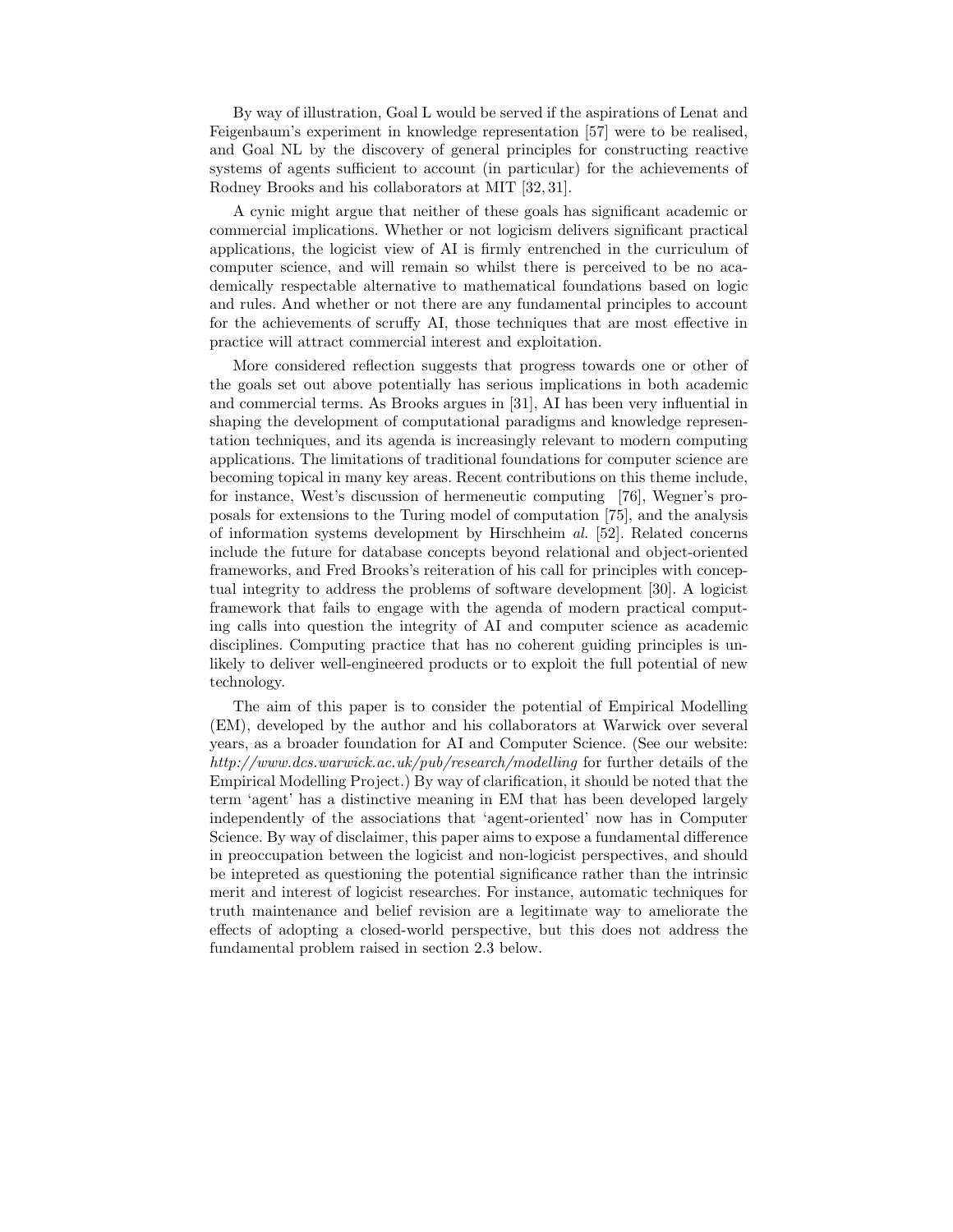The paper is in three main sections. Section 2 contrasts logicist and nonlogicist perspectives on intelligence with reference to a typical IQ puzzle and to the analysis of a historic railway accident. Section 3 introduces EM principles and techniques, and illustrates their potential significance for railway accident investigation. Section 4 discusses the new foundational perspective on AI that EM affords with particular reference to the work of William James on Radical Empiricism, of David Gooding on the empirical roots of science, of Mark Turner on the roots of language and of Rodney Brooks on robotics.

## 2 Perspectives on Intelligence

In [55], Kirsh discusses the foundations of AI with reference to five issues:

- Core AI is the study of conceptualization and should begin with knowledgelevel theories.
- Cognition can be studied as a disembodied process without solving the grounding problem.
- Cognition can be effectively described in propositional terms.
- Cognition can be studied separately from learning.
- A uniform architecture underlies virtually all cognition.

Kirsh identifies these as assumptions typically associated with a logicist viewpoint. EM promotes an alternative viewpoint on intelligence. In particular, it takes a different stance on each of these five foundational issues.

The essential distinction concerns the way in which a system is construed to operate. As discussed in Kirsh [55], the logicist aims at a mathematical structure of objects, functions and relations close enough to the real world for a system to achieve its purposes, and construes the system as "acting as if it were inferring". In EM, in contrast, a construal makes more explicit reference to human agency, can have a more subjective character, and be more loosely concerned with specific goals. A central idea of EM is that physical artefacts are needed to communicate such construals, but its general import can be expressed as: "so far as I/we can judge from previous experience, and subject to exceptional behaviour for which there is no pre-conceived explanation, the system is acting as if it were composed of the following family of autonomous agents, each responding to the following observables, and exercising the following privileges to change their values in the context of the following dependencies between observables".

A construal in EM has a number of key features:

- It is empirically established: it is informed by past experience and is subject to modification in the light of future experience.
- It is experientially mediated: the interaction in which each agent engages is represented metaphorically via a physical artefact, typically computer-based.
- The choice of agents is pragmatic: what is deemed to be an agent may be shaped by the context for our investigation of the system.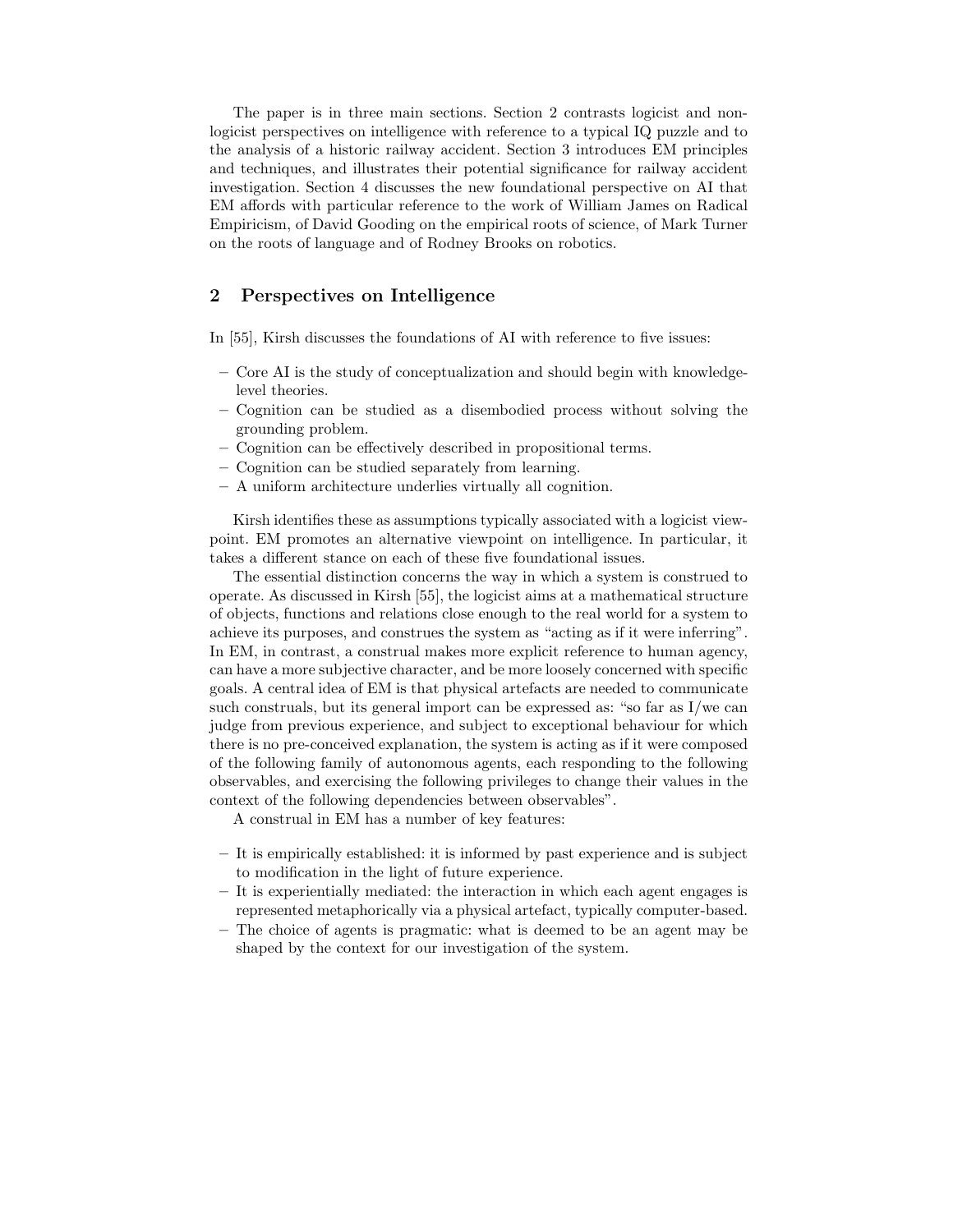– It only accounts for changes of state in the system to a limited degree: the future states of the system are not circumscribed, there may be singular states in which conflicting values are attributed to observables, and there are no guarantees of reliable response or progress.

Construals in logicism and in EM are associated with radically different ontologies and epistemologies. This ontological distinction is highlighted when, as is sometimes appropriate, EM is used to develop models of a logicist character. The critical point in this development is the point at which the developer shifts perspective from "my experience so far suggests that this pattern of interaction between agents occurs reliably and this appears to conform to the experience of others also" to "a particular behavioural pattern within the system is described objectively and precisely by the following logical model whose construction is predicated upon the assumption that this pattern occurs reliably".

Two examples of interpretations of intelligence will be used to highlight this difference in perspective, and to motivate the more detailed discussion and analysis that follows.

#### 2.1 A Classic Intelligence Test

The problem posed in Box 1 illustrates one popular view of intelligence that has much in common with the logicist perspective as portrayed in [55]. It is drawn from a publication by Mensa, a society whose membership comprises people with a high "intelligence quotient".

The Captain of the darts team needs 72 to win. Before throwing a dart, he remarks that (coincidentally) 72 is the product of the ages of his three daughters. After throwing one dart, he remarks that (coincidentally) the score for the dart he has just thrown is the sum of the ages of his daughters. Fred, his opponent, observes at this point that he does not know the ages of the Captain's daughters. "I'll give you a clue", says the Captain. My eldest daughter is called Vanessa. "I see", says Fred. "Now I know their ages."

|  |  |  |  | <b>Box 1.</b> A Mensa Intelligence Test |  |
|--|--|--|--|-----------------------------------------|--|
|--|--|--|--|-----------------------------------------|--|

The solution to this problem centres on the fact that factorisations of 72 into 3 factors are disambiguated by the sum of factors but for the pair of factorisations:

$$
72 = 3 * 3 * 8 = 6 * 6 * 2.
$$

By observing that he does not know the ages of the daughters, Fred discloses to the solver that one or other of these factorisations of 72 is the required one. (Note that, to make his observation, Fred does not need to know—as we as solvers do—that no other pair of factorisations of 72 into three yields the same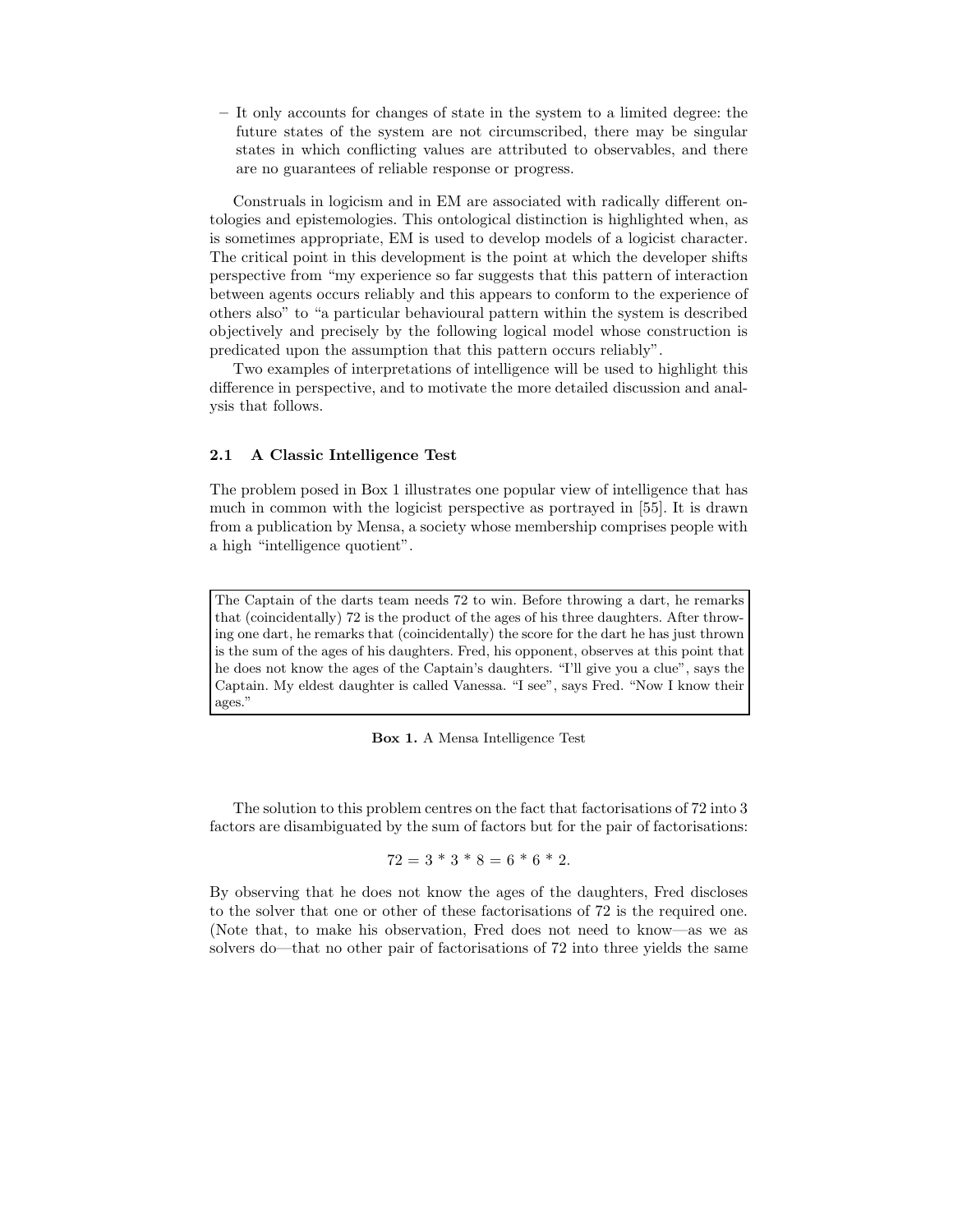sum, since he knows that the Captain has scored 14.) When he knows there is an eldest daughter, he knows that the ages of the daughters are 3, 3 and 8.

This puzzle illustrates several ingredients of logicism discussed in [55]. The problem is contrived around a mathematical model in the poser's mind. The casual and artificial way in which the abstract problem is placed in a real-world context echoes the modularity of 'inventing conceptualizations' and 'grounding concepts' presumed in logicism [55]. Embodiment plays a contrived role in the problem. The issue of psychological realism is not addressed. It is assumed that Fred exercises instantaneous—or at least very rapid—inference skills on-line, whilst "knowing the ages of the daughters" is an abstract concept, unconnected with being able to associate an age with a daughter who might turn up at the darts match. Nor is indexicality respected. In order to draw any inferences, a single Mensa-like persona must be imposed on the agents in the puzzle (the Captain and Fred) and on the poser and solver also.

The remarkable thing about problems of this nature is that the IQ-literate reader adopts the conventions of the problem poser so readily. Why should we regard problem-solving of this nature as intelligent? Perhaps because it involves being able to see through the contrived presentation to make ingenious abstract inferences, discounting the commonsense obstacles to deduction (cf. Naur's analysis of logical deduction in Sherlock Holmes stories [63]: "truth and logical inference in human affairs is a matter of the way in which these affairs are described").

To some degree, facility in making abstractions is a quality of intelligence. Some commonsense facts about the world must be taken for granted to make sense of the problem. For example, a game of darts takes place on such a timescale that the ages of the children are fixed for its duration. 14 is a legitimate score for one dart. Yet the puzzle is posed so artificially that it is almost a parody of intelligence.

A complementary mental skill is far less well-represented in logicism. This is the ability to transpose the problem imaginatively so as to disclose the implicit presumptions about the relationship between the abstract and the real-world elements. Imagination of this kind can subvert the intelligence test. A suspension of disbelief is needed in supposing that the Captain and Fred are mathematically adept and sober enough to factorise 72 in their heads whilst simultaneously taking turns at darts, or that Fred determines the ages of the children because of an inference rather than because he remembers Vanessa's age. In some contexts, especially where creativity or design are concerned, such questioning of the premises of a problem is essential, but it is out-of-place in the world of Mensa problems. The intended world model is closed and preconceived.

The Mensa problem is an example of the kind of challenge that might be addressed by an intelligence inference engine. It might not be easy to meet, as it involves some meta-level reasoning. This is illustrated by the fact that if Fred said he knew the ages of the daughters before he was told the name of the eldest, no inference could be drawn.

Though logicism is not primarily concerned with artificial tests of intelligence of this nature, it can be seen as construing intelligence in similar terms. It involves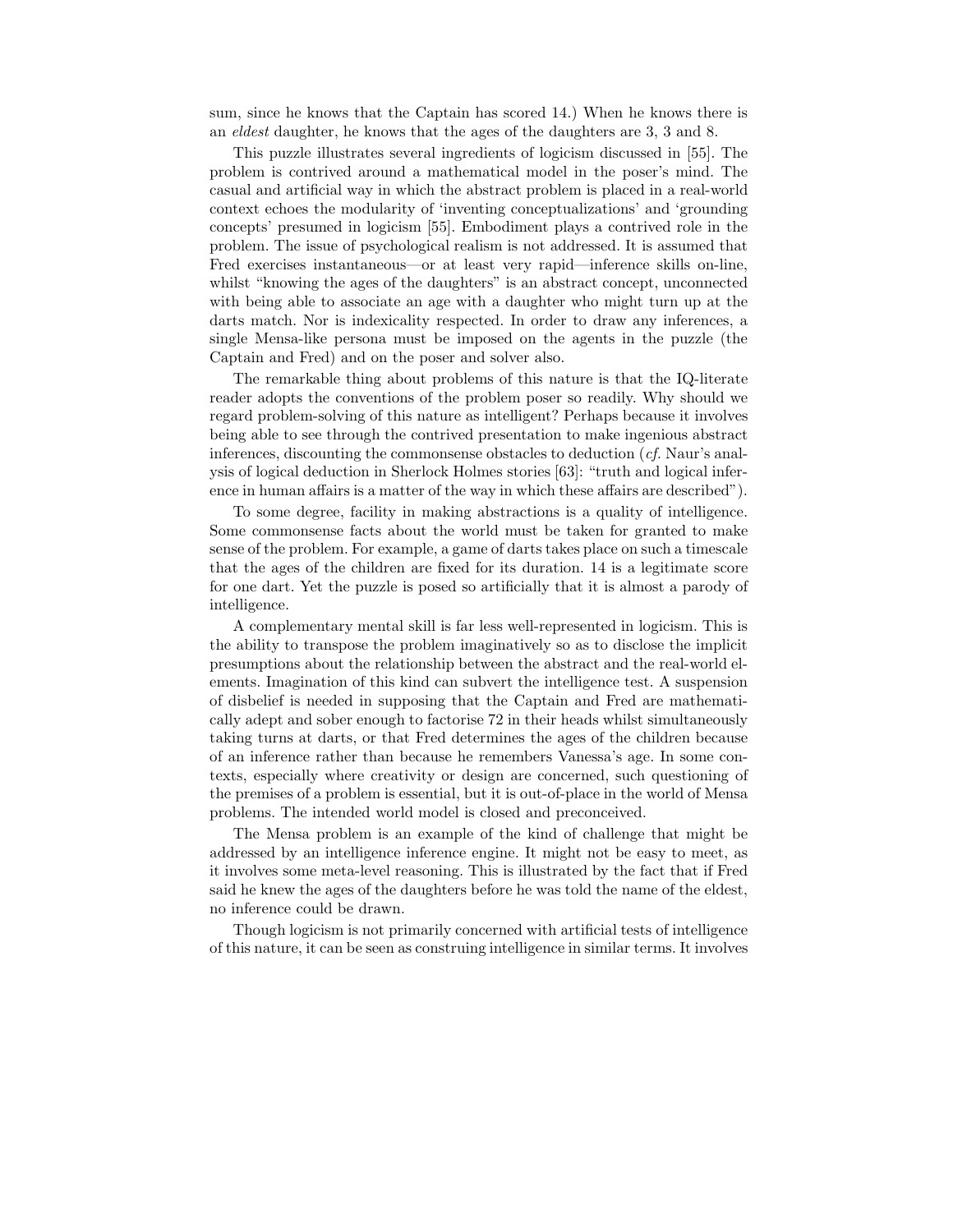establishing a formal relationship between the world and a logical model similar to that between the mathematical model and the darts match scenario, such that intelligent behaviour can be viewed as if it were inference of the kind used in solving the intelligence test.

Empirical Modelling techniques address the broader view of intelligence that encompasses creativity and imagination. They are not particularly well-suited for exercises in inference masquerading as commonsense problems, but have direct relevance to real-life scenarios in which abstract explanations are sought.



### 2.2 The Clayton Tunnel Railway Accident

Fig. 1. Signalman Killick's view of the Clayton Tunnel

The following discussion refers to a 19th century railway accident [67] that is described in Box 2 and illustrated in Figure 1. In analysing the accident (e.g. as in conducting an accident inquiry), the significance of embodiment is particularly clear. To assess the behaviour of the human agents, it is essential to take account of psychological and experiential matters. How big was the red flag? How was it displayed? Did the drivers and signalman have normal sight? How far away could oncoming trains be seen? These are perceptual matters, which taken in conjunction with knowledge about how fast trains travelled and how closely they followed each other, help us to gauge the performance of human agents. There are also conceptual matters, to be considered in the light of the training given to drivers and signalmen. It is reasonable to expect that a responsible driver can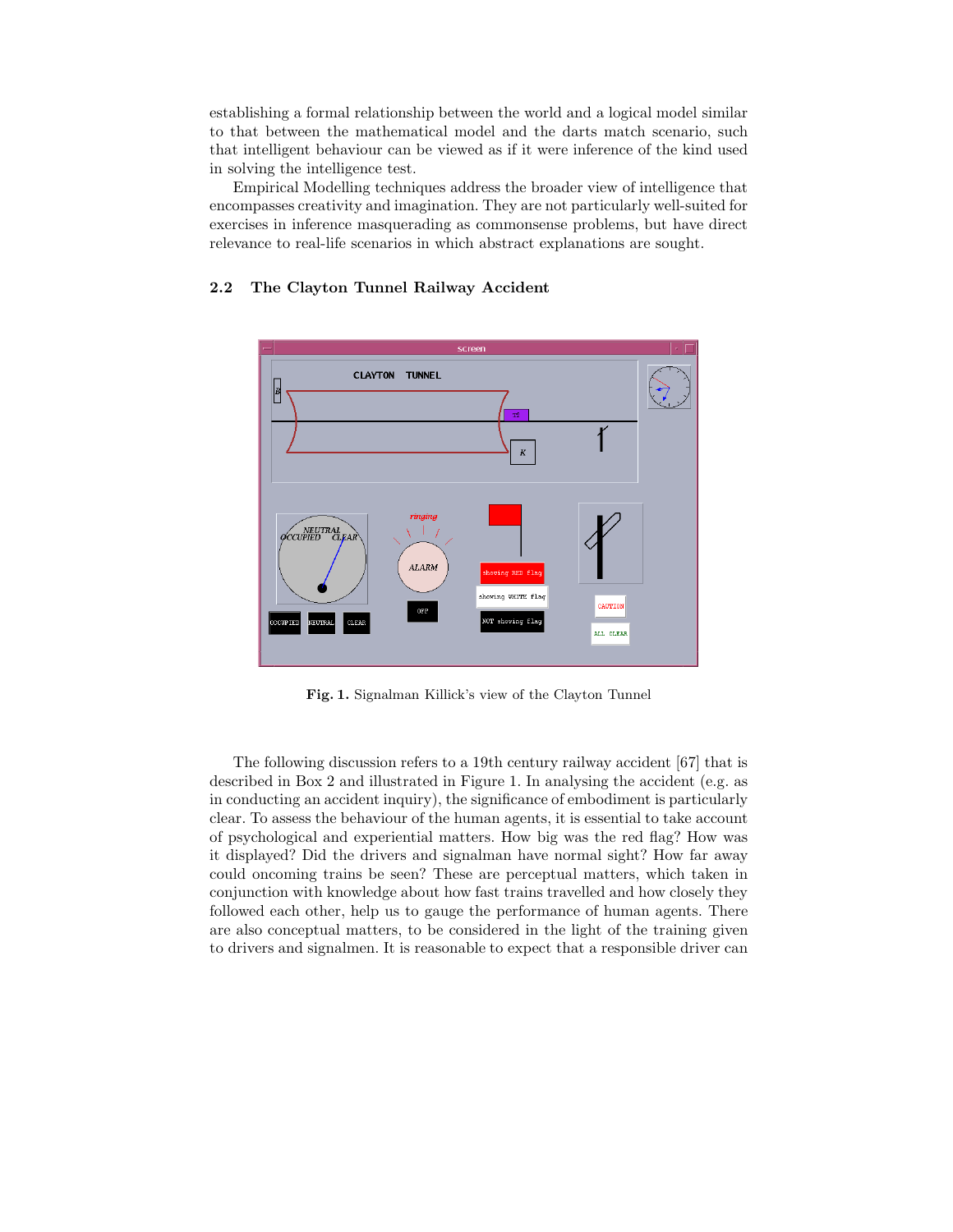#### The Clayton Tunnel Disaster August 25th 1861

Three heavy trains leave Brighton for London Victoria on a fine Sunday morning. They are all scheduled to pass through the Clayton Tunnel—the first railway tunnel to be protected by a telegraph protocol designed to prevent two trains being in the tunnel at once. Elsewhere, safe operation is to be guaranteed by a time interval system, whereby consecutive trains run at least 5 minutes apart. On this occasion, the time intervals between the three trains on their departure from Brighton are 3 and 4 minutes.

There is a signal box at each end of the tunnel. The North Box is operated by Brown and the South by Killick. K has been working for 24 hours continuously. In his cabin, he has a clock, an alarm bell, a single needle telegraph and a handwheel with which to operate a signal 350 yards down the line. He also has red (stop) and white (go) flags for use in emergency. The telegraph has a dial with three indications: NEUTRAL, OCCUPIED and CLEAR.

When K sends a train into the tunnel, he sends an OCCUPIED signal to B. Before he sends another train, he sends an IS LINE CLEAR? request to B, to which B can respond CLEAR when the next train has emerged from the North end of the tunnel. The dial at one end of the telegraph only displays OCCUPIED or CLEAR when the appropriate key is being pressed at the other—it otherwise displays NEUTRAL.

The distant signal is to be interpreted by a train driver either as all clear or as proceed with caution. The signal is designed to return to proceed with caution as a train passes it, but if this automatic mechanism fails, it rings the alarm in K's cabin.

#### The accident

When train 1 passed K and entered the tunnel the automatic signal failed to work. The alarm rang in K's cabin. K first sent an OCCUPIED message to B, but then found that train 2 had passed the defective signal before he managed to reset it. K picked up the red flag and displayed it to Scott, the driver of train 2, just as his engine was entering the tunnel. He again sent an OCCUPIED signal to B.

K did not know whether train 1 was still in the tunnel. Nor did he know whether S had seen his red flag. He sent an IS LINE CLEAR? signal to B. At that moment, B saw train 1 emerge from the tunnel, and responded CLEAR. Train 3 was now proceeding with caution towards the tunnel, and K signalled all clear to the driver with his white flag.

But S had seen the red flag. He stopped in the tunnel and cautiously reversed his train to find out what was wrong from K.

Train 3 ran into the rear of Train 2 after travelling 250 yards into the tunnel, propelling Train 2 forwards for 50 yards. The chimney of the engine of Train 3 hit the roof of the tunnel 24 feet above. In all 23 passengers were killed and 176 were seriously injured.

Box 2. An Account of the Clayton Tunnel Railway Accident

interpret a red flag as a signal for danger, and make this inference at the speed of thought (cf. the implausibly rapid inferences that Fred must make in his darts match). The process of identifying and actively checking the state of the signal also has a conceptual component.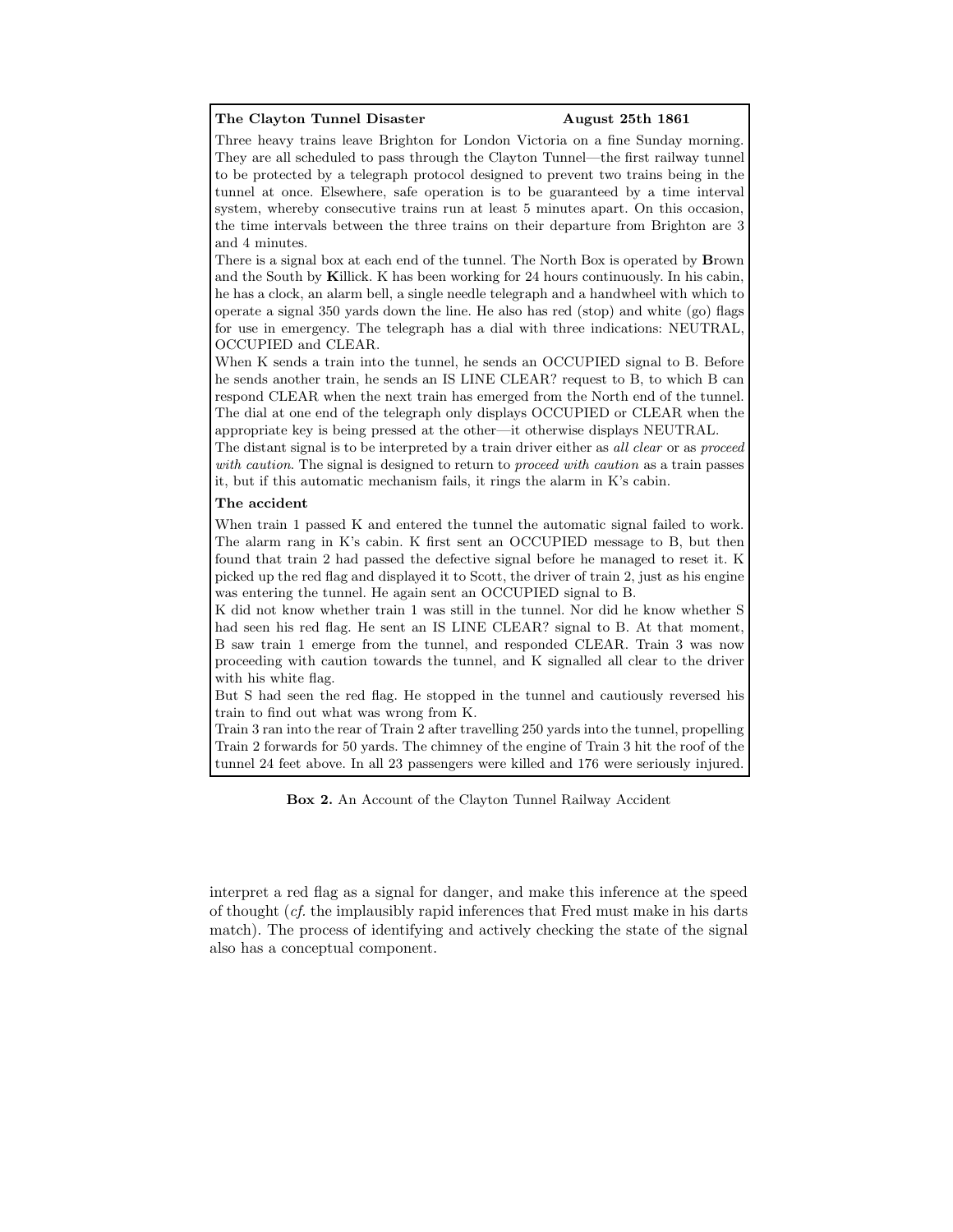Issues of this nature have to be viewed with reference to the particular environment, such as the weather conditions. In this context, whether the speed of the train was "too fast" is a matter of pragmatics rather than mathematics. The need to think in egocentric indexical terms is self-evident. None of the human agents has a comprehensive view of the system. Without at least being able to acquire some representative experience of what signalman Killick's task involved, it is hard to make a fair judgement about his degree of responsibility for the accident, and to assess the relevance of his having worked for 24 hours at a stretch.

In the railway accident scenario, unlike the Mensa problem, the interaction between conceptual worlds and the real world is very subtle. Ironically, the practical measures designed to protect against the dangers of a breakdown in the tunnel also generated the conceptual framework that led to the disaster. Driver Scott's decision to reverse his train arose from the fiction that a train may have broken down in the tunnel ahead. Had he had another misconception, such as that Killick had waved a white flag, there would have been no accident, and normal operation would shortly have been resumed. In the real world, there are degrees of physical interaction between trains that fall short of the catastrophe that actually occurred, some of which might even have entailed no disruption to the railway system. It is hard to envisage how logicist models could address the range of ways in which what is informally viewed as inconsistency can be manifest. Drastic colocation of trains is a particularly striking example of embodied inconsistency. After this event, there is, in some sense, no longer a model.

#### 2.3 A Logicist Model of the Railway Accident?

Kirsh [55] suggests that a theory of AI is concerned with specifying the knowledge that underpins a particular cognitive skill. On this basis, accounting for the Clayton Tunnel Disaster is an exercise of significant intrinsic importance that can be seen as a challenge for a theory of AI. This exercise involves understanding the contributions made by all the human agents in the accident scenario. As part of this process, it would be necessary to place the accident in a generic context, so as to see the actual events in relation to normal operation, and to explore the probable outcomes had the circumstances been different. For instance, there are closely related scenarios in which no accident occurs, or the crash is less violent, and there are myriad factors that could have had a significant influence, such as the reaction times of drivers and signalmen, the effectiveness of braking on the trains, and the geography of the tunnel.

If our objective is to understand the Clayton Tunnel Railway accident in these terms, there appear to be significant problems in constructing a logicist model. To observe logicist principles, it seems that the goal of understanding the accident should lead to the identification of a closed-world model that encompasses the accident scenario and is adequate for all purposes of explanation. Modern railway practice demonstrates that—at least in principle — a closed-world model can be effective in this role, accounting for the highly complex interactions in the railway system within a robust generic conceptual framework.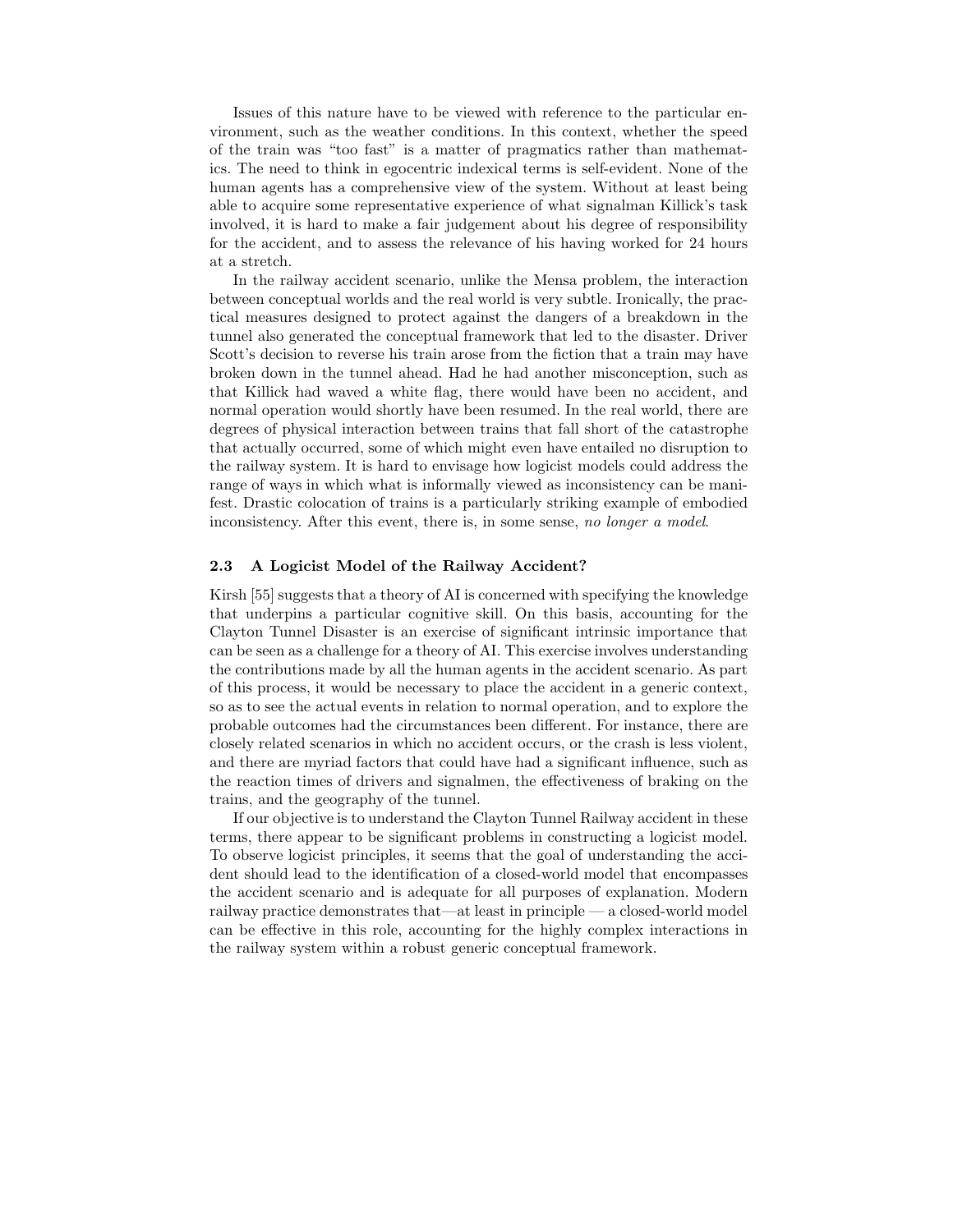There are three challenges in particular that are met in conceiving railway system operation in closed-world terms. They are concerned with obtaining guarantees, so far as this is possible, on the following points:

- All human activities are framed around objective knowledge and skills.
- All significant operations are based on highly reliable assumptions.
- Practice does not depend on the specific features of particular environments.

In the analysis of the Clayton Tunnel accident, it is hard to see how to construct a logicist model to meet these requirements.

The need to deal with first person concerns. One possible subgoal for an investigator might be reconstructing the mechanics of the accident. A mathematical model could be developed in terms of such factors as the mass, position, velocity, acceleration, braking efficiency of the trains and friction and gradient in the environment. In this model, agency would manifest itself as changes in acceleration due to manipulation of the throttle and brake.

An alternative model might be aimed at reconstructing the sequence of significant events. This could be built around an analysis of the protocols for interaction between the signalmen and the drivers, e.g. using a mathematical model for concurrency such as process algebra or calculus. Such a model would register the communications between the human agents as abstract events, and enable their possible patterns of synchronisation to be analysed.

From each perspective, the result is a self-contained closed-world model of the accident. That is to say, both models can be developed to the point where, relative to their subgoal, there is apparently no need to make further reference to the physical context in which the accident took place. In accounting for the crash, the mechanical model can give insight into the influence of technological factors and perhaps supply objective information about the train drivers' actions. The protocol model can likewise clarify what communication took place, and help to assess its significance.

In practice, both perspectives are too deficient in psychological terms to be helpful to an accident inquiry in making judgements about responsibility. Both models create objective "third person" accounts that help to clarify exactly what an external observer might have seen, and put this observation in the context of other possible scenarios. Neither gives us insight into how the experiences of the human agents and the physical embodiments of mechanical agents contributed to the accident.

To construct a logicist model that is adequate for understanding the railway accident would certainly require more sophisticated mathematics. What form should such a model take? It would have to model agents so as to take sufficient account of mechanics and how communication between agents is synchronised. It would also have to characterise the interactions between agents in propositional terms in a way that took sufficient account of psychological factors.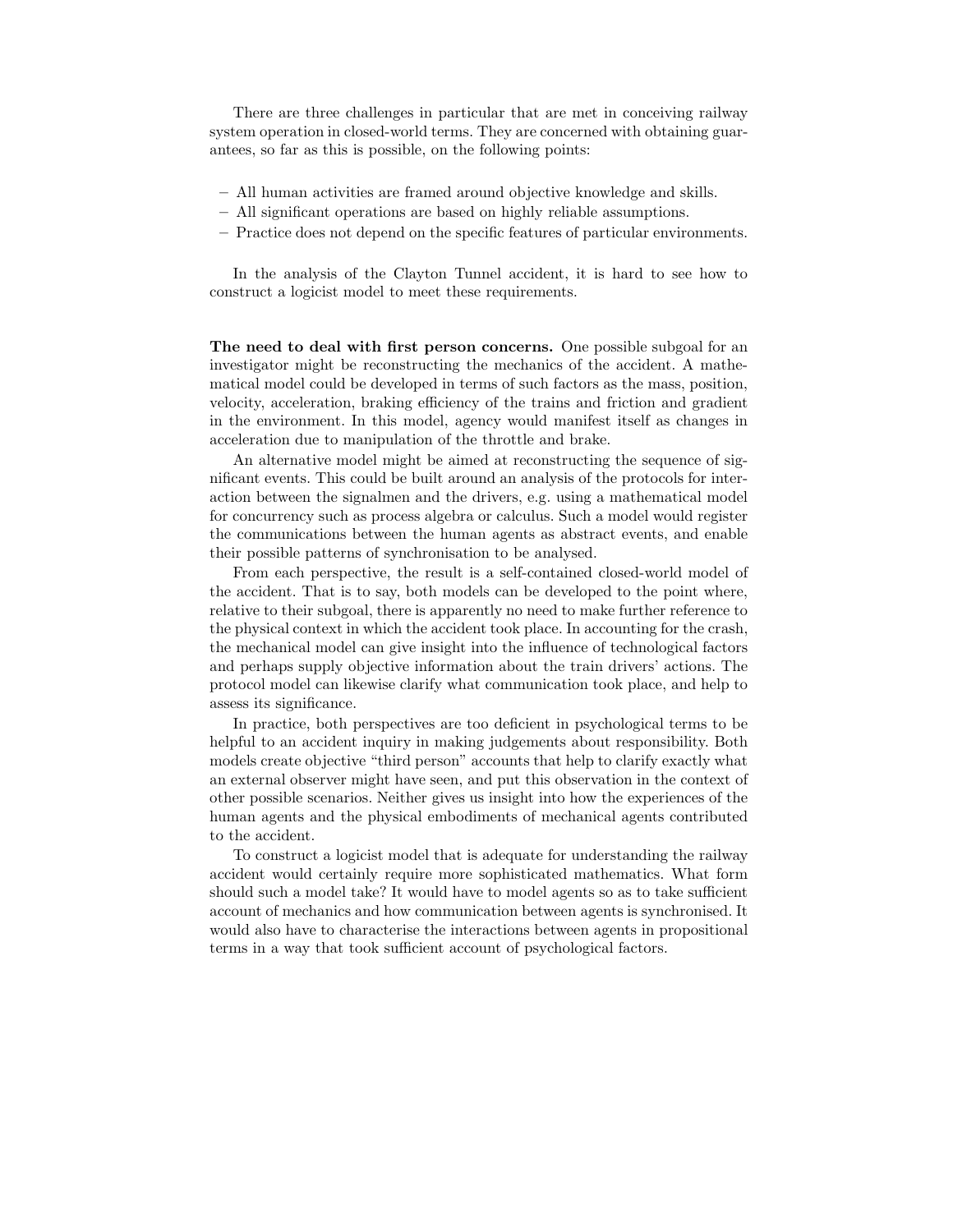The need to deal with provisional and unreliable insight. Understanding the railway accident involves construing the disaster in the context of day-to-day operation of the railway system. This process of construal has no counterpart in the context of the IQ test above. The Mensa problem is posed with a particular construal in mind: we have to assume that the Captain and Fred act on the basis of inference, oblivious to other commonsense factors, such as personal knowledge Fred might have of the Captain's family. In contrast, the construal of the accident admits no 'right answer'. In this respect, it is far more representative of the challenge to knowledge representation involved in intelligent system design.

In considering how the accident is construed, it is important to recognise the scientific and cultural prejudices that can operate. It may appear obvious that we know what agencies and observables need to be taken into account. It is presumably irrelevant whether Killick had a moustache, or wore a red shirt, or that it was Sunday rather than Saturday morning. From an empiricist standpoint, such concerns are not to be absolutely dismissed. Had Killick worn a red shirt, it might have prevented the driver from spotting the red flag in time to give an acknowledgement. There were doubtless many people who speculated on whether the disaster was an act of divine retribution on those who sought pleasure or conducted work on the Sabbath.

It may be argued that the operation of the railway system was predicated on a particular construal, but this in itself is no justification for adopting the same construal in analysing the accident. No doubt the conduct of people during the Great Plague of London was guided to some degree by a construal of how disease spread and could be avoided. Contemporary medical knowledge leads us to analyse the events retrospectively from an entirely different perspective.

It may be tempting to suppose that modern science can be made adequate to the task of construing the entire context of the accident in closed-world terms. Extreme forms of logicism seem to combine a narrow reductionism with a blind faith in the power of propositions to frame the world. It is clear that ergonomic issues to do with human interaction played a part in the Clayton Tunnel Disaster, but our insight into such issues is even now far from being a science fit for the logicist. Nor does the success of modern railways require any such insight: it relies on confining railway system operation to territories of knowledge that are empirically safe.

The need to deal with the particular context. In considering the accident scenario, it is often necessary to speculate on the precise characteristics of the environment for the accident. Sufficient detail has been retained in the account of the accident given above to convey the impression of the richness of the context surrounding the crash. The trains apparently leave Brighton just a few minutes apart; Killick is fatigued; the trains are heavy; it is a Sunday morning. These details may or may not be relevant. Whatever details we include, it seems that language cannot do justice to what we need to know when we probe the circumstances of the accident.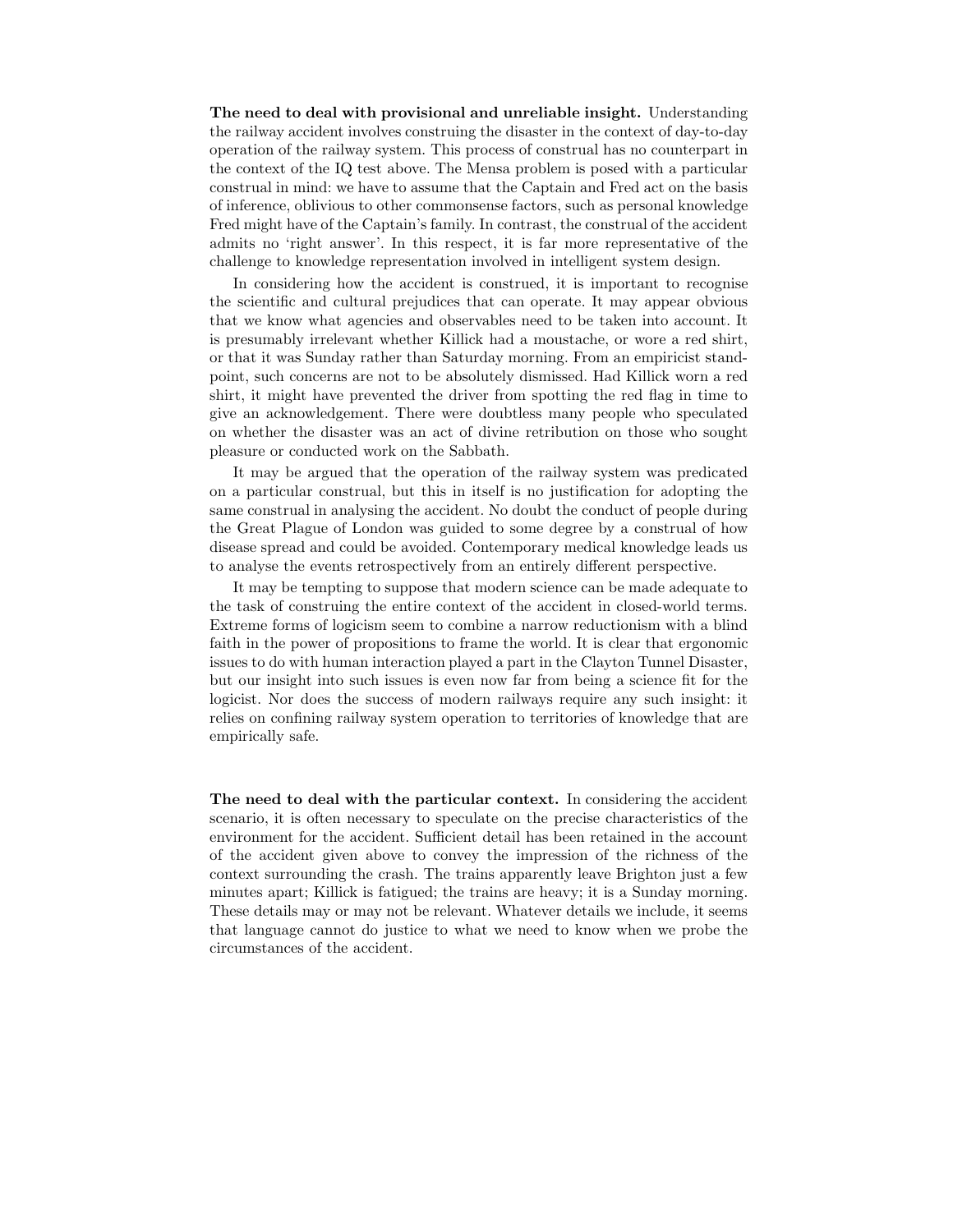Did Killick have to leave the cabin in order to wave the flag? What was the exact distance between the signal and the cabin, and how much longer would it have to have been for Scott to see the flag? Was Scott supposed to acknowledge seeing the flag? Did his train have a whistle? All these issues require reference to the real situation, and are concerned with the specific characteristics of the particular time and place.

The explanation of particular events can also invoke observables in ways that cannot be preconceived. In the particular scenario of the Clayton Tunnel crash, the signalman needed to know whether the driver—several hundred yards away in the tunnel—had seen the red flag. Perhaps other accident scenarios in which there was no violation of agreed practice would throw up different examples of rogue observables that were never considered by the designers of the protocols or the pioneers of railway and communications technology.

From the above discussion, modelling in the logicist tradition is seen to be intimately connected with identifying contexts in the world that are stable with respect to preconceived patterns of interaction. Validating that such a context has been identified is a pragmatic and empirical matter about which no absolute guarantees can be given. The observables that feature in these worlds, though not necessarily statically predetemined, have to come and go according to preconceived patterns. The agents that operate in these worlds must perform their actions in a manner that respects preconceived integrity constraints. These are the characterisations of closed worlds and circumscribed agency.

## 3 Empirical Modelling

The preceding discussion argues the need for an alternative to logicism as a framework for modelling. Accident investigation demands something other than closed-world modelling. In particular, it suggests a specific agenda: modelling from a first-person perspective, with partial and provisional knowledge, and with reference to a specific context. To respect the need to consult the world in the process of model-building, the modelling process should also be situated: it should take place in or as if in the context of the situation to which it refers. Empirical Modelling, here introduced and illustrated with reference to the Clayton Tunnel Accident scenario, has been conceived with this agenda in mind.

#### 3.1 Orientation

The context for the Empirical Modelling Project is supplied by what Brödner [28] has identified as a conflict between two engineering cultures:

One position, . . . the "closed world" paradigm, suggests that all realworld phenomena, the properties and relations of its objects, can ultimately, and at least in principle, be transformed by human cognition into objectified, explicitly stated, propositional knowledge.

The counterposition, . . . the "open development" paradigm . . . contests the completeness of this knowledge. In contrast, it assumes the primary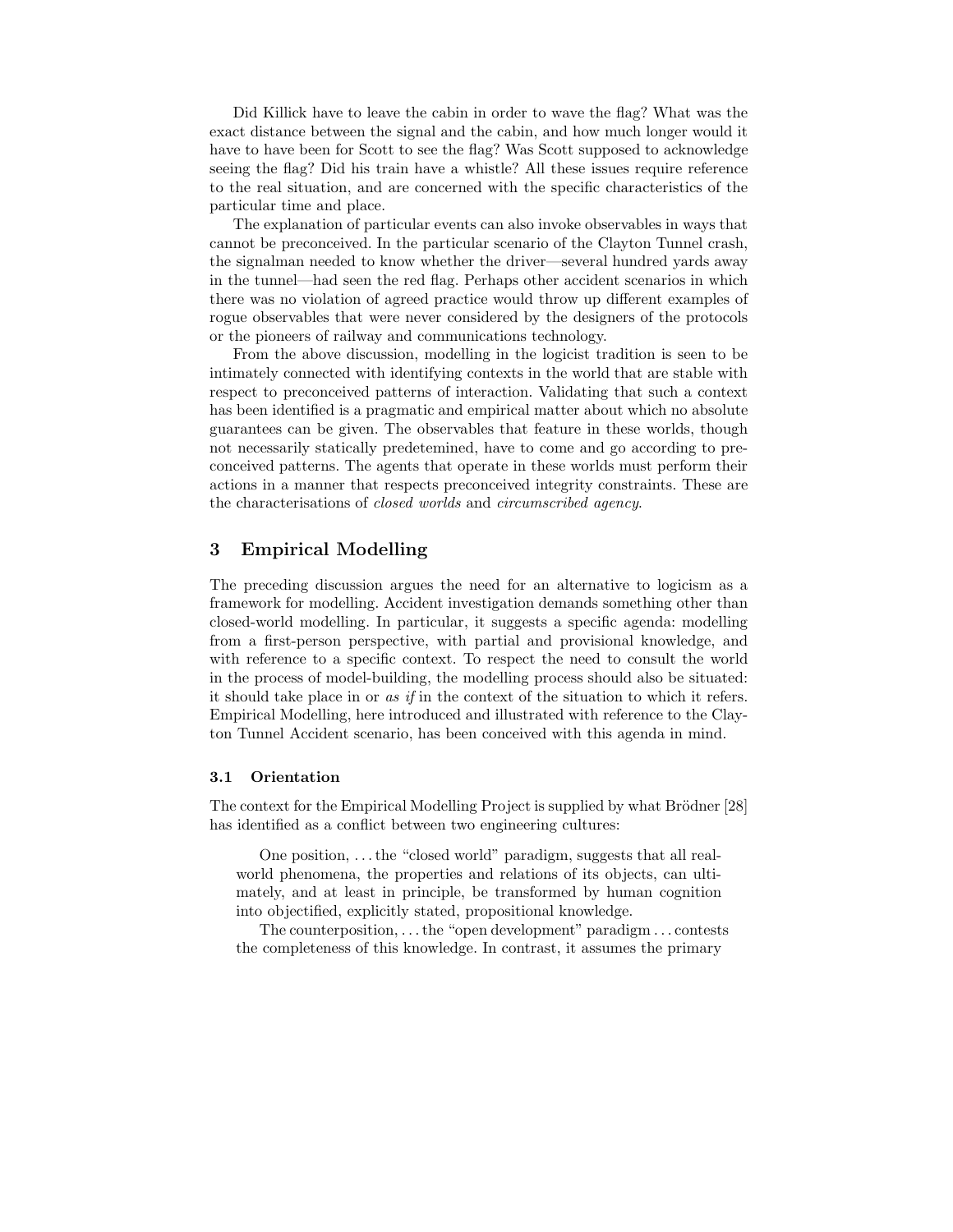existence of practical experience, a body of tacit knowledge grown with a person's acting in the world. This can be transformed into explicit theoretical knowledge under specific circumstances and to a principally limited extent only ... Human interaction with the environment, thus, unfolds a dialectic of form and process through which practical experience is partly formalized and objectified as language, tools or machines (i.e. form) the use of which, in turn, produces new experience (i.e. process) as basis for further objectification.

This conflict has both abstract and practical aspects and significance. Brödner attributes "huge productivity problems and failures of AI attempts" to the dominant influence of the closed world paradigm, and adds that "what appears to be a philosophical struggle turns out to be of the highest practical relevance". The conflict is not confined to the "neat vs. scruffy" debate in AI. It is also manifest in Computer Science as a tension between principles and pragmatism that is a source of several unresolved controversies: declarative vs. procedural programming; relational vs. object-oriented databases; formal vs. informal methods of software development.

Three key problems, drawn from different areas of computing, have had a seminal influence on our research:

Is there a universal framework for multi-paradigm programming? Birtwistle al. (1967) [26] introduced the object abstraction to represent programming as a form of modelling. Backus (1979) [6] argued the need for a history sensitive mode of programming with the virtues of declarative programming. Neither programme has generated an entirely satisfactory programming style and their objectives do not seem to be convergent. The modern agenda for computing has to address paradigms for more general applications such as parallel programming, end-user programming and visual programming. This concern is reflected in trends towards varieties of agent-oriented programming [77, 61] and the use of spreadsheets to aid interaction and interpretation in environments for end-user programming [62].

What principles are needed to address complex systems engineering? Brooks [29] expresses scepticism about most of the current techniques to support the development of large software systems and contends that we have yet to understand the essence of the problem. Formal methods (such as Chandy and Misra [36]) are effective for closely circumscribed problems. Cohen and Stewart [38] identify fundamental limitations that are encountered in rigorous mathematical modelling for complex systems. Fashionable pragmatic approaches to software development in an object-oriented idiom (such as Rumbaugh [68]) at some point have to make an uneasy transition between objects as real-world representations and as programming abstractions. Harel's response to Brooks's challenge [50, 49] invokes the computer both as machine (in commending formal operational semantics) and as instrument (in advocating the use of visual formalisms).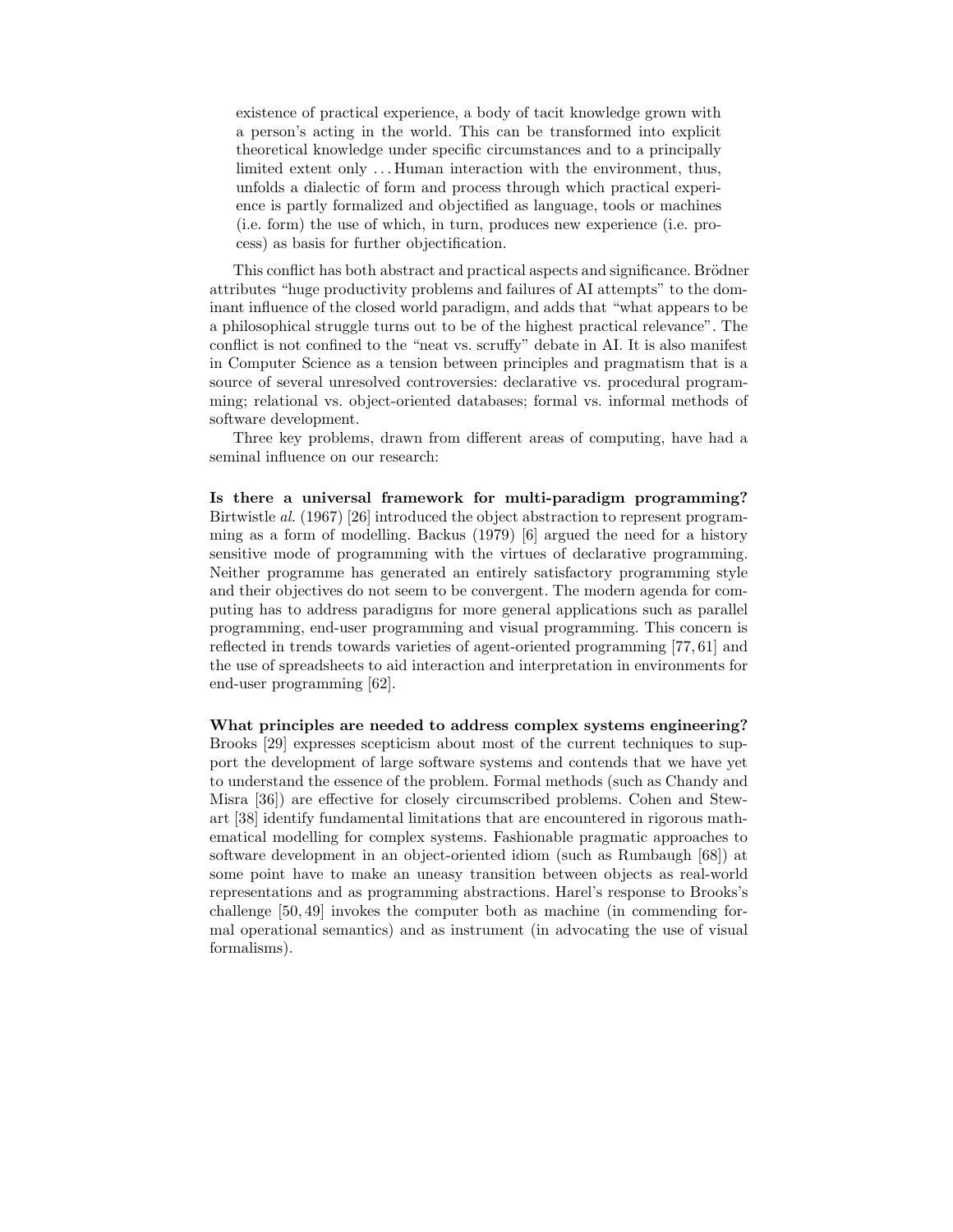What paradigm for data modelling can support modern applications? Kent [54] devotes an entire book to the problems that beset the classical database models, and tentatively concludes that there is probably no adequate formal modelling system for representing information on computers. Codd's relational model [37] offers a formal approach that has had a profound impact on commercial database systems. New requirements (knowledge-based systems for design and Integrated Project Support Environments [33], databases for graphics and multi-media, interfaces via direct manipulation, spreadsheets or constraint techniques [40]) have exposed the limitations of the pure relational model. The conflict of cultures pervades the current controversy [5, 39, 72] concerning the relative merits of relational and object-oriented database models. This controversy highlights the need for alternative methods of modelling that associate form and content in new ways.

In each of these problem areas, there is controversy surrounding formal and pragmatic approaches. Our thesis is that fundamental progress in solving these problems can be made only by resolving Brödner's conflict of cultures, developing fundamental principles to complement the closed-world culture. This motivates a radical change in perspective on computer-based modelling.

The Empirical Modelling Project combines abstract investigations and scholarship with practical development of software tools and case studies. EM is a proposal for modelling in an open development paradigm that has emerged from our extensive investigation of principles and case-studies directed at solving the three key problems. The choice of the epithet empirical is suggested by the fact that features of a model are typically determined incrementally in the manner of experimental science, and that circumscribed closed-world models can only be derived through explicit acts of commitment on the part of the modeller. Over the last ten years, well over a hundred students have had experience of EM, of whom many have contributed to the research through project work at both undergraduate and postgraduate level. The scope of EM is indicated by the diversity of the notations and software tools we have developed, by the wide range of case studies in modelling that have been addressed and by the many areas of application represented. It is this empirical evidence that informs the discussions which follow.

#### 3.2 Empirical Modelling Principles

The main principles and tools of EM will be discussed and sketchily illustrated with reference to the Clayton Tunnel railway accident. This model is a casestudy currently under development by Pi-Hwa Sun, a research student in the Empirical Modelling research group. Details of the tools and notations used to construct the model are omitted, and the emphasis is on the conceptual processes surrounding its construction. For more technical details, the interested reader may consult the EM website and other references cited in [4, 9].

EM is concerned with representing the processes that lead to the discovery of concepts. It differs from a logicist approach in its emphasis upon how concepts are discovered in a psychological sense  $(cf. [55])$ . In EM, the discovery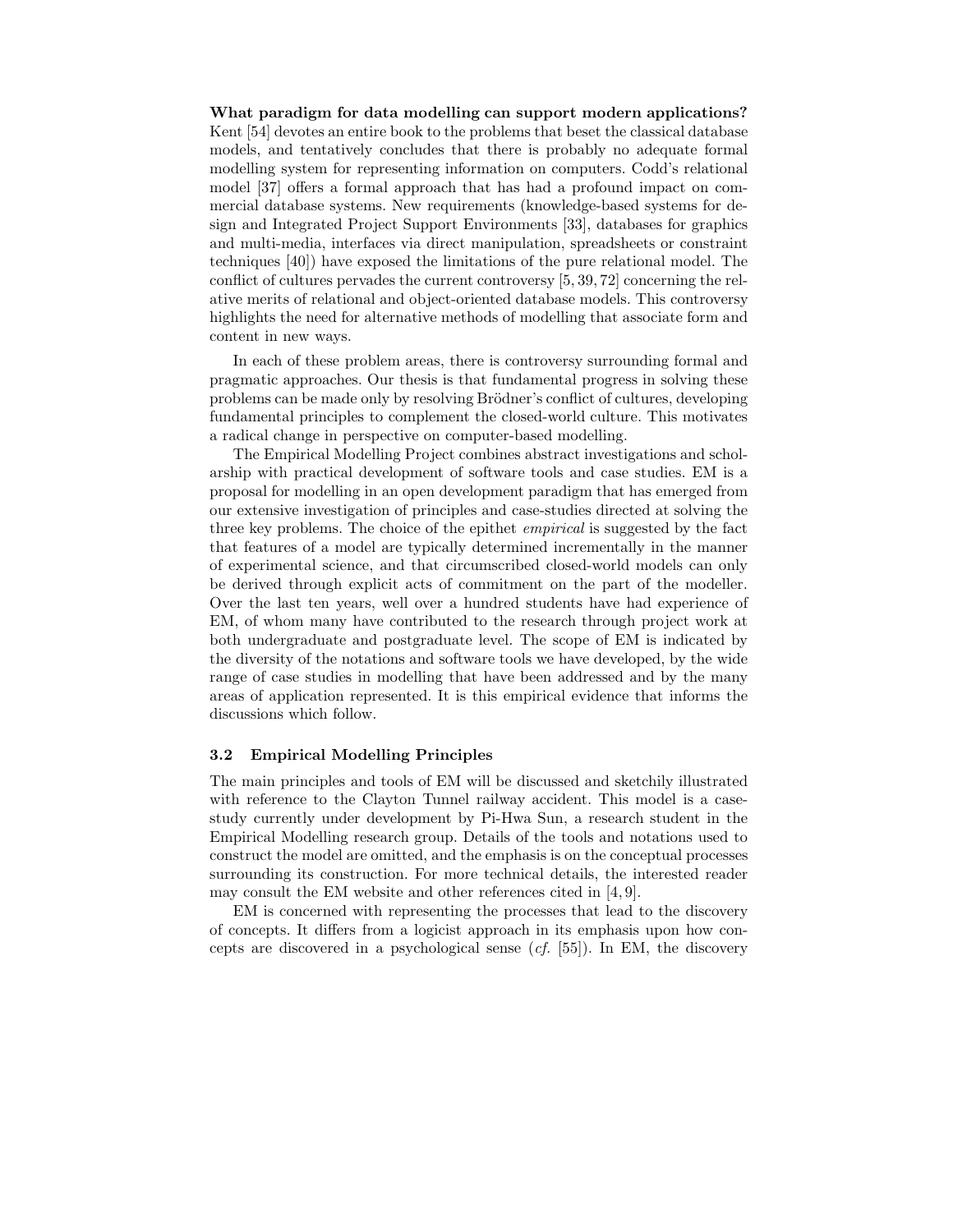process relies upon embodiment in an essential way, and artefacts are seen as indispensable for its representation. The experiential intuitions that inform the construction of such artefacts are here described informally. Practical experience is perhaps the best way to gain a deeper appreciation of EM principles.

The important intuitions on which EM draws are the experience of momentary state (as in "the current situation"), and that of an identifiable pattern of state transitions (as in "a phenomenon"). In the context of the Clayton Tunnel illustration, Figure 1 depicts a particular situation. A phenomenon might be "a train passing through the tunnel"; another might be "a train approaching the tunnel whilst the alarm is ringing". In EM, an artefact is used to model experimental interaction in a situation, with a view to identifying and construing phenomena associated with this situation.

Construal in EM is relative to the egocentric perspective of a particular agent. Whereas most computational modelling is aimed at realising a system behaviour, the primary focus of EM is on modelling the way that an agent's construal of a situation develops and how subsequently the conception of a system may emerge. The computer model serves to represent a situation, and transformations associated with the contemplation of this situation. In this context, the computer is being used not to compute a result but to represent a state metaphorically, in much the same way that a physical artefact (such as a scale model, or VR reconstruction of a historic building) can be used as a prototype. The term 'computer artefact' is used to convey this emphasis.

The interpretation of computer artefact adopted here is unusual, and merits amplification. It derives from inviting the human interpreter to view the computer as a physical object open to interaction, observation and experiment in abstractly the same way as any other physical object in our environment. Such a view contrasts with the conception of a computer as negotiating input and output to a preconceived schema for interpretation, and in order to perform a preconceived function. This contrast is much sharper than is suggested simply by considering what are often termed the non-functional aspects of the computer operation, such as speed, user convenience and visual effect. The computer artefact is experienced without reference to specific function, and its state is not to be conceived as meaningful only in relation to a predefined abstract pattern of behaviour (e.g. as in the states of a finite state machine). The meaning and significance of the state of the artefact is instead to be acquired through a primitive process of conflating experiences of the artefact and of the external world (*cf.* the blending to which Turner refers  $[73,74]$ ). In this negotiation of meaning, there is no necessary presumption that transitions between states in the artefact reflect familiar objective external behaviours. Rather, like a physical object, the artefact manifests itself in its current state, and my conception of this state is informed by my previous experience, expectations and construal of the situation. By this token, changes to the state of the computer artefact reflect what the human observer deems to be the case: for instance, that one-and-the-same object is now in a different state, or that I now take a different view of this one-and-the-same object.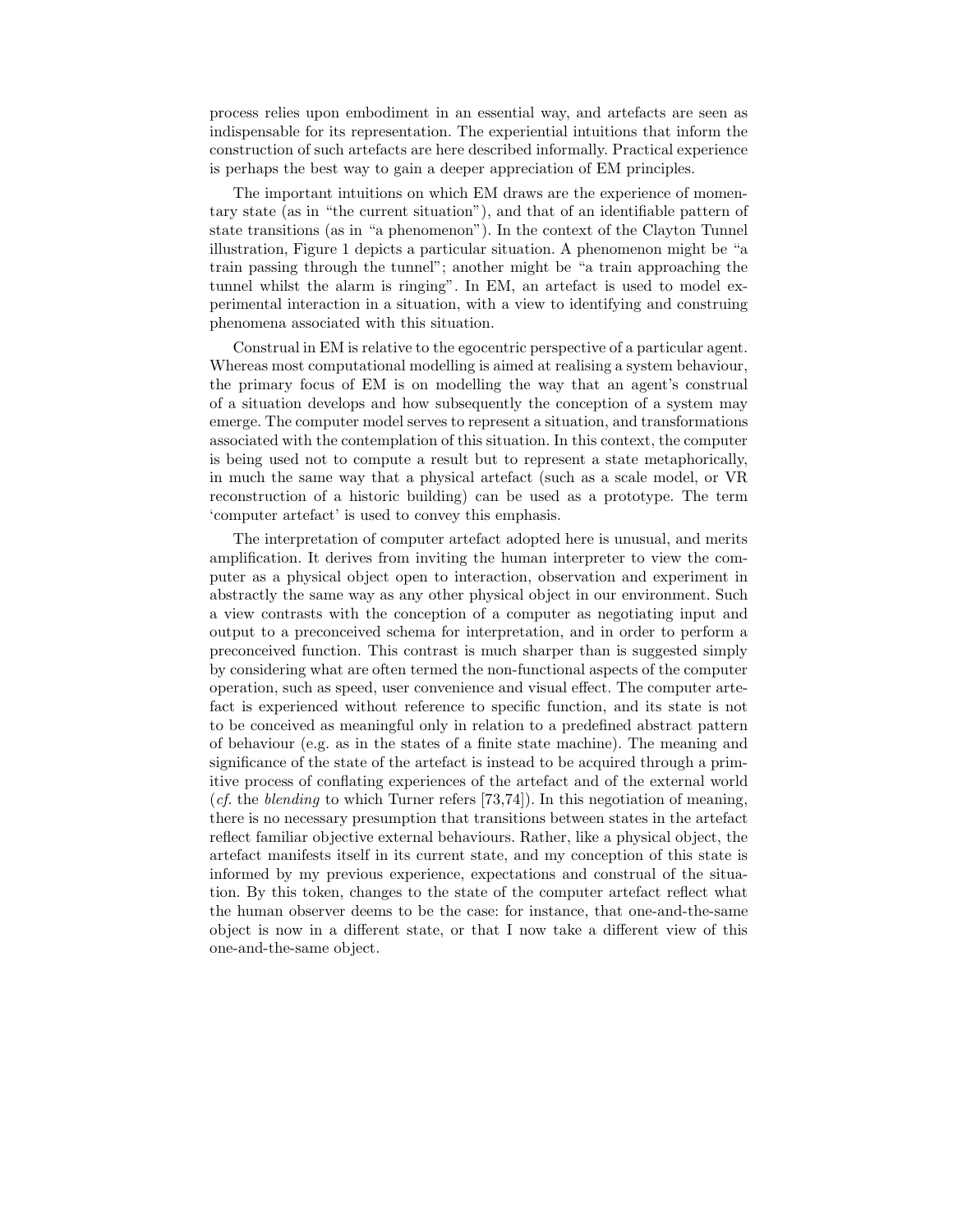The framework for construal in EM can be illustrated with reference to an investigation into the Clayton Tunnel Accident. In interpreting the operation of the railway system in the vicinity of the Clayton Tunnel, the investigator will need to identify many different agents and construe the system from their perspectives. The most important perspective is that of an external observer. Initially, the focus is upon how interaction with the model is shaped so as to imitate the experience that an investigator can or in principle might be able to get from conducting experiments in the context of the actual railway system. It will subsequently be clear that the same principles that guide the investigator in developing a construal can also be applied to its constituent agents.

The idea of 'contemplating a particular situation' is illustrated in Figure 1. It is appropriate to think of the investigator as engaged in situated modelling, so that the computer artefact depicted in Figure 1 is placed in the actual environment it is meant to represent. The modelling activity is intended to ensure that the current state of the computer artefact is a good metaphor for the current situation as conceived by the designer. The criterion for goodness is part of the EM concept. What matters is that there is a perceived similarity between the artefact and its referent, a similarity that is recognised through observation and interaction with both (cf. Dreyfus's view [43] that human cognition works by 'similarity recognition').

Realism and real-time modelling are not the significant issues. The principal concern is whether observation of the system can be successfully construed: is there in the abstract a way to account for any observed and conceivable changes in state in the system? By way of illustration, Newtonian mechanics can be an excellent way to construe the motion of a train, but it does not of itself deliver a photorealistic real-time animation. In EM, the role of the artefact is to model the way in which the investigator's construal of the system evolves. Changes in the state of the system and changes in the investigator's view of the system are equally significant. Changes of both types are represented in the artefact, and are only distinguished through interpretation. For example, a change to the state of the artefact depicted in Figure 1 could reflect a change in the situation (e.g. the movement of a train), or a change in the investigator's understanding (e.g. the realisation that the location of the signal was inaccurately recorded, that the resetting of the signal was influenced by the weight of the train, or that the colour of Killick's shirt needed to be taken into account).

Fundamental abstractions for EM from a psychological perspective. EM offers certain principles that guide the analysis of the real-world situation and the construction of its metaphorical representation. The psychological plausibility of these principles is important. Many issues raised by Kirsh in [55] are significant here, and these will be highlighted in the exposition. For instance, in a convincing account of intelligence, the identification of an object—in the generic or particular sense—cannot be taken for granted. There should be a difference between regarding an agent as having 'a symbol in a declarative' and assuming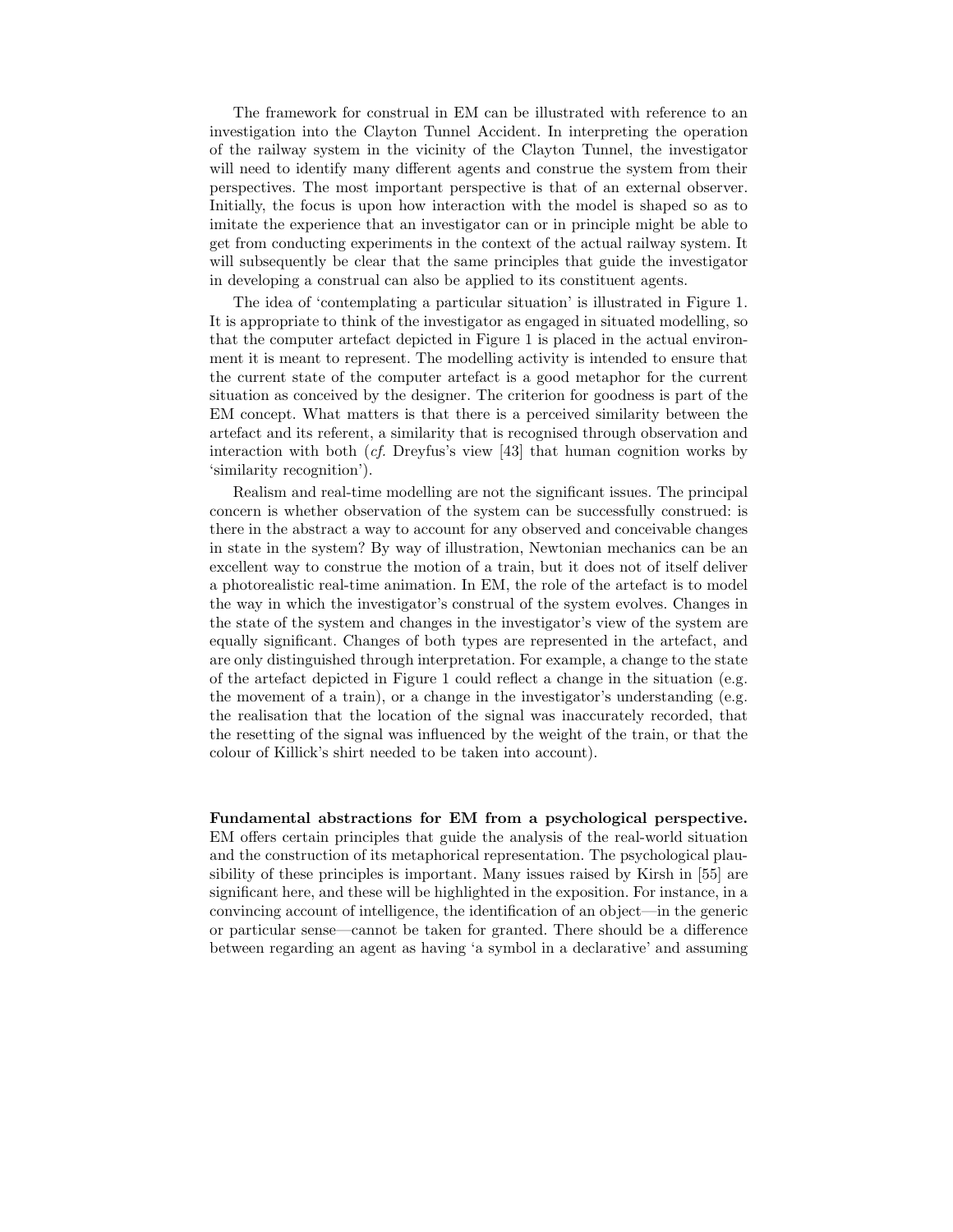it to have a concept. A psychologically convincing account of knowledge must offer principles for determining how we extend our concepts to new domains.

EM does not attempt to address the explicit mechanisms by which conceptual developments of this nature are shaped in a human agent's mind. For instance, no consideration is given to the kind of learning processes that are described by neural networks, and might conceivably be persuasive models of brain function. EM simply acknowledges the fact that objects come to be recognised, that concepts are developed and that connections between different situations are established as a result of repeated observation, interaction and experiment. The aim is to develop computer artefacts that can represent the implications of these processes faithfully.

The most elusive but fundamental aspect of the EM approach is its emphasis on modelling a state or situation. This is not to be interpreted as referring to abstract computational state, but to something resembling a 'state of mind' that derives its meaning from a relationship between a human agent and an external focus of interest and attention. This emphasis accords with Kirsh's concern about the embodiment of cognitive skills: "The real problem must be defined relative to the world-for-the-agent. The world-for-the-agent changes despite the worldin-itself remaining constant.". Two of the most important aspects of capturing states of mind are:

- respecting the exceptionally rich and often unexpected associations between different situations in transitions between states of mind
- faithfully registering what is directly apprehended as opposed to what might in principle be accessible.

By way of illustration, an accident investigator might well conceive all kinds of variants of the situation in Figure 1 from within one state of mind. Suppose that the brakes on Train 3 had failed, that Killick had mislaid the red flag, that Train 1 had broken down in the tunnel, that Train 2 had whistled as it reversed from the tunnel, that a different protocol or different railway tunnel had been involved. The significant feature of these variants is the looseness of their relationship to each other: they are not necessarily part of one and the same passage of observation of the railway system (e.g. "the brakes did not fail"); they may not be possible behaviours of the actual system (e.g. "Train 2 was not equipped to whistle"); they can involve tranposing events into a totally different context.

The importance of correctly associating observations within one state is also illustrated in the accident scenario. The synchronisation between displaying and seeing the red flag matters crucially. 'Seeing the red flag' and 'recognising the potential hazard' ahead are indivisibly linked in Scott's experience. The analysis of the accident would be influenced if this communication of danger were embodied in a different way  $(cf.$  "stop if the number displayed on the signalman's card is prime").

There are teasing philosophical issues to be addressed in this connection. What is objective and subjective about the synchronisation of agent actions? In [69], Russell poses a conundrum that concerns establishing the time at which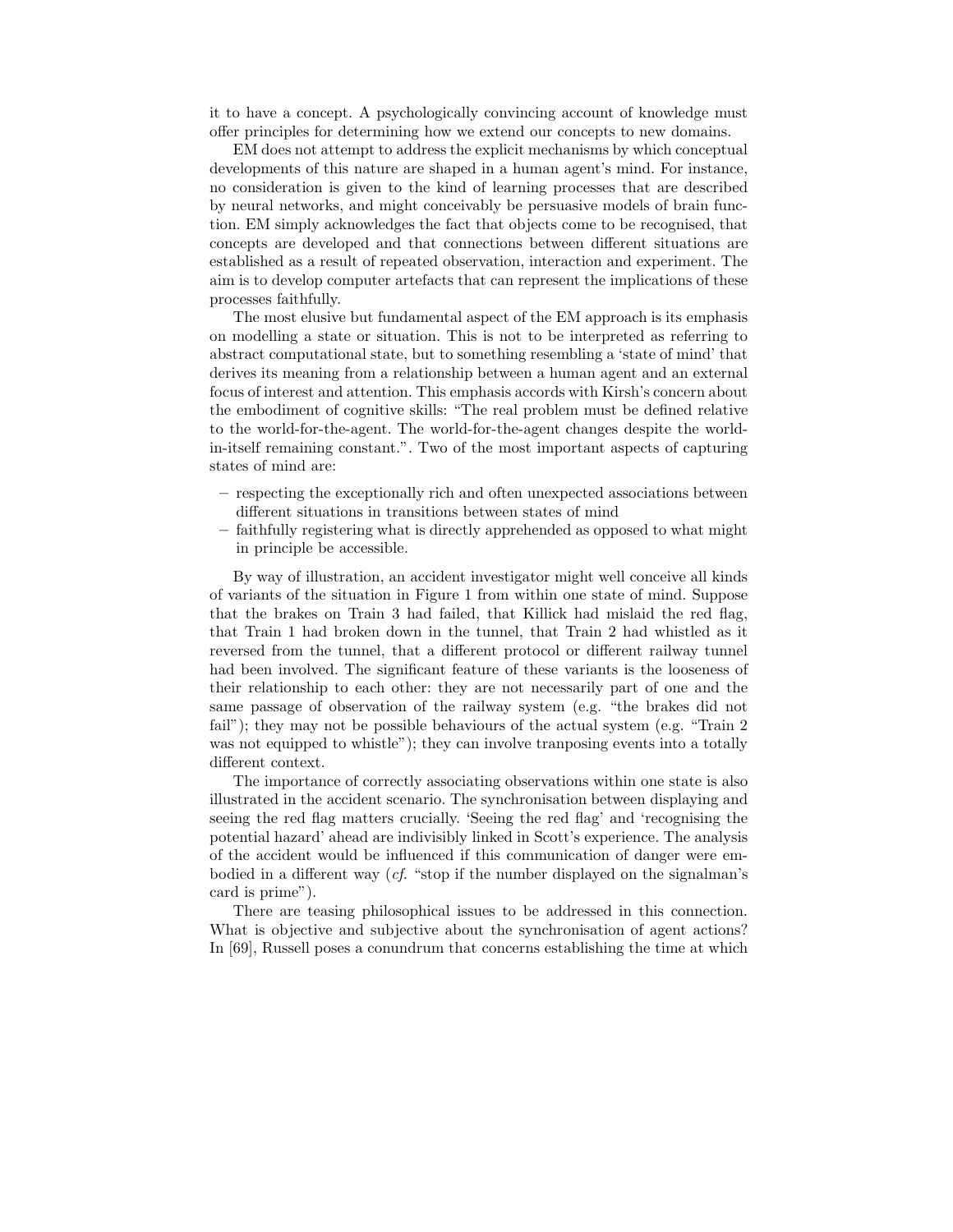a murder on a train was committed from valid but inconsistent testimony about synchronisation of events by observers on and off the train. What is the distinction between percept vs. concept? The psychological subtlety of this issue is well-illustrated by this extract from Railway Regulations of 1840 [67]: "A Signal Ball will be seen at the entrance to Reading Station when the Line is right for the Train to go in. If the Ball is not visible the Train must not pass it.". Such an injunction to respond to what is not perceived only makes sense in the context of an expectation that the ball might be seen.

An appropriate philosophical perspective for EM will be considered later. In practice, EM takes a pragmatic stance. Where a logicist model has to address the matter of inconsistency and incompleteness of knowledge explicitly, if only by invoking meta-level mechanisms, EM aims at faithful metaphorical representation of situations as they are—or are construed to be—experienced. There is no expectation that EM should generate abstract accounts of phenomena that are complete and self-contained. In resolving singularities that arise in interpreting its artefacts, there is always the possibility of recourse to the mind that is construing a phenomenon, and to further experimental investigation of the phenomenon itself.

Basic concepts of EM: construing phenomena. The basic concepts of EM are observable, dependency and agency. In the first instance, it is essential to interpret these concepts as egocentrically defined: they are the elements of a particular agent's construal of its experience, and are appropriately described with reference to personal commonsense experience.

An observable is a characteristic of my environment to which I can attribute an identity. An observation of an observable returns a current value. 'Current value' here refers to the value that I would "as of now"—that is to say, in my current state of mind—attribute to the observable. An observable may not always be present, but may disappear, and perhaps later return.

The state of the world for me, as of now, is represented by a collection of observables with particular values. Observables can be physical or abstract in nature: the corner of the table, the volume of the room, the status of my bank account, my ownership of a house.

I might be able to see an observable, or sense it directly in some other fashion, I might have to perform an experimental procedure to determine its current value, or consult an instrument, I might need to invoke social or legal conventions, I might need to use an acquired skill.

Observables are organised in my experience because they are present and absent at the same time, as potential agents, and because their values are correlated in change, through patterns of dependency. Dependency patterns are fundamental to the perception and recognition of observables, and determine when they can be deemed to have integrity as an object. Dependency relations need not respect object boundaries.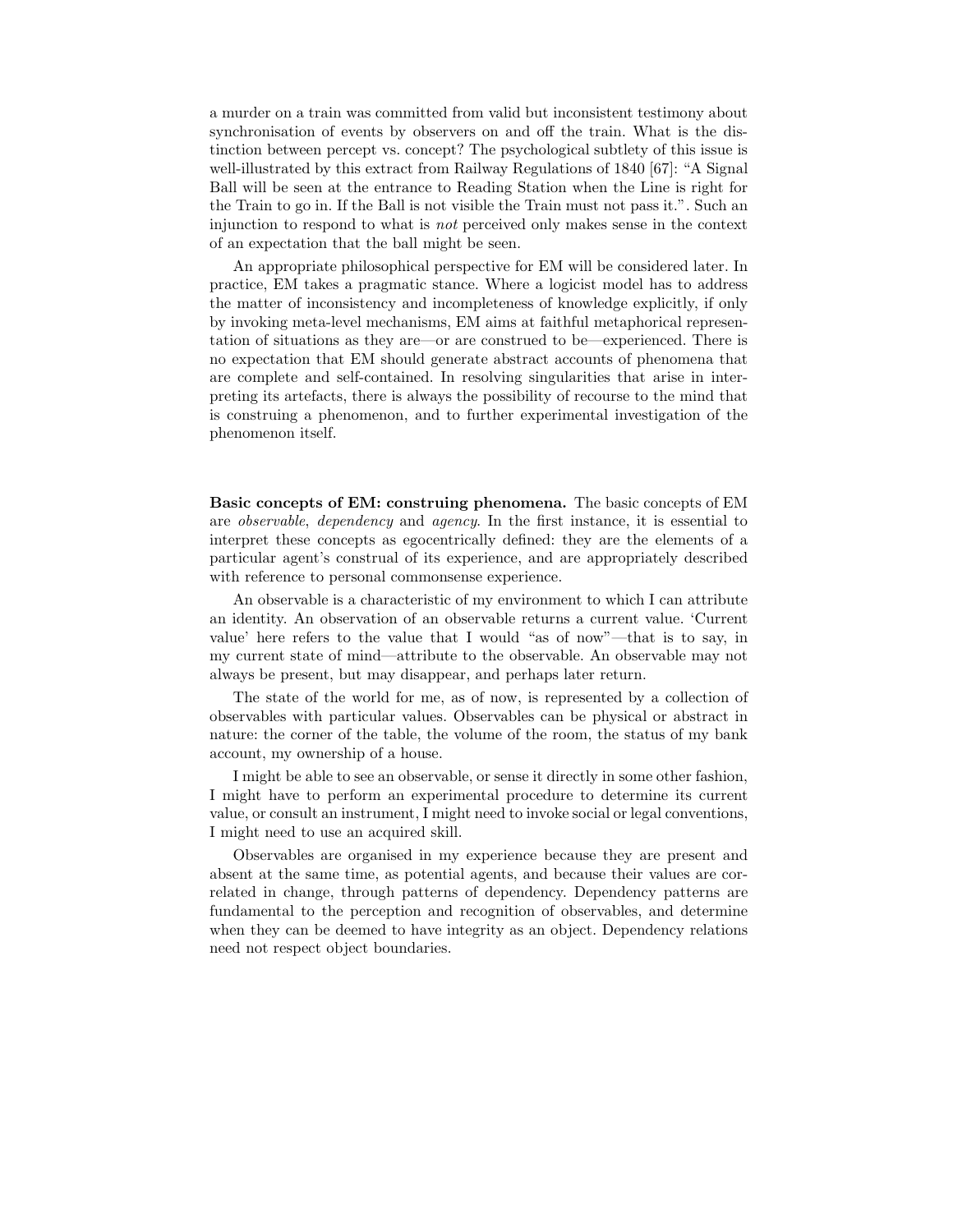Observables, dependency and agency are the focus for two activities: an analysis of my experience, and the construction of a computer artefact to represent this experience metaphorically.

In analysing my experience, I adopt a stance similar to that of an experimental scientist. Repeated observation of a phenomenon leads to me to ascribe identity to particular characteristic elements. To some extent, this attribution stems from the perceived continuity of my observation (e.g. this is the same keyboard that I have been using all the while I have been typing this sentence), but it may stem from a more subtle presumption of conjunction (e.g. this is the same keyboard I was using last week, though I have not been present to confirm this), or another conceptual continuity (as e.g. when I have bought a new computer: that was and this is my keyboard). The integrities that can be identified in this way are observables.

Because the characterisation of observables in EM is experiential and empirical, it is open to a much wider interpretation than a conventional use of the term. When driver Scott sees the red flag, there is no physical perception of the danger of entering the tunnel—indeed, there is no immediate physical danger to be perceived. Nonetheless, the context for displaying the red flag has been established indirectly with reference to expected experience. Danger, of itself invisible—even absent, is present as a conceptual observable concomitant with the red flag. To construe the accident, the investigator must take account of the fictional obstruction in the tunnel that Scott infers when the red flag is seen. And, to deconstruct Scott's concept yet more comprehensively, though Scott could not see even a real obstruction in the tunnel, yet an extrapolation from his recollected experience potentially traces the path from the mouth of the tunnel to the point of collision with this invisible imaginary obstacle.

The idea of dependency is illustrated in the concomitance of 'red flag' and 'danger' as observables. Other examples of dependencies include: the electrical linkage between the telegraphs, whereby the state of a button in one signal box is indivisibly coupled to the state of a dial in another, the mechanical linkage that enables Killick to reset the distant signal, and the mechanism that causes the alarm to sound whilst the signal has not yet been reset.

Dependencies play a very significant part in the construal of a phenomenon. They are particularly intimately connected with the role that invoking agents plays in accounting for system behaviour. A dependency is not merely a constraint upon the relationship between observables but an observation concerning how the act of changing one particular observable is perceived to change other observables predictably and indivisibly. This concept relies essentially upon some element of agency such as the investigator invokes in conducting experiments if perhaps only "thought experiments"—with the railway system. In empirical terms, dependency is a means of associating changes to observations in the system into causal clusters: the needle moved because—rather than simply at the same time as—the button was pressed.

In investigating a phenomenon, dependency at a higher level of abstraction associates clusters of observables into agents that are empirically identified as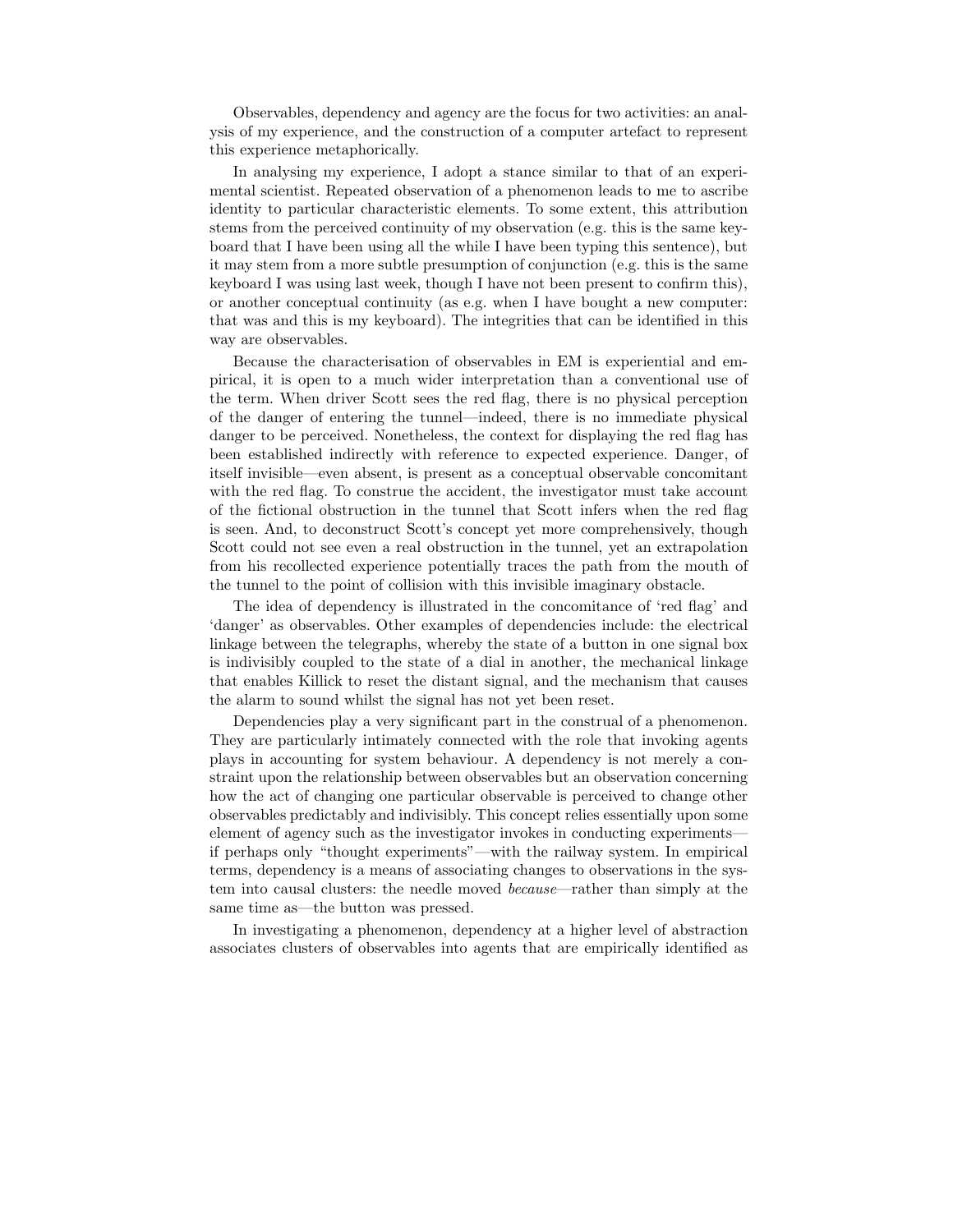instigators of state-change. In a commonsense interpretation of the railway scenario, the agency is taken so much for granted that it may seem perverse to probe its psychological origins, but there are good reasons to do so. The observables that I—in the role of external observer—introduce in construing a phenomenon may enable me to describe the corporate effect of many interacting agents, but there is a proper distinction to be made between my observables and theirs. There will also be typically be certain actions that cannot be attributed to any identifiable agent (e.g. "acts of God", such as a landslide in the tunnel). My status as observer is reflected in the passive mode in which my construal is expressed in terms of observed actions, possibly attributed to agents, and their perceived effect upon the system state.

My construals are potentially personal, subjective and provisional. What I understand to be the current state will change subject to what kind of phenomenon I am investigating. Judgements about observables, dependency, agency and integrity are pragmatic and empirical matters, about which I can presume no absolute knowledge. By way of illustration, the status of observables associated with trains that have been involved in an accident is obscure. For some purposes (spreadsheet update, timeless experiment), I may be uninterested in how long it takes for the current value to be registered or to be determined. Dependencies amongst observables in the current state reflect the character of my interaction with the environment: e.g. 'nothing' can intervene in the updating of a spreadsheet; in a certain context buying a house and signing a document are indivisible by convention; a vehicle will knock me over whether or not I can experimentally determine its exact speed 'in time'.

The above characterisation of construals is the central abstract contribution of EM, to be discussed in a broader philosophical context below. The central practical contribution of EM concerns the construction of artefacts that are intimately connected with developing construals. This is the focus of the next subsection.

Basic concepts of EM: constructing artefacts. In EM, construals cannot be adequately represented using a formal language: they must be represented by physical artefacts. This representation relies on the perceived correspondence between states and interactions with the artefact, as mediated by its own observables, and those associated with the situation to which it refers.

In practice, the process of construing phenomena is closely bound up with constructing artefacts of just this kind. Construal and artefact construction are symbiotic processes that are interleaved and may even be conflated. Devices that are used to demonstrate the integrity of an observable (e.g. an electrical current) evolve into devices that can associate a value with an observable (e.g. an ammeter), and then become themselves an integral part of a system (e.g. a dynamodriven anemometer in an aircraft). As these historical examples illustrate, not all artefacts used in the process of construal have been computer-based, but their construction has been restricted by the recalcitrance of physical objects. The viability and topicality of EM stems from the fact that modern computer-related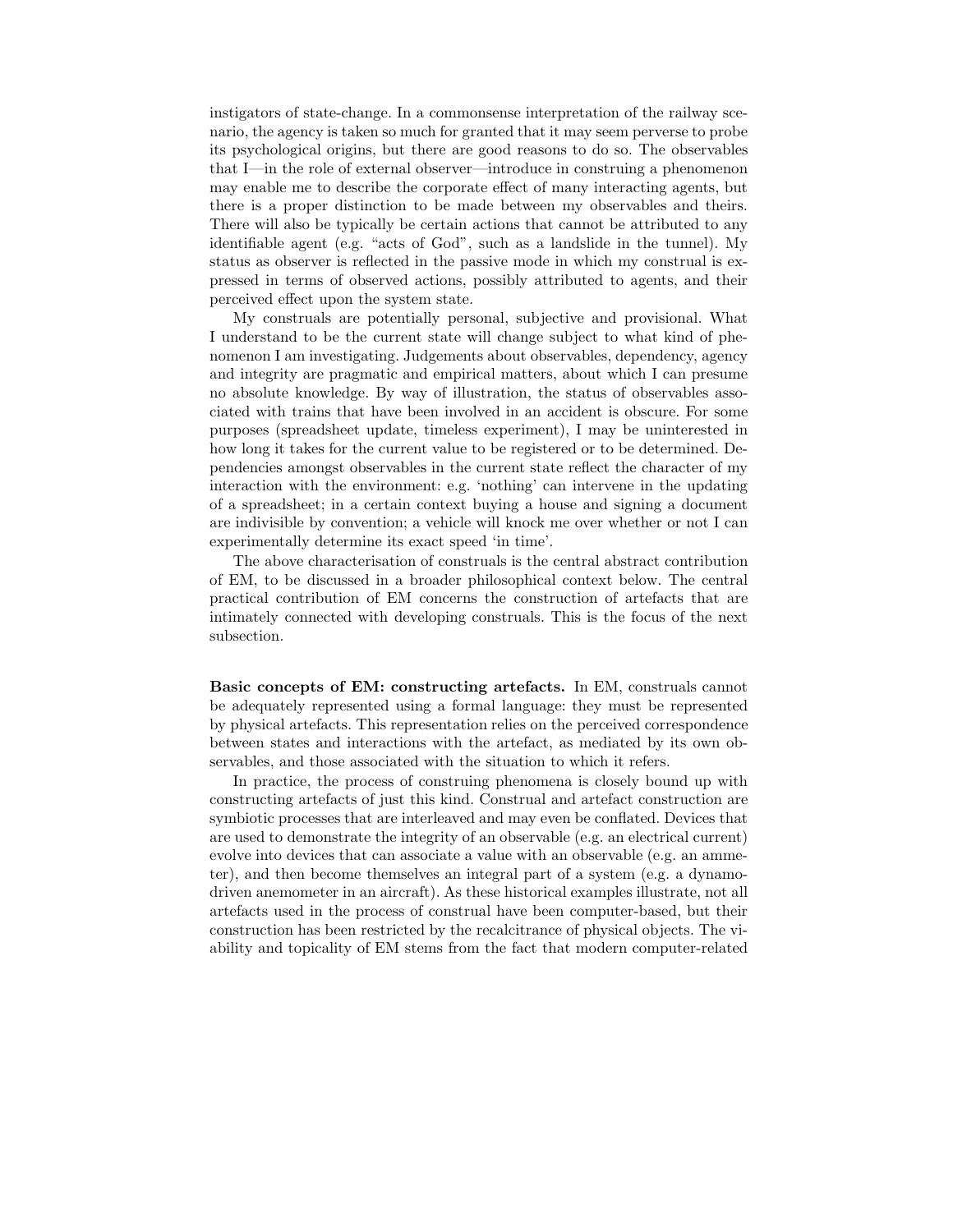technology can be the basis for artefacts whose characteristics are no longer so tightly constrained.

Construal in EM can be viewed as associating a pattern of observables, dependencies and agents with a given physical phenomenon. EM techniques and tools also serve a dual role: constructing physical artefacts to realise given patterns of observables, dependency and agency. A key role in this construction process is played by dependency-maintenance that combines the updating mechanism underlying a spreadsheet with perceptualisation. One technique for this involves the use of definitive (definition-based) notations [24].

A definitive notation is used to formulate a family of definitions of variables (a definitive script) whose semantics is loosely similar to the acyclic network of dependencies behind the cells of a spreadsheet. The values of variables on the lefthand side in a definitive script are updated whenever the value of a variable that appears on the right-hand side is updated. This updating process is conceptually atomic in nature: it is used to model dependencies between the observables represented by the variables in the script. A visualisation is typically attached to each variable in a script, and the visual representation is also updated indivisibly when the value of the variable changes. Definitive notations are distinguished by the kind of visual elements and operators that can be used in definitions.

Definitive scripts are a basis for representing construals. In typical use, the variables in a script represent observables, and the definitions dependencies. A script can then represent a particular state, and actions performed in this state can be represented by redefining one or more variables in the script or by introducing a new definition.

The use of two definitive notations in combination is illustrated in Figure 1. One notation is used to define the screen layout and textual annotations, the other to maintain simple line drawings. By using such notations, it is easy to represent the kinds of dependencies that have been identified above. For instance, the dial displays occupied whilst the appropriate button is depressed.

If a phenomenon admits an effective construal in the sense introduced above, we can expect counterparts of the transitions that are conceived in exploring the system to be realisable by possible redefinitions in the artefact. In practice, the possible redefinitions do not respect semantic boundaries. For instance, in Figure 1, they may relate to modifying the visualisation (e.g. using a dotted line to represent the track in the tunnel), emulating the actions of agents in the scenario (e.g. resetting the signal), or fantasising about possible scenarios (e.g. changing the location of the signal). This accords with the view of the investigator as resembling an experimental scientist, who, within one and the same environment, can select the phenomenon to be studied, decide upon the viewpoint and procedures for observation, adjust the apparatus and develop instruments.

In practical use, a definitive script can be used judiciously so that all interaction is initiated and interpreted with discretion by the human investigator. For the script to serve a richer purpose than that considered in Naur's account of constructed models [63], there must be interaction and interpretation that is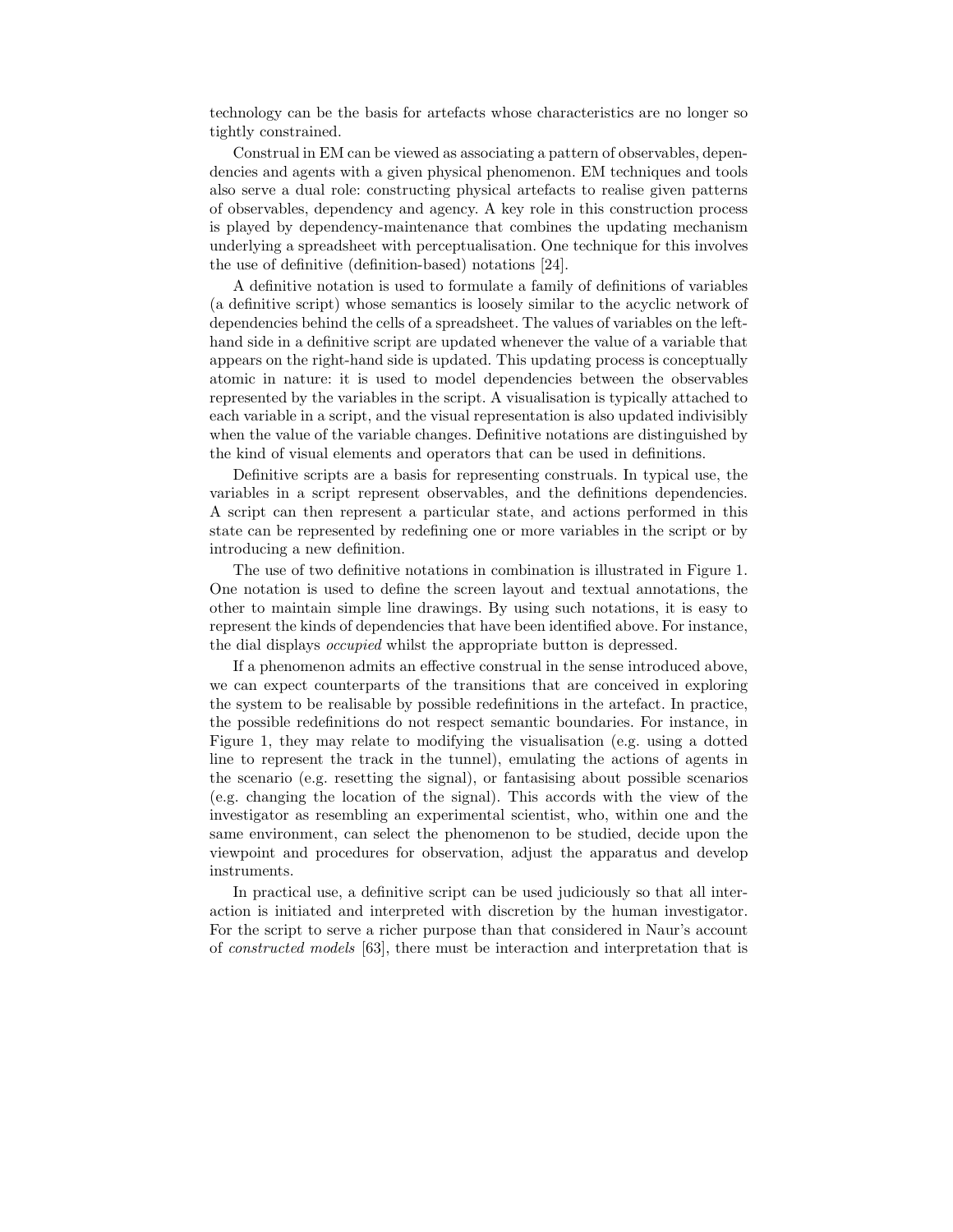not preconceived. Ways of framing particular modes of interaction that are less open-ended are nonetheless useful. For example, the actions that are attributed to agents need to be identified, and the different categories of action available to the investigator discriminated.

A special-purpose notation, named LSD, has been introduced for this purpose. (The LSD notation was initially motivated by a study of the Specification and Description Language SDL—widely used in the telecommunications industry—hence its name.) The manner in which an agent is construed to act is declared by classifying the observables through which its actions are mediated. This classification reflects the ways in which real-world observables can be accessed by an experimenter. Certain observables can be directly observed (these are termed oracles), some can be changed (handles), but this change is subject to observed dependencies (derivates) and is generally possible or meaningful provided that certain conditions hold (such conditional actions are expressed as a protocol that comprises privileges to act). It may also be appropriate for a construal to take account of attributes associated with the experimenter (states). For instance, the status of certain observations and actions may be affected by the experimenter's location.

An LSD account of an agent can be used in a wide variety of contexts. It can represent what I personally can observe and change in a given situation. Alternatively, it can express what I believe to be the role of an agent other than myself, either from my perspective or from its own. In an appropriate context, it can be also used to specify an agent's behaviour (cf. the LSD Engine developed by Adzhiev and Rikhlinsky [3]). These three perspectives on agency are discussed in more detail in section 4.

When construing a complex phenomenon, the presence of several agents leads to potential ambiguity about which perspective is being invoked. For this reason, LSD accounts do not necessarily lead directly to operational models of phenomena. It is not in general possible to develop a faithful computer model of behaviour that can be executed fully automatically; the intervention of the modeller in the role of super-agent is needed to emulate non-deterministic interaction, to resolve ambiguity about the current state of the system, and to arbitrate where the actions of agents conflict. Special tools have been developed for this purpose: they include the Abstract Definitive Machine (ADM) [21], and the distributed variant of the Eden interpreter [23] that has been used to generate Figure 1.

#### 3.3 Characteristics of the EM Construal Process

There are many important respects in which the principles of EM, as described above, engages with the fundamental issues raised by Kirsh in [55]: it is firstperson centred, it is not primarily language-based, but experientially-based; it involves embodied interaction and experiment; it addresses conceptualization in psychological terms; it is concerned with intentionality and meaning rather than logical consequence.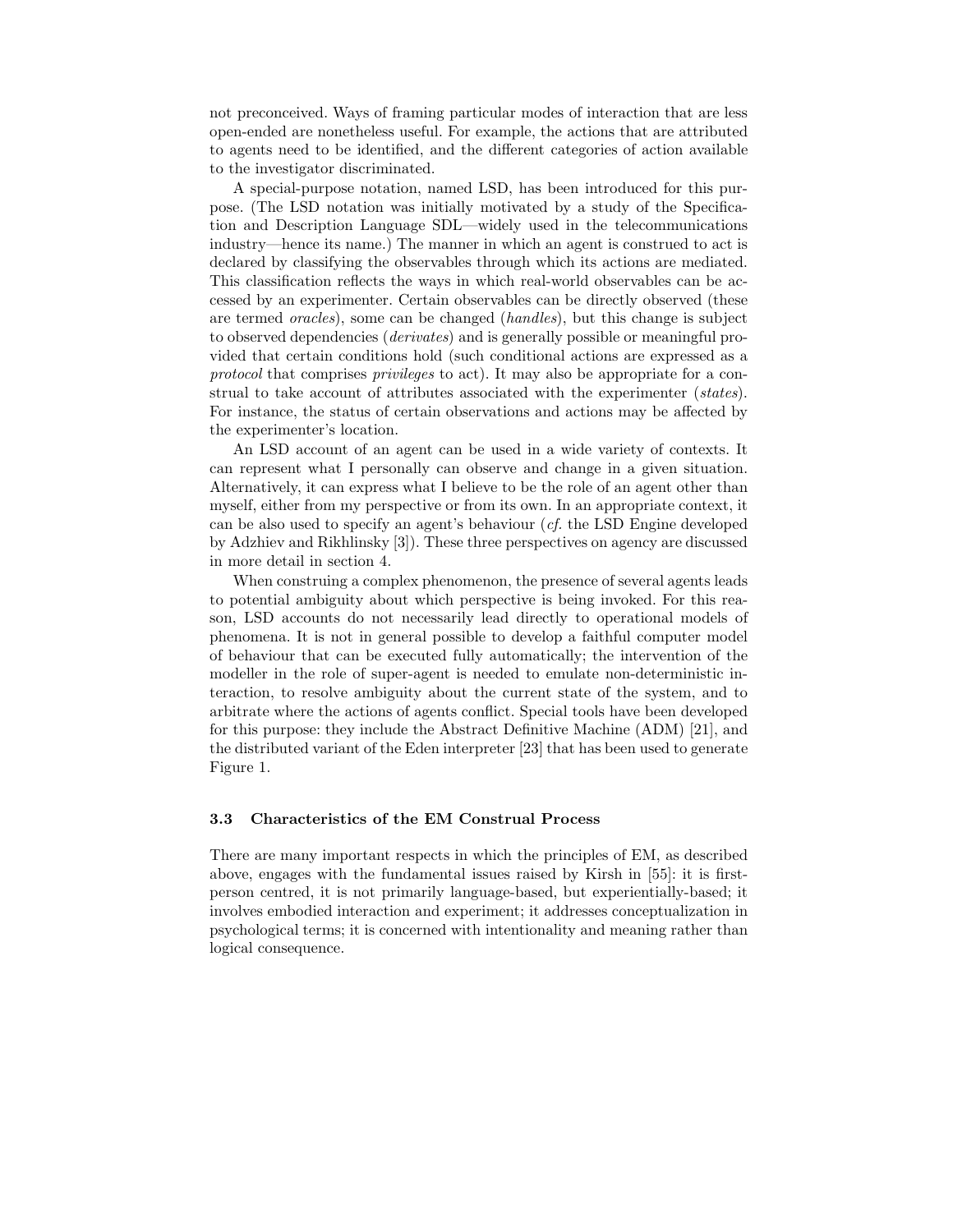As Kirsh remarks: logicists see "inventing conceptualizations" and "grounding concepts" as modular. The most fundamental shift in perspective in EM concerns the nature of the relationship between the artefact and the phenomenon it represents. To say that the artefact metaphorically represents the phenomenon suggests an abstract conceptual correspondence in the spirit of Forbus, Gentner [44, 46], Campbell and Wolstencroft [35]. What is entailed is quite different in character: a correlation between two experiences, one of which is gained through experiment in the world, and the other through experimental redefinition in the script. The presence of dependencies between observables is the psychological mechanism by means of which this correlation leads to a perceived correspondence between observables in the artefact and in the world.

Notice that this process can only be appreciated from a first-person perspective. Only I have simultaneous access to experience of the artefact and the world. This accords with the account of metaphor that is given by Turner in [74]. In its most primitive terms, metaphor is a blending of two experiences within one mind, not the abstract process of establishing a correspondence between abstract structure that is analysed in depth in [35].

In combination, dependency and interaction expose identities and drive the conceptualization process. The way in which pictorial elements in Figure 1 are linked through dependencies in the script is crucial in being able to connect them with the world. What is more, the psychological process of making these connections depends upon being able to exercise a powerful form of agency: that of being able to perform or invoke actions similar to those that an experimenter might perform to test hypotheses about the identity and status of observables (cf. Smith's remark [70] that "agents are what matter for semantical connection"). It is to be expected that pressing the button affects the dial; that applying the brake will slow the train down; that setting the signal to caution will cause the driver to brake. Such experiments lead us to introduce new concepts and observables: for example, to recognise the need to consider the precise point at which the engine triggers the treadle to reset the signal, and to introduce a visual counterpart to the artefact.

A proper appreciation of the experiential basis of the correspondence between computer artefact and real-world referent underlies the distinction between a definitive script and a family of predicates. It is only by virtue of this relationship that it makes sense to regard the variables in a script as referring directly to particular external observables, and the script itself as representing a specific state. In this way, EM addresses Kirsh's concern [55]: that model theory is a theory of logical consequence, not of intentionality or meaning, and that it does not single out one model or family of models as the intended models. In keeping with the proposals of Smith [70], the relationship between form and content in EM is altogether more dynamic and more intimate than in model theory. Sculpting the form-content relation that binds the artefact to its referent is an integral part of the EM process.

In conjunction with its LSD interface, a definitive script is well-suited to modelling the environment in terms of actions that are afforded, and agents'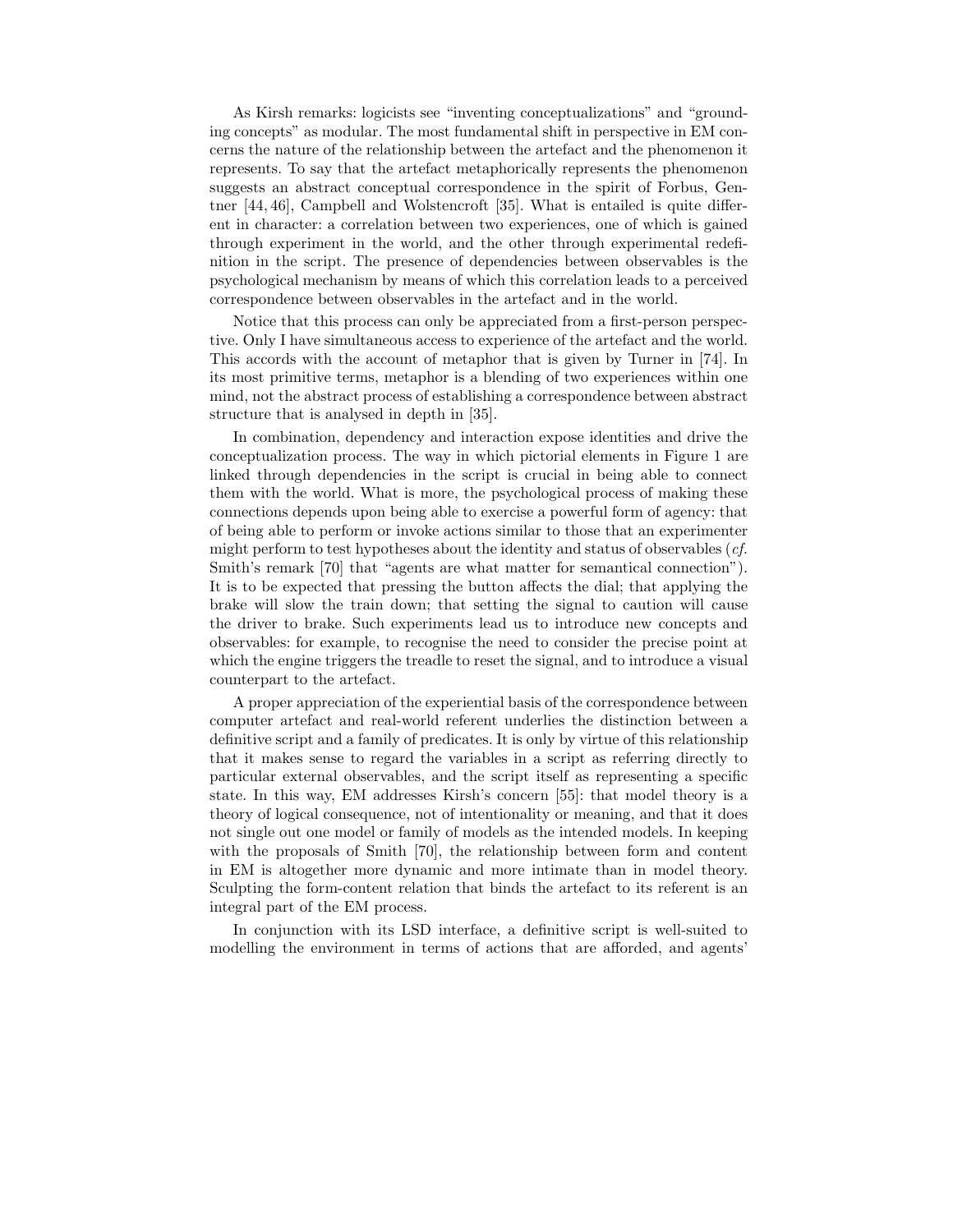dispositions to behave. In this context, the use of dependency-maintenance in mediating the effects of agent actions to other agents and to the external observer is very significant—it circumvents the "ugly semantics" that, as Kirsh observes, stem from the fact that "in stating the role an informational state plays in a system's dispositions to behave we characteristically need to mention myriad other states" [55].

It is also possible to see how EM can address "tuning the perceptual system to action-relevant changes" both from the perspective of the investigator, and from that of other agents, though practical development of EM is still required to realise its full potential in this respect. This is a strong motivation for developing tools to support the design of artefacts that provide an interface that make better use of human perceptual and manipulative skills. Issues of this nature arise in designing definitive notations. For instance, in devising a definitive notation for geometric modelling, only an empirical evaluation can determine what sort of functional dependencies in a script are best suited to giving the user control of geometric features. Exploring the potential of computer-based technology in constructing instruments in this way is another area of application for EM techniques (cf. [47]).

A framework that deals with such experiential matters effectively must still respect the important caveats about displacing logical concepts from an account of intelligence that are also raised in Kirsh [55]. For example: how can the physical fact that the pen is on the desk be seen as the structured facts |the pen|^|is on|^|the desk|? how can 'the pen is on the desk' and 'the pen is matte black' be seen to entail 'the matte black pen is on the desk'?

Within the EM framework, it is possible to record conceptual relationships that, though they cannot be explicitly perceived, express the expected results of experimental procedures. Naively, the object is a pen because you can write with it; it is on the desk because it can be lifted from the desk but moves with the desk in a characteristic way. The informality of such criteria do not perturb the empiricist, for whom such assertions enjoy no absolute status of truth in a closed world. The pen may be replaced by a pen-shaped sculpture that has been welded to the table when my back is turned. Interpreting a red flag as a sign of danger illustrates how such conceptual mechanisms can be used.

As for conjoining observations made in the same state, this is the most commonplace activity in constructing a definitive script. To illustrate that yet more sophisticated logic necessarily has sometimes to be invoked in scripts, it is only necessary to consider the complexity of the interlocking mechanisms that were constructed in the railways of the early twentieth century. To represent the indivisible relationships between levers, signals and track points in such a system would involve intricate logical dependencies. Similar considerations apply to the general mathematical functions that can arise on the right-hand side of a definition. The process of surveying land was radically transformed by the discovery and tabulation of trigonometric functions that could be used to reduce the number of explicit measurements needed to make a map.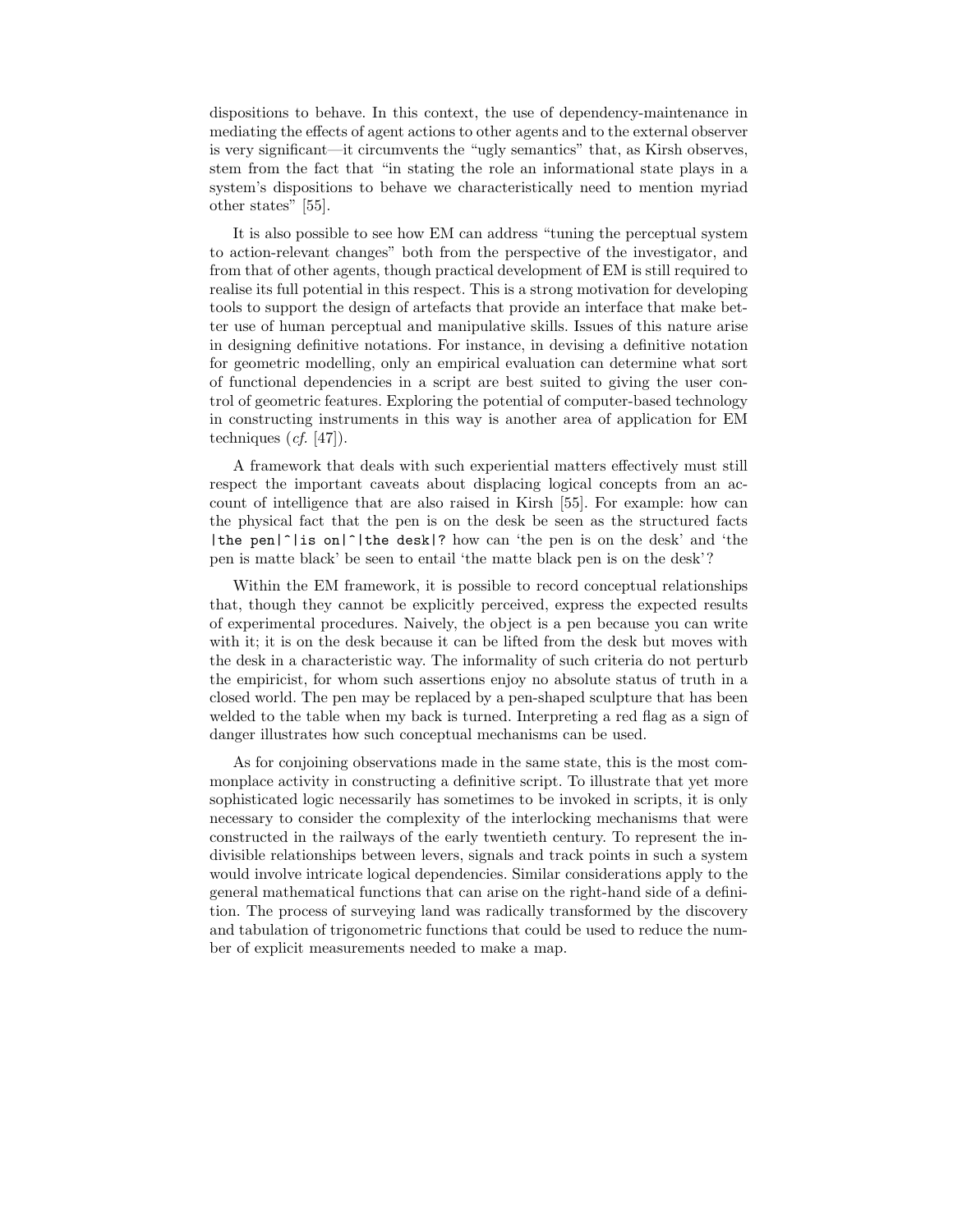What is not in keeping with EM principles is the indiscriminate use of logical and functional abstractions that is illustrated in the scenario of the Mensa problem, and in impure variants of logic and functional programming: the agent that is presumed to know the logical implications of the elementary propositions it knows, no matter whether this is computationally feasible; negation as failure; lazy evaluation as a general-purpose semantics for interaction. The account of heapsort in [10] demonstrates how procedural issues can be appropriately addressed using EM principles, and also illustrates appropriate use of relatively sophisticated logical concepts (such as whether the heap condition is valid at a node) within a definitive script.

It remains to consider two foundational issues raised by Kirsh: the extent to which "the kinematics of cognition are language-like" and that "learning can be added later".

The distinctive qualities of EM as a non-logicist approach stem from the representational significance of the computer artefact. Changes to the artefact can record the adjunction of new observables or the identification of new dependencies. Whilst the interaction with the artefact is open to extension and revision in this manner, the semantics of the model is fluid and arguably cannot be expressed in propositional terms. Modification of the artefact offers a way of representing learning "as a change in capacities behaviourally or functionally classified" [55]. This enfranchises elements of the learning process that are nonlinguistic in character, and that are arguably concerned with private processes of incremental understanding that can only be represented with the help of an artefact  $(cf. [9])$ .

To illustrate the kind of learning activity that can in principle be supported using EM, consider two educational simulations that could be readily derived from the artefact depicted in Figure 1.

One such simulation could be used to assess the robustness of the protocols and equipment used in the Clayton Tunnel scenario, perhaps to give some insight into the pressures under which employees such as Killick worked. The user's objective would be to perform Killick's specified protocol, with a view to sending as many trains safely through the tunnel as rapidly as possible subject to progressively more frequent signal failure and ever more frequently arriving trains. The insight gained in this scenario is qualitative in nature and could naturally lead to a closer examination and more faithful simulation of ergonomic issues, such as train visibility and the time needed to reset the signal or deploy the emergency flags.

An alternative simulation exercise might involve playing the role of a driver unfamiliar with the signalling protocol who is expected to infer the conventions from experience. Being able to infer the significance of the signal protocol depends on how often a hazardous encounter with a train occurs after the signal has been ignored on *proceed with caution*. This is a function of train frequency, engine failure, and what protocols other drivers in the model are observing. In this case, the skill to be learned is associated with apprehending dependency and recognising agency.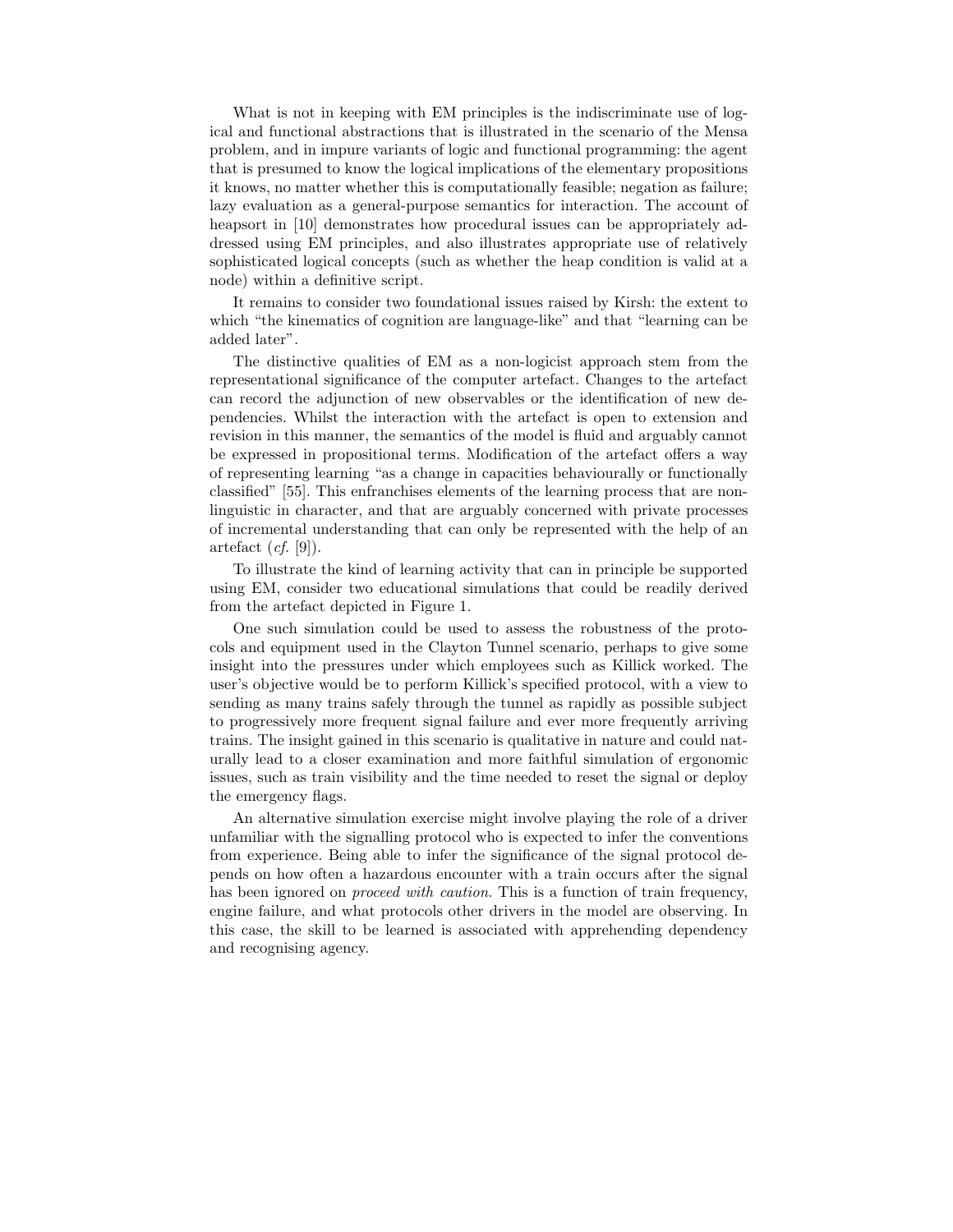These illustrations strongly suggest that the development of intelligent systems cannot be divorced from the learning process. As Kirsh indicates [55], if learning is understood as "acquiring knowledge of a domain", there is an issue over whether two creatures with slightly different physical attributes who had learnt the same task in behaviourally different ways could be said to have learnt the same thing. From an EM perspective, it is simplistic to separate abstract knowledge from the experimental contexts in which this knowledge is demonstrated. By way of illustration, it is certainly possible for two pianists to give performances that cannot be distinguished by a listener, but to have learnt the instrument in radically different ways. For instance, one may rely totally on a musical score, whilst the other cannot read a score in real-time, but plays fluently from memory. In this case, there are experiments to distinguish between the two performers, such as switching off the lights.

It may be that, from the ideal perspective to which logicism aspires, the development of safe railway systems should have been a process that involved immensely careful empirical analysis and formal specification leading directly to precise implementation. Railway history, even to the present day, makes this scenario seem entirely implausible. Systems such as the Clayton Tunnel telegraph were experiments that served to disclose the discrepancy between abstract and embodied signalling protocols, and the essential role that experience plays in (as far as possible) confining agents, observables and interactions to what has been preconceived.

The convergence of technology and operating conventions towards interaction in a closed-world environment is the recurrent theme behind the evolution of modern railways. Technology can both assist and subvert this process. Had Killick and Scott been able to communicate by mobile phone, the Clayton Tunnel disaster could have been averted. But as recent experience on British railways confirms, new technologies potentially introduce new hazards.

The ontological and epistemological stance of logicism is appropriate in those regions of experience where the empirical foundation for a closed-world model has been established. It is inappropriate prior to this point, and (as is wellrecognised) insufficient to express experiential aspects of interaction that can be very significant. Paradoxically, the realm over which logicism rules is one in which in some respects intelligence is least taxed. The autonomy and initiative that Killick and Scott exercised to such tragic effect is precisely what had to be eliminated from the railway system in order to enhance safety.

## 4 The Implications of EM

Having discussed the character and significance of EM from a practical viewpoint, it remains to return to the broad agenda set out in the introduction. This section discusses how EM contributes towards three key objectives:

- giving a perspective on logicist and non-logicist approaches;
- providing a conceptual foundation for AI broader than logicism;
- providing a context for existing practice in "scruffy" AI.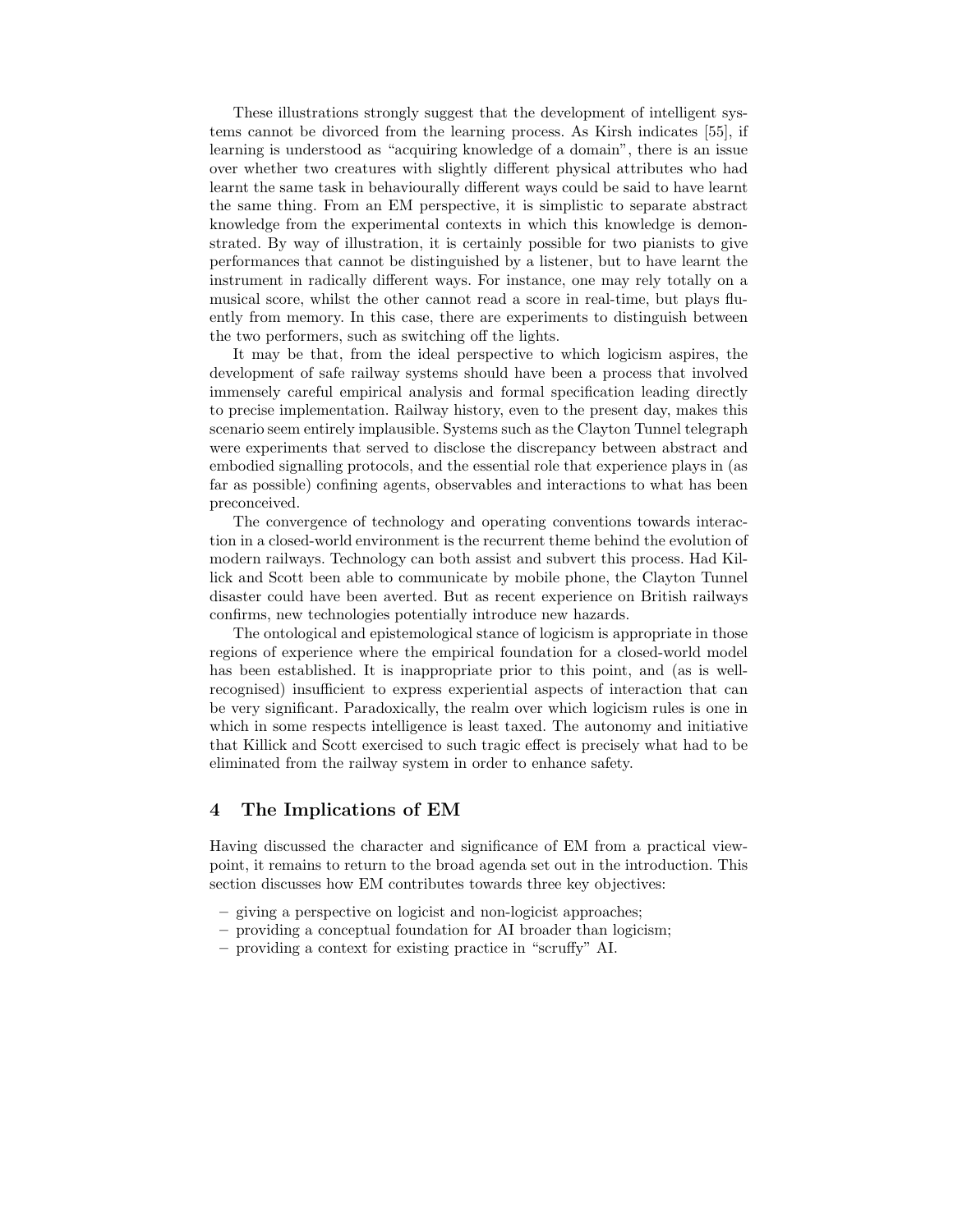There is, in particular, an important need to provide a more coherent framework from which to view the diverse applications of EM that have been studied, and to understand their significance and implications. To this end, this section draws on critiques of logicism from many different sources and perspectives.

#### 4.1 Critical Perspectives on Logicism

There have been many criticisms of the logicist position. Where AI is concerned, the sources include Rodney Brooks [31, 32], Brian Smith [70, 71], Mark Turner [73] and Peter Naur [63]. Other relevant philosophical ideas are drawn from William James's ideas on Radical Empiricism, first collected for publication shortly after his death in 1910 [53], and from more contemporary work of Gooding [47] and Hirschheim al. [52] on methodological issues in science and information systems development respectively. These indicate that the controversy surrounding a logicist viewpoint is neither new, nor confined to AI and computer science. Gooding's analysis of Faraday's work is motivated by disclosing simplistic assumptions about the relationship between scientific theory and practical experiment. William James addressed similar issues in his attacks upon the rationalist viewpoint on experience. Hirschheim [52] is concerned with information system design as involving the development of social communication systems. This arguably places the design of such systems outside the paradigm for Computer Science proposed in Denning al. [41]. For instance, it raises issues such as shared meaning, and the management of ambiguity, inconsistencies and conflict in system specifications.

Common themes that arise in these writings include:

- the role and limitations of language;
- the importance of agency, and of societies of agents;
- the significance of artefacts and constructed models;
- perception and action, observation and experience;
- the importance of situated and empirical activities;
- the significance of metaphor and analogy;
- the relationship between private and public knowledge.

A particularly significant challenge is the development of an appropriate computational paradigm for AI. Brian Smith [70] has sought such a paradigm for some time, and identified many of its essential characteristics. An important theme in Smith's work is the connection between computability and physical realisibility. This endorses the philosophical position of Brooks [31, 32], and points to the difficulty of carrying out AI research without constructing physical models. It also argues for an emphasis upon empirical elements such as perception, action, observation and experience. Metaphor, analogy and agency have an essential role to play here.

The issue of whether we can address the many different aspects of a nonlogicist position represented in the work of Brooks, James, Smith and Hirschheim without compromising conceptual integrity is particularly problematic. This is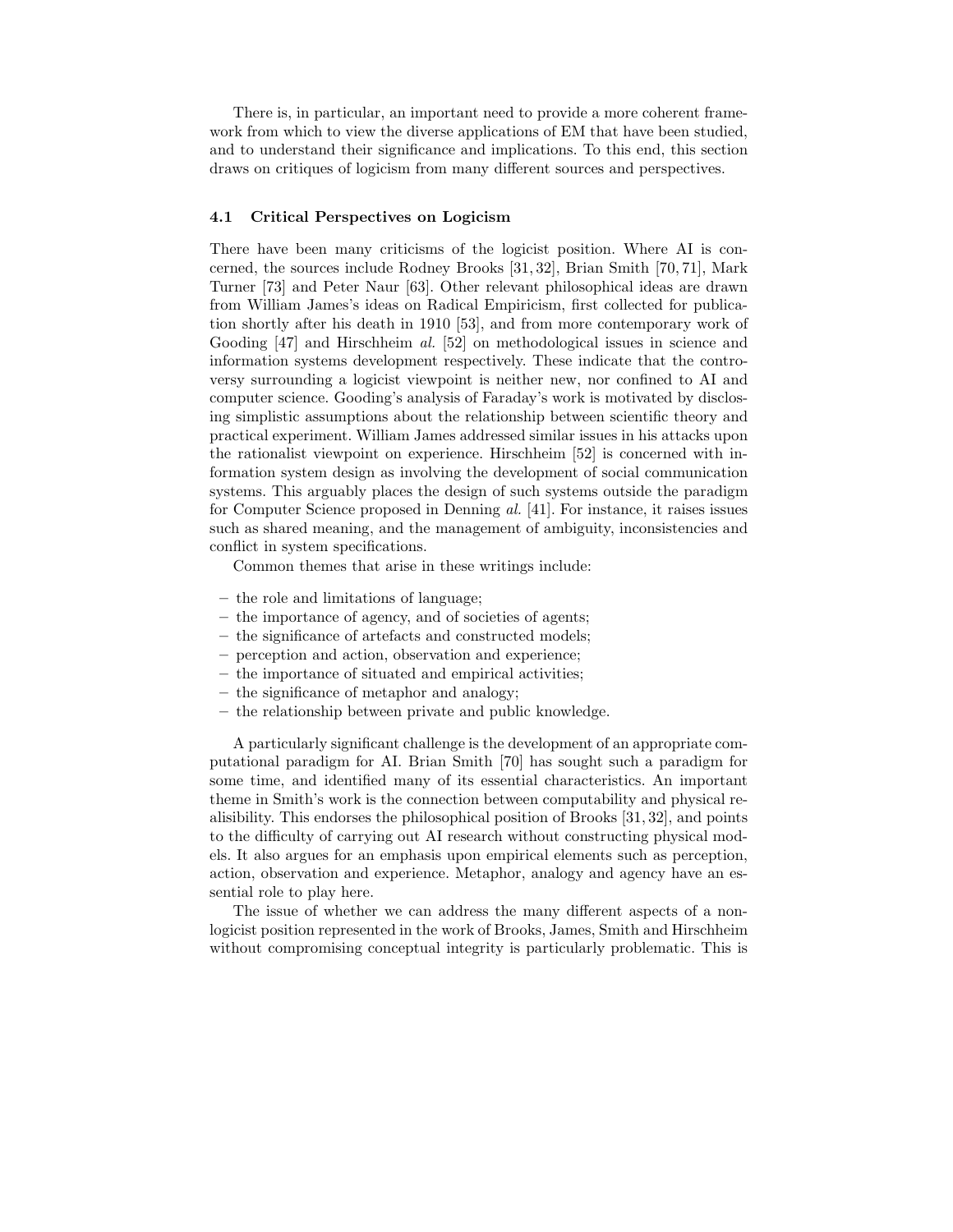illustrated by the breadth of interpretations of the term 'agent' in these contexts: Brooks refers to robots and humans as agents, and to the layers of the subsumption architecture as resembling a family of competing agents such as Minsky describes in [61]; James discusses agents as pragmatically identified elements in a particular causal account of our experience [53]; Smith declares that "agents are what matter for semantical connections" [70]; Hirschheim [52] is concerned with systems analysis that embraces machines, organisms, social and psychic systems, each of which represents agency of different character, and with design activities in which many human agents and different viewpoints are involved.

A detailed account of the relationship between EM and the work of these authors is beyond the scope of the paper, and the main emphasis will be upon giving an integrated view of where seminal issues have been or potentially can be addressed by EM. For instance: computer programming for AI is discussed in the context of Smith's Two Lessons in Logic in [7, 20]; some of the issues for information systems design raised by Hirschheim al. in [52] have been considered in [17, 18, 64], and some relating to concurrent engineering in [1]; the status of constructed models in knowledge representation, as examined by Naur in [63], is discussed in [9, 12]; the prospects for applying EM principles to meet Kent's challenges for data modelling [54] are considered in [11, 45]; layers of intelligence serving a similar role to those in Brooks's subsumption architecture are introduced in [14, 4]; the ideas of William James [53] and Gooding [47] on the relationship between theory and experiment are developed in [9, 10, 8].

#### 4.2 A Framework for EM

EM has been represented in this paper as primarily a first-person activity. The process of identifying similarities between two experiences is essentially an activity for one mind. Psychologically, it makes good sense for the primitive cognitive elements to belong to the first-person, but the bias of philosophy has tended to be towards explaining cognition with reference to third-person primitives.

If it is appropriate to ground experience through the perception of dependency in the way that has been described in this paper, then a new ontology is needed for many conventional concepts. EM imputes greater autonomy to the isolated learner, provided only that they have interactive access to physical artefacts. This makes it possible to view familiar concepts, such as objective reality, conventional theories and language, from a new perspective. Empirical activity and the recognition of dependencies are the means to account for these sophisticated communal concepts from the primitive base of private experience. Such a development is outlined in [15].

The aim of this section is to elaborate on the implications of this reconstruction process in three respects. There are useful links to be explored with other research. The conceptual reorganisation supplies a framework in which to classify the many practical applications of interaction with artefacts in EM. The reconstruction offers a new perspective on fundamental concepts such as agent, metaphor and intelligence that are arguably difficult to formalise satisfactorily [58, 35].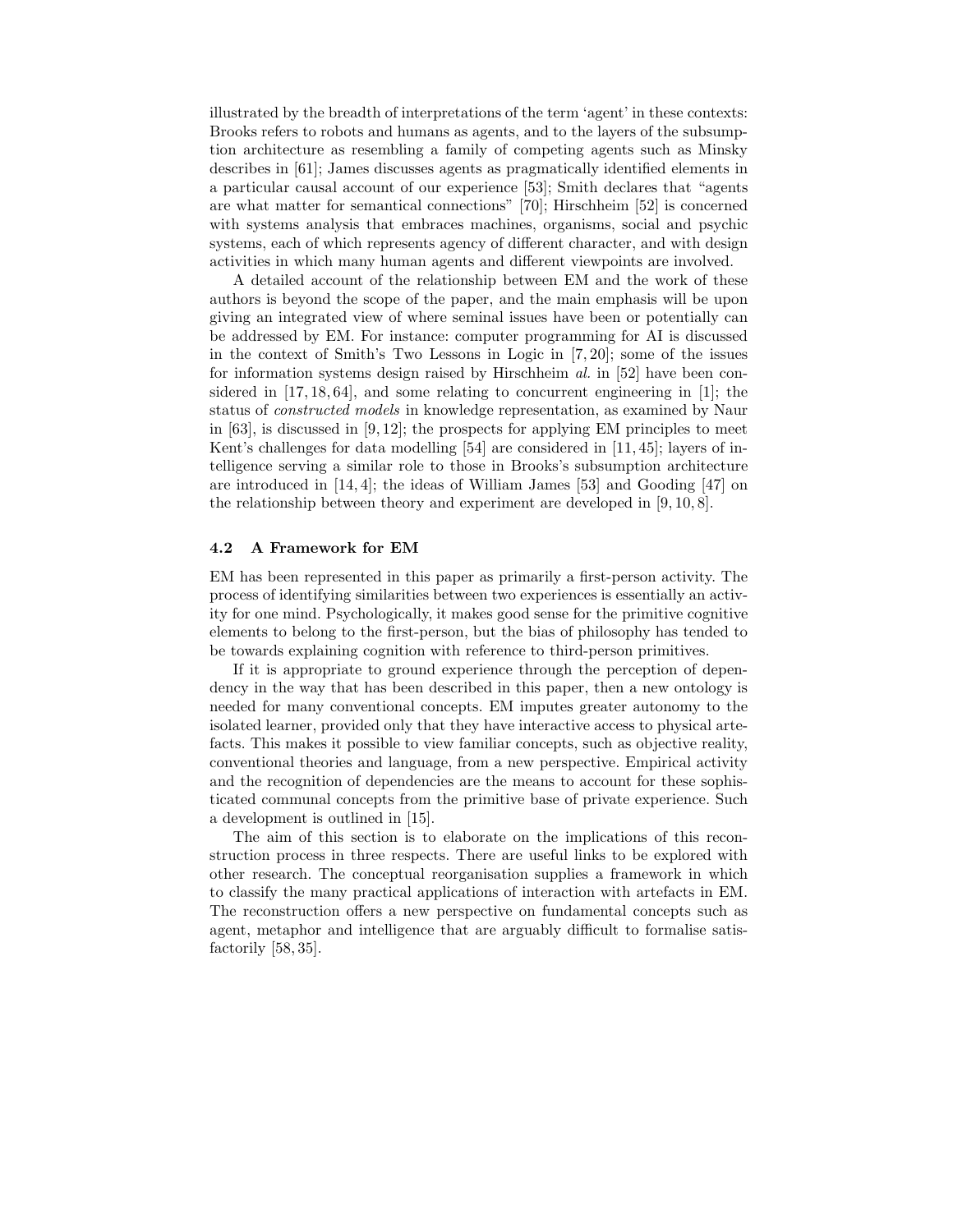EM: the first person perspective. Under some interpretations, Kant's famous dictum: "sensation without conception is blind" might serve as a motto for the logicist. An appropriate motto for EM might be that of the anonymous little girl who, on being told—by a logicist, no doubt—to be sure of her meaning before she spoke, said: "How can I know what I think till I see what I say?" [65]. This epitomises the first-person variant of EM that has been described above: the dialogue between me and myself, in which understanding is construction followed by reconstruction in the light of experience of what I have constructed. First-person activities in EM have centred on interface development [22, 10] and conceptual design [2].

EM: the second person perspective. Other applications of EM are concerned with the projection of agency from first to second person. The essential principle behind this projection is that through experiment and perception of dependency I can identify families of observables (constituting a 'you') who can be construed as acting in ways congruent to my own. This congruence is represented in the same way that I represent my own experience with reference to a suitable physical artefact. The projection process is conceptually simplest where the 'you' is another person, but this not necessary. Many non-human entities can be construed as agents in this manner: experimental science relies on just such principles to construct instruments that make interactions we can only conceive perceptible in an empirically reliable and coherent fashion.

Once a system is construed as having two or more agents, there can be ambiguity about the viewpoint on system state. Where there are several LSD accounts from different viewpoints, the integrity of observables becomes an issue. To an external observer of a system, this can manifest in many forms of conflict between the actions of agents within a system. It can also be associated with legitimate inconsistency, as in the case of Russell's two observers, who see the same observables but have a different perception of the events. These two secondperson variants of EM are represented in case-studies in concurrent systems modelling [16] and concurrent engineering [1] respectively.

EM: the third person perspective. One of the most complex and subtle processes that can operate in an EM framework is the transition to the third-person perspective. The observables that can be viewed from a third-person perspective are those elements of our experience that empirically appear to be common to all other human agents, subject to what is deemed to be the norm (cf. the presumptions surrounding the Mensa problem above). The identification of such observables is associated with interaction between ourselves and other human agents in a common environment. Objectivity is empirically shaped concurrently by our private experience, and our experience of other people's responses.

The extent to which objective third-person observables dominate our public agenda can obscure the sophistication of the social conventions they require. In matters such as observing the number of items in a collection, and confirming its objective status, complex protocols are involved: eating an item is not permitted,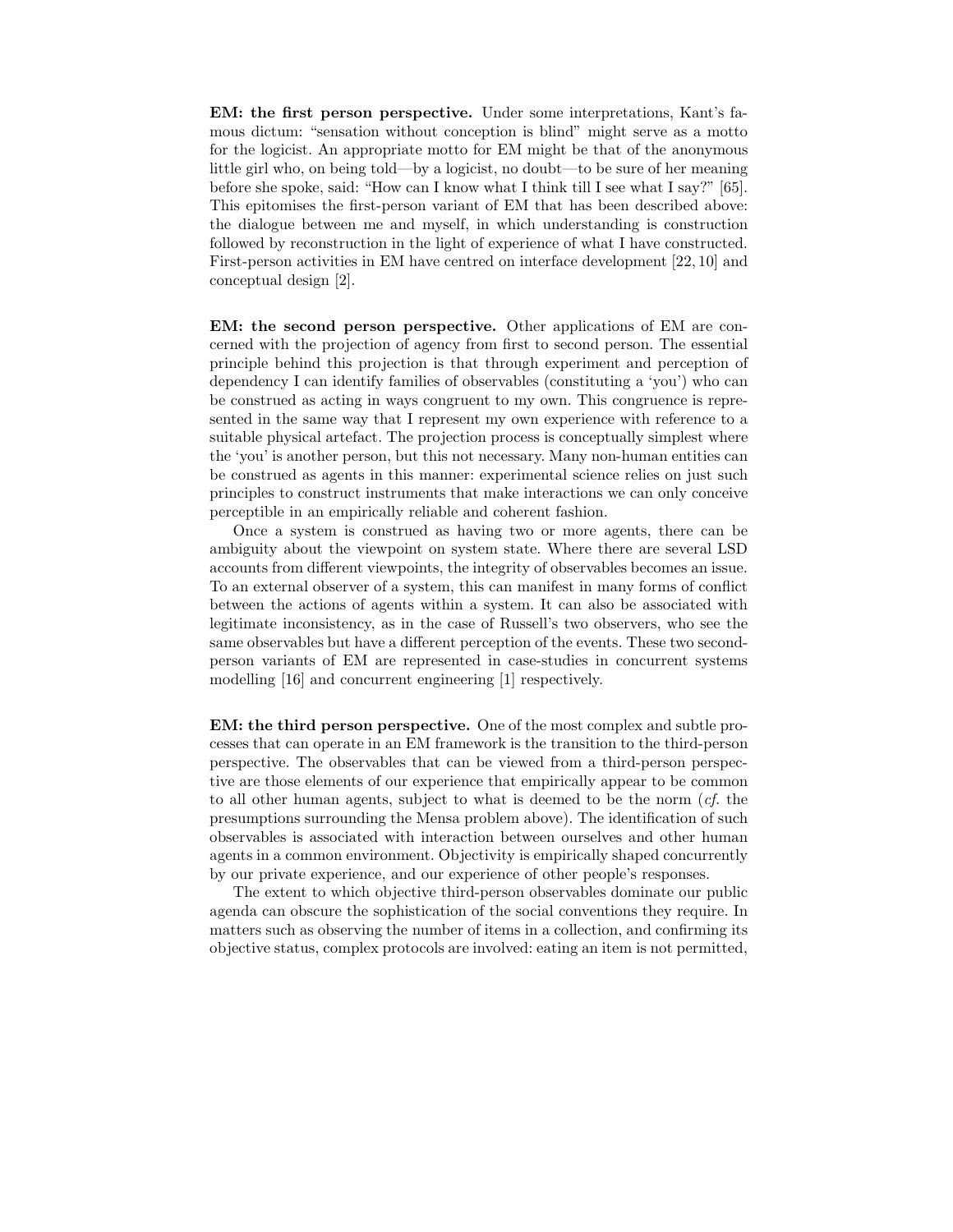interaction with the environment must be such that every item is observed and none is duplicated, co-operation and honest reporting of observation is needed to reach consensus.

Underpinning third-person observables are repeatable contexts for reliable interaction, and associated behaviours of different degrees of locality and sophistication. In this context, locality refers to the extent to which a pattern of activity embraces all the agents in an environment and constrains the meaningful modes of observation. Counting techniques provide examples of behaviours that are typically local in this sense - they involve few agents, and are applied in the context of otherwise uncircumscribed interaction. Conventional computer programming typically presumes a closely circumscribed context, in which human-computer interaction is subject to global behavioural constraints (as in sequential interaction between a single user and computer), and the main preoccupation is with objective changes of state (such as are represented in reliable computer operation and universally accepted conventions for interpretation of input-output state).

Relating EM to conventional computer-based modelling. In principle, EM can be the prelude to the construction of a reactive system and more specialised forms of computer programming [13]. To understand the significance of using EM in this fashion, it is essential to appreciate that modelling behaviours is not a primitive concept in EM. In EM terms, a behaviour is a sophisticated abstraction that involves the attribution of an identity to a pattern of state transitions. For instance, a train passing through the Clayton Tunnel is associated with a sequence of observations that have some perceived reliability and integrity. In the context of Figure 1, the accident investigator will need to exercise all manner of changes of state of mind that are unrelated to the characteristic motion of the train. Observing a train in motion through the tunnel is choosing to generate a particular kind of experience from the artefact, one in which observation of position, velocity, acceleration and a clock are all involved. What is more, it is only these abstract observables that are significant: the identity of the train and all the particulars of the agents are immaterial.

In a classical approach to computational modelling of behaviour, the computer implementation begins from the premise that the empirical activities associated with circumscribing agency and identifying a closed world have already taken place. For instance, elementary physics declares how positions, velocities and acceleration are to be measured, and specifies the laws of motion that govern them. The construction of a computer simulation then involves:

- choosing a mathematical representation of the observables;
- specifying a computational model for the states and transitions;
- attaching a visualisation to display the behaviour to the computer user.

In constructing a closed-world model using the EM approach, these three issues are addressed in reverse order. The modelling process begins with the construction of an artefact whose primary function is to supply a visual metaphor for experience of its referent. Interaction with this artefact has an open-ended and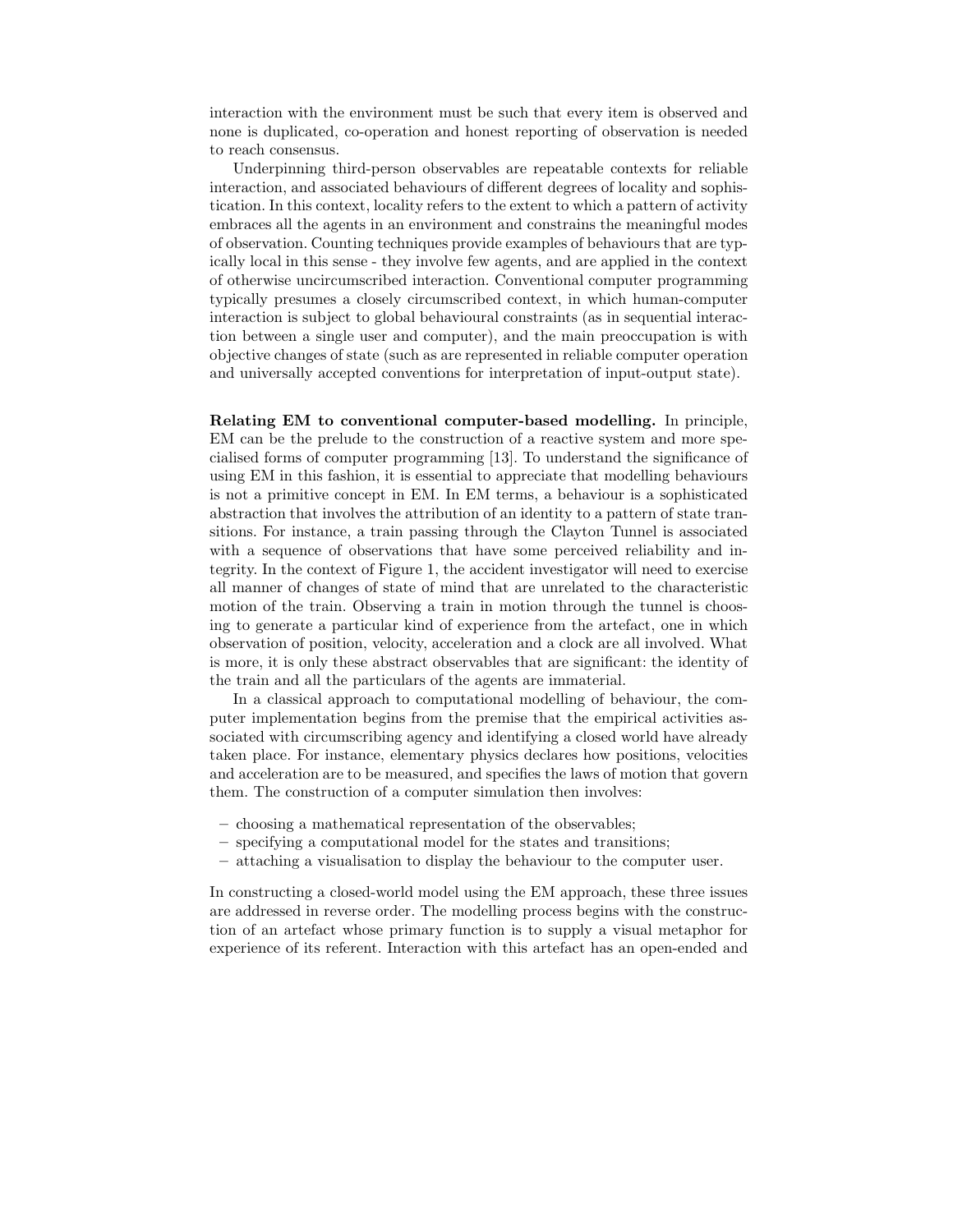experiential character, but leads to the identification of stable patterns of interaction involving specific observables and circumscribed agency. Within the computational framework appropriate for EM, the modeller has unrestricted interaction with this artefact, so that its closed-world quality is respected only subject to discretion on the part of the modeller. It is possible to realise the closed world behaviour using a conventional computational model however. At this stage, a formal mathematical representation for the appropriate observables has been developed.

The development of a closed-world model is only possible subject to being able to construe a phenomenon in terms of patterns of interaction that can be entirely preconceived. In such a model, there is no uncircumscribed agency. This makes optimisations possible. For example, when we know that we are concerned with a train travelling into the tunnel, rather than having to consider the possibility of a train being placed in the tunnel, it is possible to specify that the train becomes invisible as it enters the tunnel. This is computationally much more efficient than maintaining a dependency between the visibility of the train and its abstract location. From an EM perspective, this change of representation is significant, as the model is then specific to particular contexts. In particular, certain "what if?" scenarios are excluded.

Multi-agent modelling in EM. Typical applications combine EM activity in first, second and third-person modes. This subsection reviews such applications within a multi-agent framework.

In the EM framework, artefacts are most appropriately classified according to the number of agents they involve. Informally, each agent represents a source of potential state change that cannot be—or is not as yet—circumscribed. By this criterion, the modeller is an archetypal agent. The variety of computational abstractions and applications is reflected in the number and nature of agents involved and whether their activity is or is not circumscribed. In a concurrent engineering framework [1], or a commercial spreadsheet-based programming environment [62], there are many modeller agents. In programming a reactive system [50], there are many agents whose interactions are yet to be circumscribed. Traditional sequential programming can conveniently be regarded as involving three agents: the programmer (uncircumscribed), the user (to be circumscribed) and the computer (circumscribed). Conventional formal systems are embedded within this framework as closed-world models in which there no uncircumscribed agents. Requirements analysis and formal specification of systems are processes by which we pass from agent-oriented models with uncircumscribed elements to circumscribed models.

EM typically generates a family of views of a concurrent system [1]. In many contexts, the modeller seeks a particular view—that of the objective observer who has a comprehensive insight into the global behaviour of a system. Such a view can only be developed in general (if indeed it can be developed at all) by a very complex process of evolution in which empirical knowledge has a crucial role. In principle, EM makes it possible to represent such an evolution by distinguish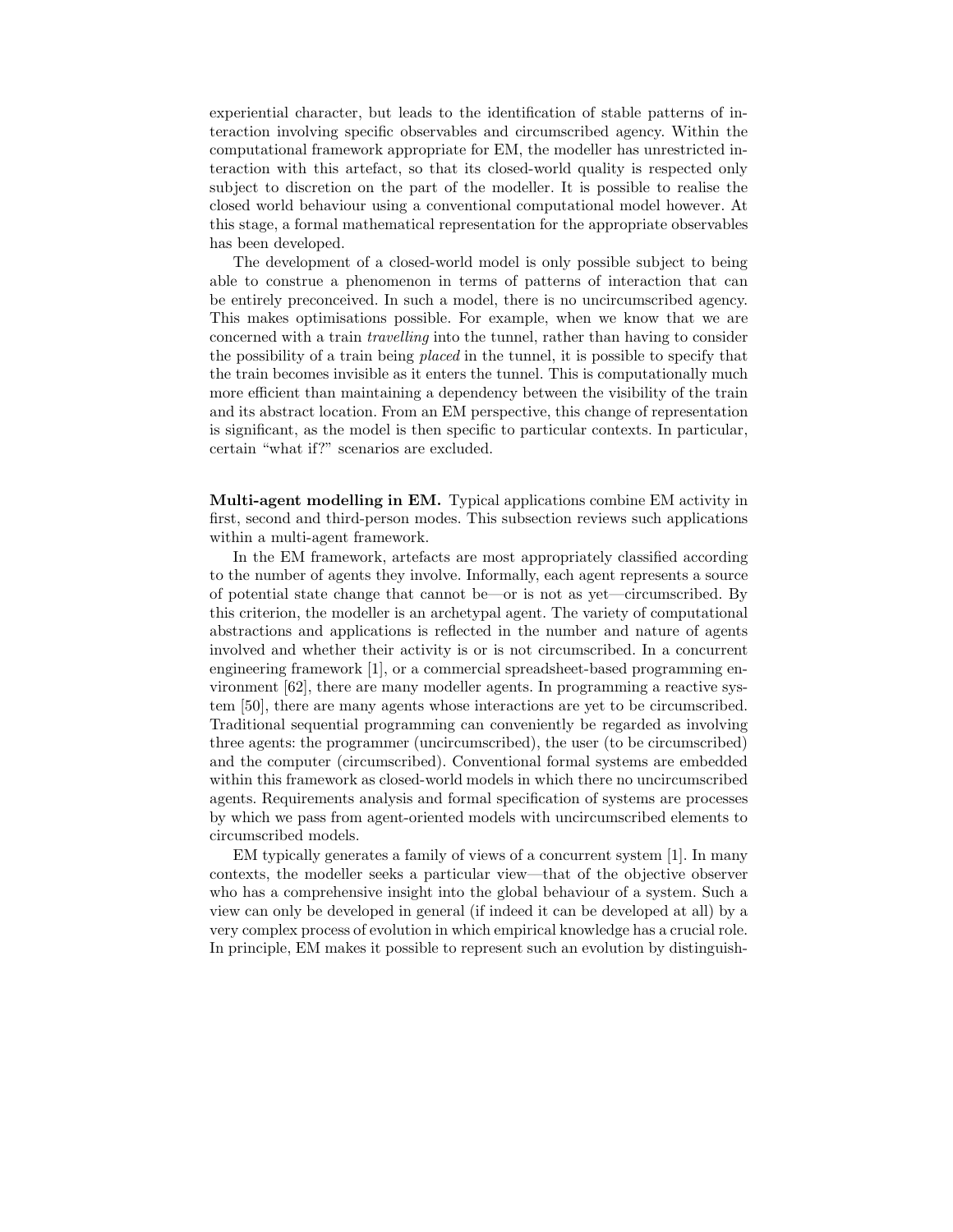ing between asserting what is observed and asserting what is believed  $(cf. [2])$ . The computational forum for this representation is provided by the ADM [21], in which the modeller can prescribe the privileges of agents and retain total discretion over how these privileges are exercised. The evolution process converges if and when the modeller has specified a set of agents, privileges and criteria for reliability of agent response that realise the observed or intended behaviour. System implementation is then represented in this framework as replacement of certain agents in the model by appropriate physical devices.

More generally, EM can be applied in a concurrent engineering context [1], where independent views may be subject to conflict, as in Gruber's shadow box experiment [47]. To account for the process by which such views might be reconciled through arbitration and management requires a hierarchical model for agent interaction in which an agent at one level acts in the role of the human modeller in relation to those at the level below [1]. The associated "dialectic of form and process" is specified in terms of commitments on the part of the modeller agents similar in character to those involved in system implementation. Our investigation of a concurrent framework for EM of this nature remains at an early stage, but has direct relevance to requirements analysis [18] and has been used to devise simulations of insect behaviour illustrating Minsky's Society of Mind paradigm [56].

#### 4.3 EM and the World of Pure Experience

The philosophical writings with perhaps the greatest relevance for first-person EM can be found in the work of William James. The connection between his agenda and that of the Empirical Modelling Project is clear from this preamble to "A World of Pure Experience" [53]:

It is difficult not to notice a curious unrest in the philosophic atmosphere of the time, a loosening of the old landmarks, a softening of oppositions, a mutual borrowing from one another on the part of systems anciently closed, and an interest in new suggestion, however vague, as if the one thing sure were the inadequacy of the extant school-solutions. The dissatisfaction with these seems due for the most part to a feeling that they are too abstract and academic. Life is confused and superabundant, and what the younger generation appears to crave is more of the temperament of life in its philosophy, even though it were at some cost of logical rigor and of formal purity.

James's philosophic attitude of Radical Empiricism has a yet more intimate affinity with EM. In some respects, this is best explained with reference to the status of an EM artefact as embodying interaction that cannot be expressed in a formal language. There is a practical communication difficulty familiar to all who have tried to describe the experience of interacting with definitive scripts. To make mischievous use of a blend that Turner would appreciate [74], it might be said that some of the most significant and subtle experiential aspects of EM interaction are nowhere more eloquently expressed than in James's essays.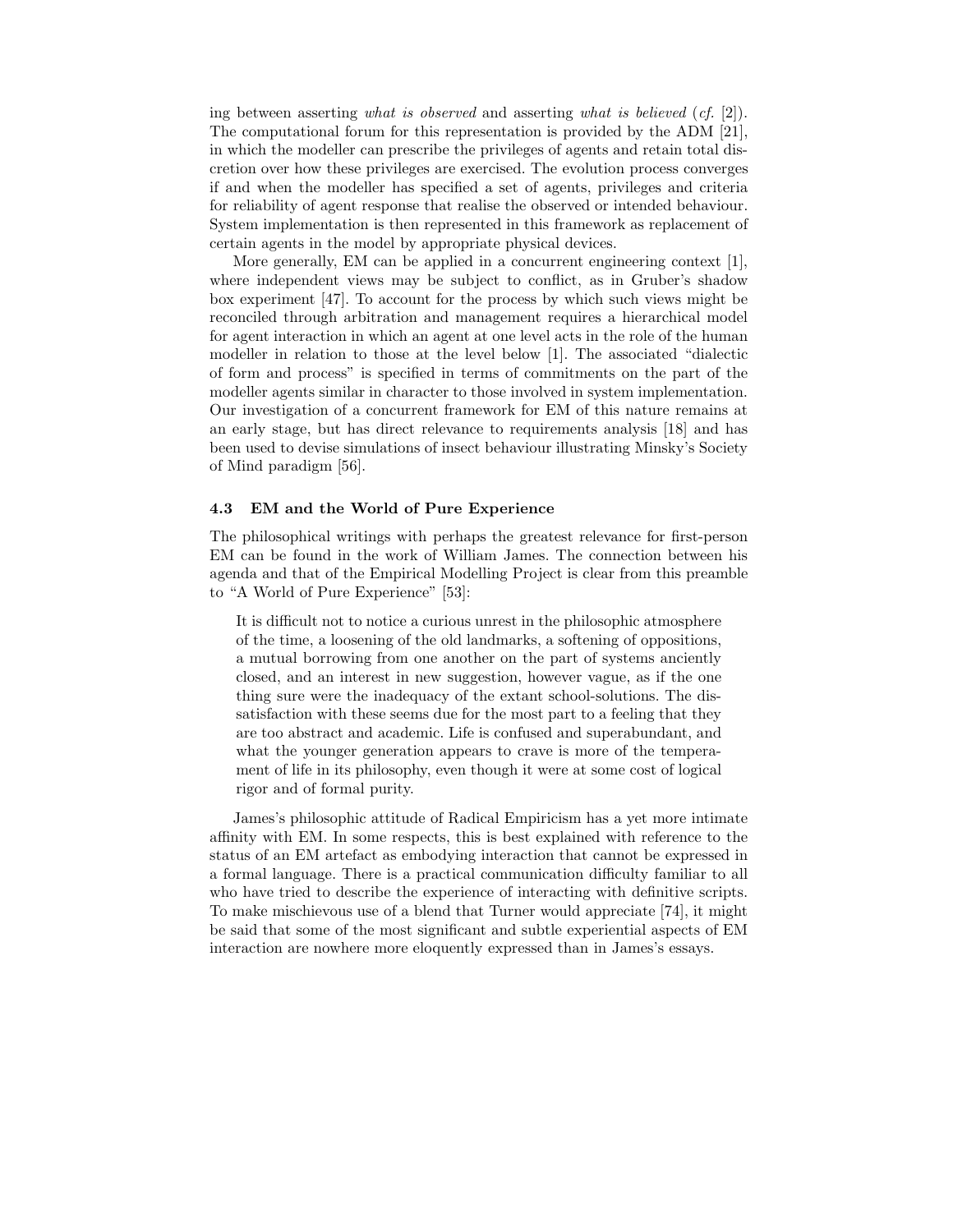Radical Empiricism and first person EM. In traditional empiricism, the content of what is empirically given is characterised as 'discrete sensory particulars' [53]. On this basis, driver Scott's perception of danger on seeing the red flag cannot be viewed as a given. By taking this view, traditional empiricists found themselves in very much the same context as the modern logicist: they sought to derive fundamental features of commonsense experience from discrete sensory particulars by analytical processes. Bird [25], in his philosophical commentary on James, summarises James's criticism of this stance: "Though the aim of empiricists was to identify the humblest, most basic, particular elements of the content of our experience they were driven in this way to deploy resources which were of a highly abstract, theoretical kind."

In Radical Empiricism, James takes the view that the given primitives have to be recognised as typically more than discrete sensory inputs. In particular, though traditional empiricism recognises disjunctions as empirically given, and acknowledges separations between elements of our experience, it does not respect the significant conjunctive relations that also pervade experience: "the relations between things, conjunctive as well as disjunctive, are just as much matters of experience, neither more nor less so, than the things themselves". Amongst these conjunctive relations, James cites identities, continuous transition, and "the most intimate relation . . . the relation experienced between terms that form states of mind".

These ideas are quite coherent when transposed from James's commentary on Pure Experience to first-person interaction with a definitive script. Variables in a script represent observables with identities. The changes to which their values are subject through interaction illustrate continuous transition in James's sense ("this is the same observable, but, in the new context in which I am now contemplating it, it has another value"). New observables that are introduced into a particular script are recruited to the same state of mind ("I have observed—in addition—that Killick has a red shirt").

James's views on the primitive status of identities are particularly interesting in the context of the history of variables in mathematics  $(cf. [19])$ . For James, "conception disintegrates experience utterly". It is in this spirit that the arithmetisation of geometry in the nineteenth century subverted the idea of a variable as a changing quantity. The historical importance of the relationship between dependency and the old-fasioned variable is highlighted by the Russian historian Medvedev [60]: "In this mechanical picture of the world the essential, one might even say definitive event was the concept of a law as a dependence between variable quantities". (The translator's pun was presumably unintentional!)

The open-ended and indiscriminate way in which new observables and different viewpoints can be adjoined to a definitive script distinguishes EM from conventional computer-based modelling in a striking fashion. It has its direct counterpart in experience in the way in which it is possible to embellish so freely on the observation of any particular state.

Two quotations serve to highlight the conceptual problems that confront the logicist who insists on interpreting observations as if they were elementary propo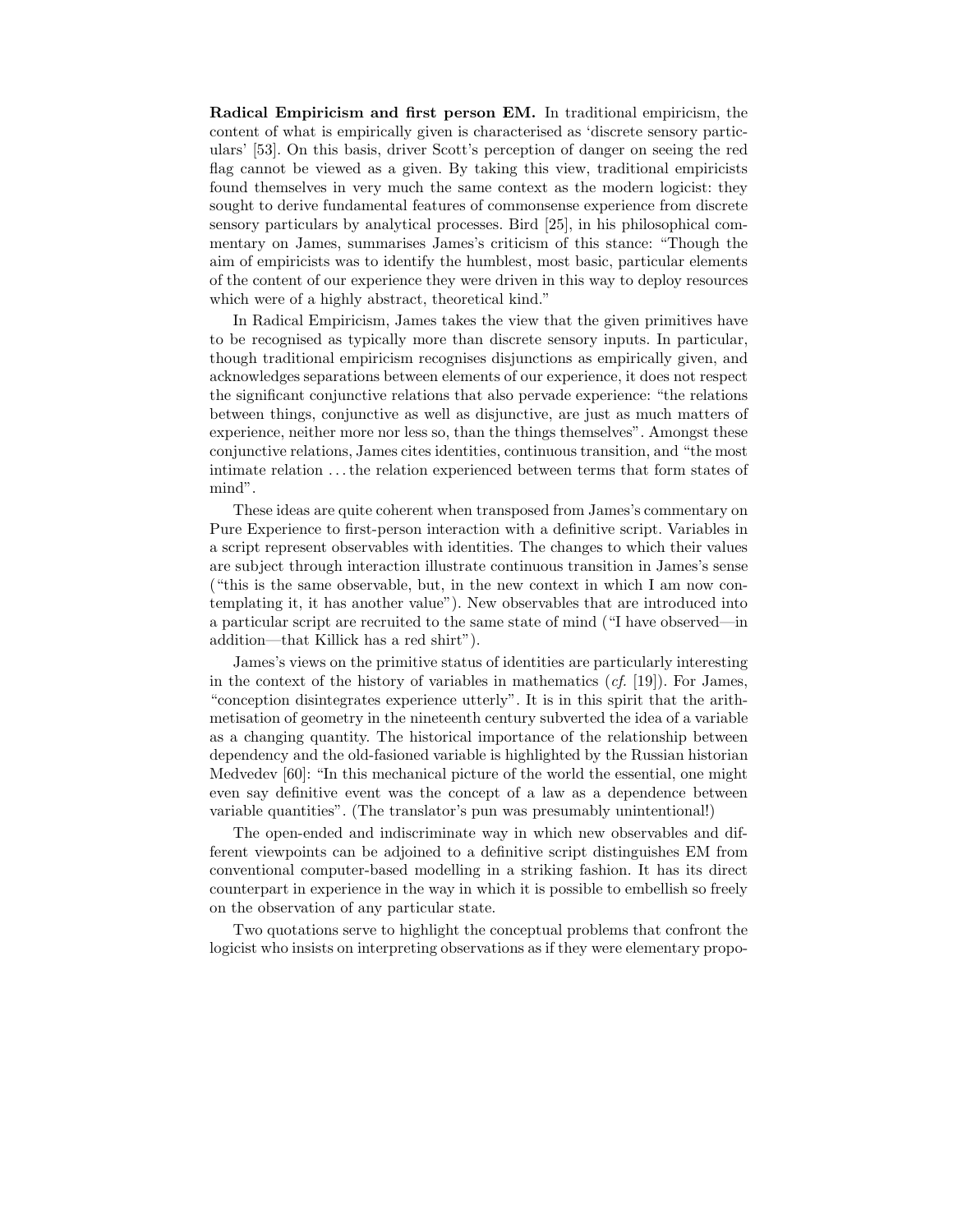sitions. The first quotation is from James's contemporary F. H. Bradley [27], a strong rationalist opponent of James's views:

. . . mere experience . . . furnishes no consistent view. [The direct products of experience] I find that my intellect rejects because they contradict themselves. They offer a complex of diversities conjoined in a way which it feels is not its way and which it can not repeat as its own . . .For to be satisfied, my intellect must understand, and it can not understand a congeries [i.e. an aggregate] in the lump.

This quotation illustrates Bradley's disposition towards separating observations in an attempt to rationalise the world of sensations. Viewed from his perspective, conjunctions of such diversity appear to be contradictions.

James's response to Bradley is a rich source of reflections on how observations are experienced. It has incidental interest as a comment on the subject of 'consciousness', currently so topical in popular theories of AI:

To be 'conscious' means not simply to be, but to be reported, known, to have awareness of one's being added to that being ... The difficulty of understanding what happens here is . . . not a logical difficulty: there is no contradiction involved. It is an ontological difficulty rather. Experiences come on an enormous scale, and if we take them all together, they come in a chaos of incommensurable relations that we can not straighten out. We have to abstract different groups of them, and handle these separately if we are to talk of them at all. But how the experiences ever get themselves made, or why their characters and relations are just such as appear, we can not begin to understand.

James's characterisation of Bradley's difficulties as ontological rather than logical accords with the account of definitive and logical variables above. In our experience of manipulating and interpreting definitive scripts of several hundred variables, definitions can seem to be chaotically organised, and do indeed typically combine observables that are incommensurable (e.g. colours, lengths, strings booleans). There is no natural ordering for the definitions in a script, and it is typically necessary to abstract different groups to interpret them effectively. This process of abstraction serves both to organise the script (e.g. to separate the graphical elements in the screen display into windows, lines and text), and to create experimental environments in which to study particular features of the script and its referent in isolation (e.g. to examine the operation of the telegraph outside the particular context of Figure 1). New features such as dependencies certainly emerge in the EM process through empirical investigation, but EM does not consider the underlying activity in the human brain.

Other prominent themes in EM are also represented in James. As Naur has also remarked [63], James pioneered the experiential view of knowledge, and recognised the importance of identifying concepts in psychological terms.

At the root of much of James's reflection is the idea of associating experiences within one mind. For him, knowledge is first apprehended as "[one] experience that knows another". The idea of 'bringing together experiences in one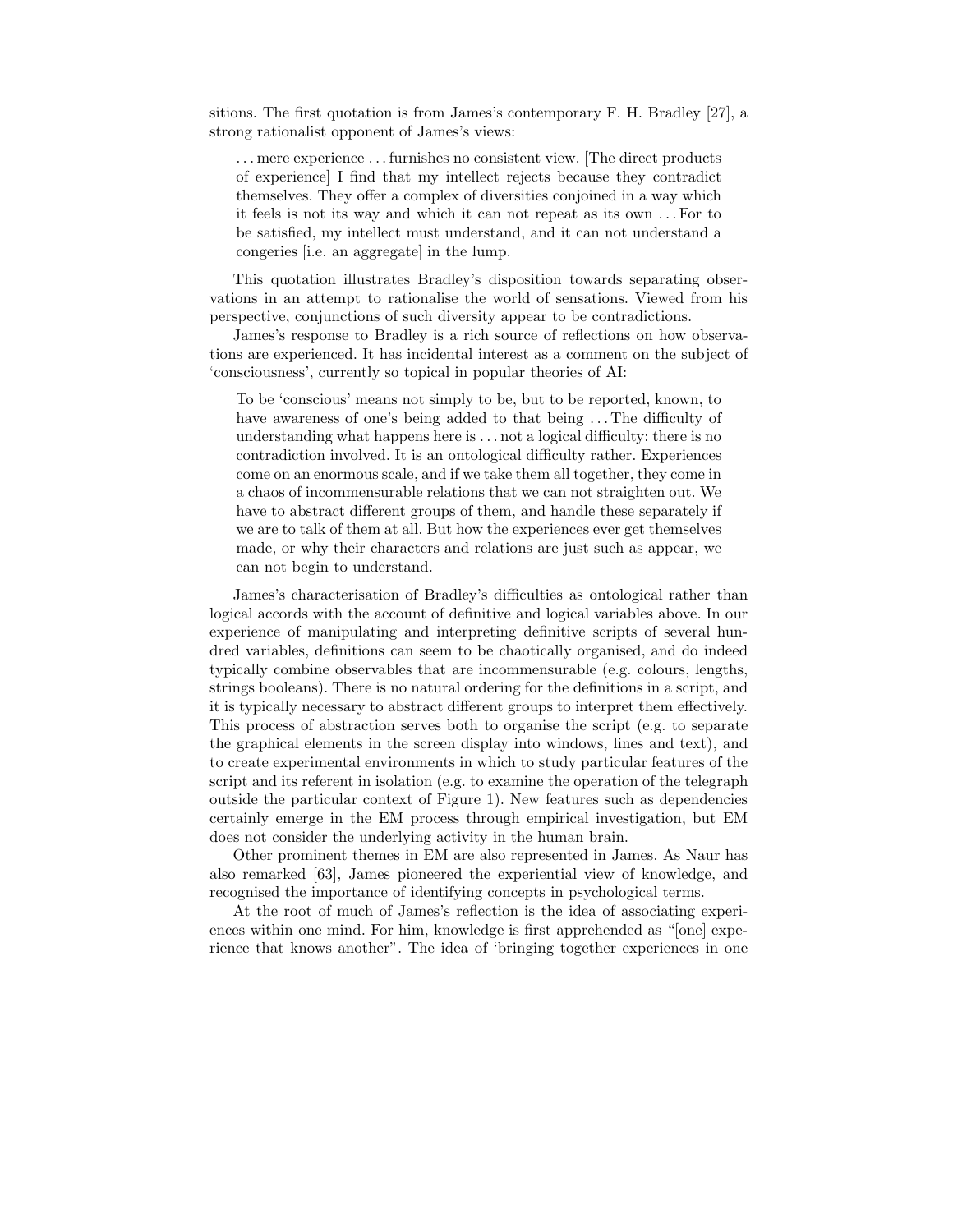mind' has much in common with the concept of blending that has been explored by Turner and others [74]. The ontological stance that James and Turner adopt is consonant with EM: the foundations of intelligence are to be sought in first-person experience, not in third-person abstractions. It is in this spirit that Turner regards the formal definitions of metaphor by logicists (cf. [35]), and the grammatical structure of a language, as sophisticated abstractions rather than primitive building blocks of human intellect. For Turner, the blend and the story (which to Bradley would doubtless have seemed so 'contradictory' in nature), are simple experientially-centred primitives.

Beyond the first-person. James's central focus in [53] is on a first-person perspective. Where a rationalist approach introduces the absolute as a common point of reference in discussing such personal matters as the perception of metaphor, James identifies a fundamental discontinuity "when I seek to make a transition from an experience of my own to one of yours . . . I have to get on and off again, to pass from the thing lived to another thing only conceived"  $(cf.$ the strong distinction between 'I' and 'you' observed in Japanese, where certain verbs, such as forms of 'to want', can only be used in the first-person [51]).

In EM, the discontinuities between first, second and third person are in the first instance bridged by interaction with artefacts. All this is mediated by my own experience, even though this experience is of congruences between experiences that are first private, then of you, me and artefacts, and then of patterns that can be construed as reliably executed protocols involving many of us together with our artefacts  $(cf. [15])$ .

James's essays do not develop the ontology of second and third person in these terms to the full extent that is needed to account for EM modelling activities as a whole. His views nevertheless seem to endorse the perspective that EM commends. Central to his position is a pragmatic stance on the classification of experience: "subjectivity and objectivity are affairs not of what an experience is aboriginally made of, but of its classification".

As remarked above, many semantic categories of action are expressed by redefinition in a definitive script, but the distinction between them is potentially a matter of interpretation. It is possible that a feature first introduced into an artefact to improve the visual effect subsequently acquires a meaning in the referent. For instance, the point at which the engine triggers the treadle to reset the signal may be introduced as an abstract concept and subsequently be associated with a physical mechanism. The history of experimental science illustrates a similar recategorisation of experience [48]. For instance, in early microscopy, it was difficult to distinguish between optical imperfections and features of the object under examination. Likewise, in studying the Earth's magnetic field, there was at one time controversy over whether the Earth's field changed over time, or whether earlier measurements were inaccurate. These aspects of the process of construal go beyond the challenge to the adequacy of a logicist theory cited by Kirsh in  $[55]$ :  $vIz$ , that it should be stated relative to "the actual subject-independent"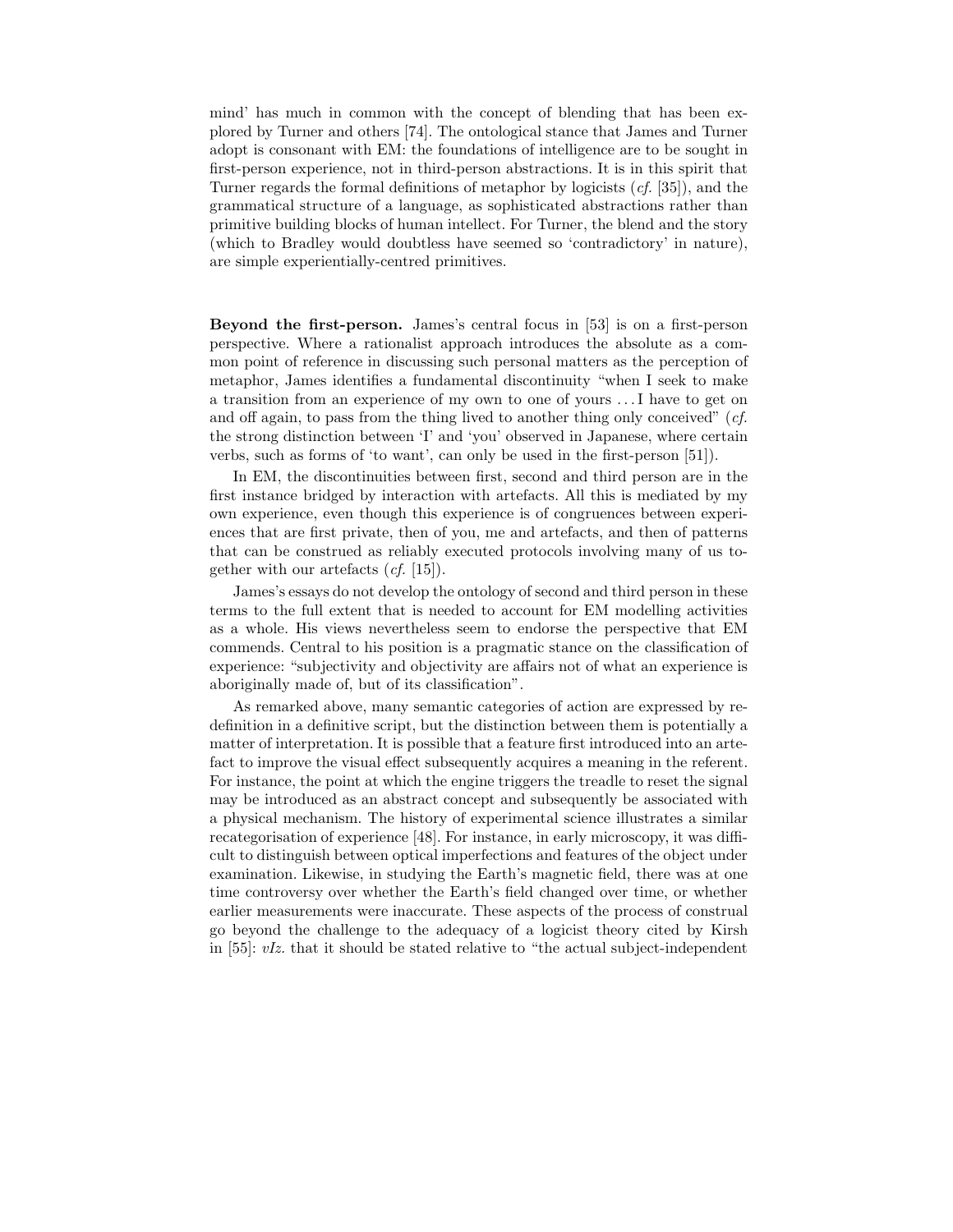properties of the domain". From an EM perspective, such properties can only be defined with reference to experiential criteria.

In EM, the computational setting of the ADM can be seen as a forum within which reality and agency are pragmatically shaped. In a discussion that is directly relevant to agency in EM, James considers how "the real facts of activity" should be construed. To paraphrase his account, he questions whether agency resides in: "a consciousness of wider time-span than ours", or "'ideas' struggling with one another, [so that] prevalence of one set of them is the action", or "nerve-cells [so that] the resultant motor discharges are the acts achieved". In arbitrating between these hypotheses, he advocates pragmatism: "no philosophic knowledge of the general nature and constitution of tendencies, or of the relation of larger to smaller ones, can help us to predict which of all the various competing tendencies that interest us in this universe are likeliest to prevail".

Drawing on previous research in EM, it is easy to envisage an environment for many designers concurrently interacting with a 'virtual prototype' for a complex reactive system (cf. [2]). Each designer has a personal library of scripts, each of which is more or less loosely associated with modelling a particular aspect of the virtual prototype. Corporate actions are decided through arbitration and mediated through dependencies and circumscribed 'intelligent' agents. In this scenario, the status of the virtual prototype is similar to that of an objective reality in Radical Empiricism. The agendas, conceptions and perceptions of the individual designers are represented via their private scripts, but can only be conceived by the external observer as an incomprehensible and incoherently distributed resource to be organised pragmatically in myriad ways for construction and experiment.

Such an image is consistent with James's description of his World of Pure Experience [53]:

Taken as it does appear, our universe is to a large extent chaotic. No one single type of connection runs through all the experiences that compose it. . . . space-relations fail to connect minds . . . Causes and purposes obtain only among special series of facts. The self-relation seems extremely limited and does not link two different selves together. On the face of it, if you should liken the universe of absolute idealism to an aquarium, a crystal globe in which goldfish are swimming, you would have to compare the empiricist universe to something more like one of those dried human heads with which the Dyaks of Borneo deck their lodges. The skull forms a solid nucleus; but innumerable feathers, leaves, strings, beads, and loose appendages of every description float and dangle from it, and, save that they terminate in it, seem to have nothing to do with one other. Even so my experiences and yours float and dangle, terminating, it is true, in a nucleus of common perception, but for the most part out of sight and irrelevant and unimaginable to one another.

In the light of this quotation, it is more understandable that Bradley deemed the products of raw experience to be contradictory. For him, as a rationalist: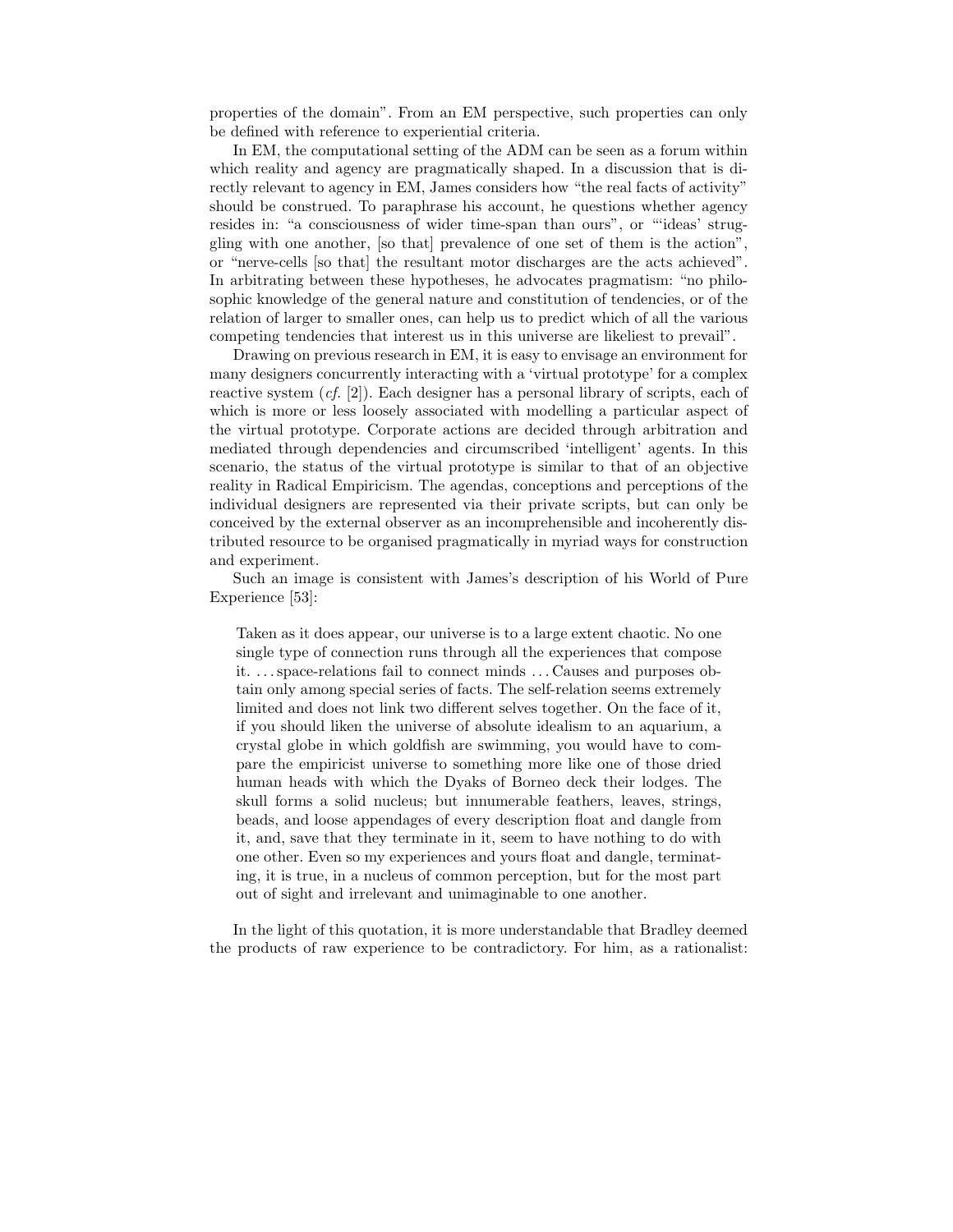"Truth . . . must be assumed 'consistent'. Immediate experience has to be broken into subjects and qualities, terms and relations, to be understood as truth at all." Inconsistency between the viewpoints of different designers may be explicable in logicist terms, but—as the above extract reveals—James also anticipated Minsky's concept of conflicting agency within one mind [61]. Perhaps, as Kirsh remarks in [55], it is simply old-fashioned and parochial to hope for a logic-based denotational semantics for distributed AI systems.

#### 4.4 Language from an EM Perspective

In Experiment and the Making of Meaning, Gooding writes:

Most received philosophies of science focus so exclusively on the literary world of representations that they cannot begin to address the philosophical problems arising from the interaction of these worlds: empirical access as a source of knowledge, meaning and reference, and, of course, realism.

Through its emphasis on first-person interaction with artefacts, EM is wellplaced to provide an experiential perspective complementary to the literary world of representations. To meet Gooding's challenge, it needs to do more than this: to explain the profound significance of language from within the framework of EM.

Language and learning in EM. The transition from first-person to thirdperson world in EM is associated with the empiricist perspective on learning set out in Box 3 (see [9]). As explained in [9], Box 3 is not intended to prescribe a learning process, but to indicate the nature of the empirical processes that construct a bridge from the realm of private experience to that of public knowledge. In Box 3, formal language is represented as relying upon the activities that are associated with the transition from first to second person, and from first to third. An informal account of how the use of language is related to other more primitive activities in Box 3 is given in [15]. This can be seen as parallel to the work of Turner [73] and Gooding [47] on what Quine terms "semantic ascent" [66].

A relevant perspective on language and computer-based modelling is given by Hirschheim al. [52], who consider the influence of philosophical paradigms on Information Systems Development (ISD). Following Burrell and Morgan [34], they identify four major paradigms that can be informally parametrised according to the stance they take on objectivism and subjectivism and on order and conflict. From the preceding discussion, it is apparent that EM does not respect this classification. That is to say, the products of EM can combine elements from any one of these quadrants, and EM activity can instigate transitions across any of these boundaries. In broad terms, however, concurrent engineering in EM originates in subjectivity and conflict (associated with *neohumanism*), and, like logicism, aspires to construct models that are ordered and objective (associated with *functionalism*).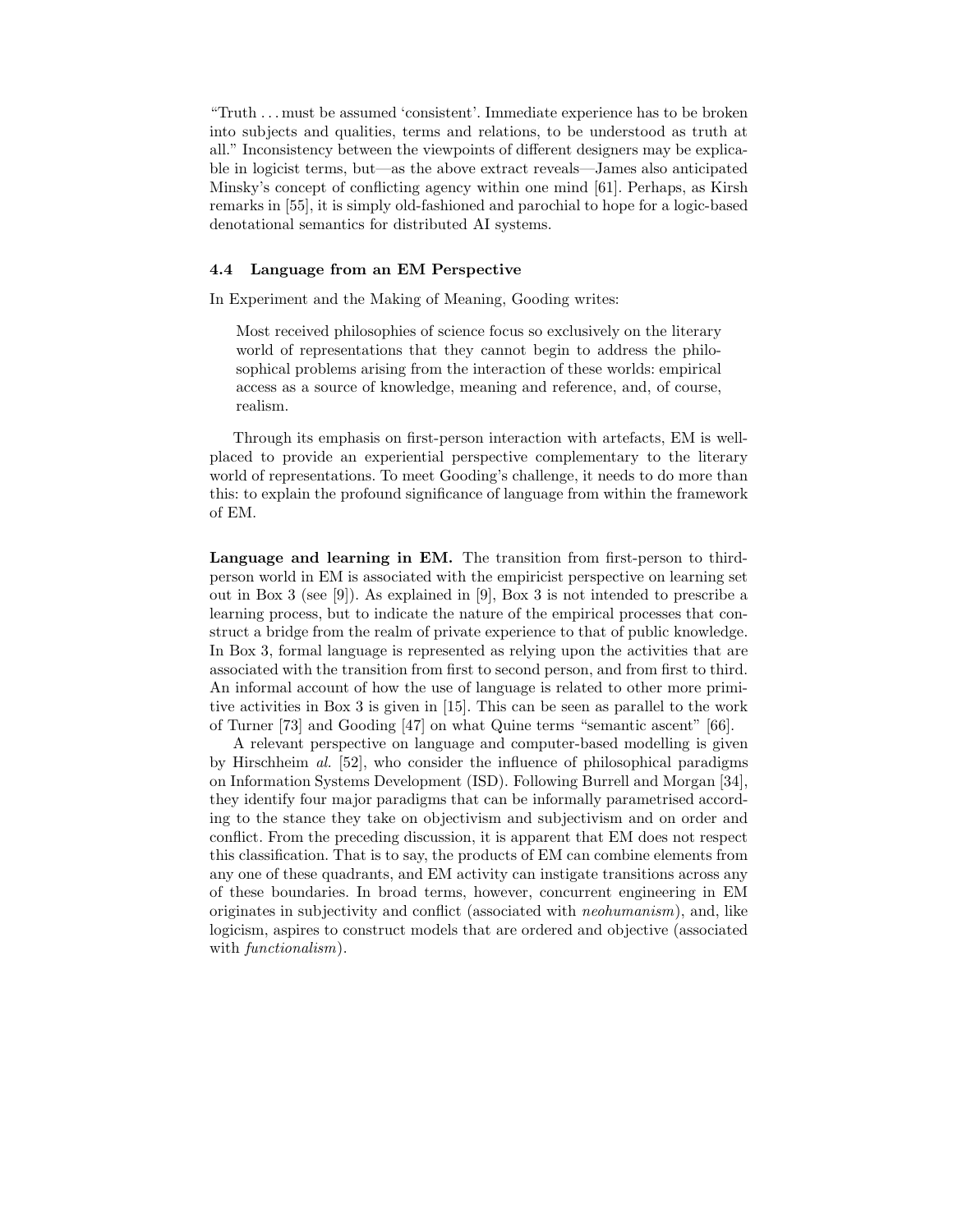private experience / empirical / experiential interaction with artefacts: identification of persistent features and contexts practical knowledge: correlations between artefacts, acquisition of skills identification of dependencies and postulation of independent agency identification of generic patterns of interaction and stimulus-response mechanisms non-verbal communication through interaction in a common environment phenomenological uses of language identification of common experience and objective knowledge symbolic representations and formal languages: public conventions for interpretation public knowledge / theoretical / formal

Box 3. An Empiricist Perspective on Learning

Traditional ISD has been centred on the functionalist paradigm. In so far as logicism is essentially suited to specifying models that are ordered and objective, modern trends away from functionalism are non-logicist in spirit. Functionalism is charged with "treating the social world as if it were the natural world". Where subjectivism is dominant, the primality of language is regarded as the only reality, whence reality is seen to be socially constructed.

In his construal of Faraday's scientific work [47], Gooding is concerned to account for both the scientist's interaction with others and with nature. For Gooding, an exclusively literary account of science can only be a caricature. In his view, modern philosophy of science "lacks a plausible theory of observation".

The principles of EM can be interpreted as inverting the priorities of functionalism, so as to "treat the natural world as if it were the social world". This cannot be seen as leading to socially constructed reality, since it gives interaction with artefacts such significance. In this respect, EM seems well-oriented towards Gooding's requirements, denying the primacy of language, and perhaps also offering prospects as a theory of observation.

In claiming that language is not primitive, EM is in the tradition of the research of Brooks ("Intelligence without Representation" [32]), Turner [73], and James [53]. It is a claim that is widely challenged by philosophers. The contemporary philosopher Bird's criticism of James expresses typical concerns [25]:

We are left ... with a puzzle about the role or sense of 'pure experience'. It is evidently of great importance in James's account, and yet also totally inarticulate.  $\ldots$  [cf.] Wittgenstein 'a nothing would do as well as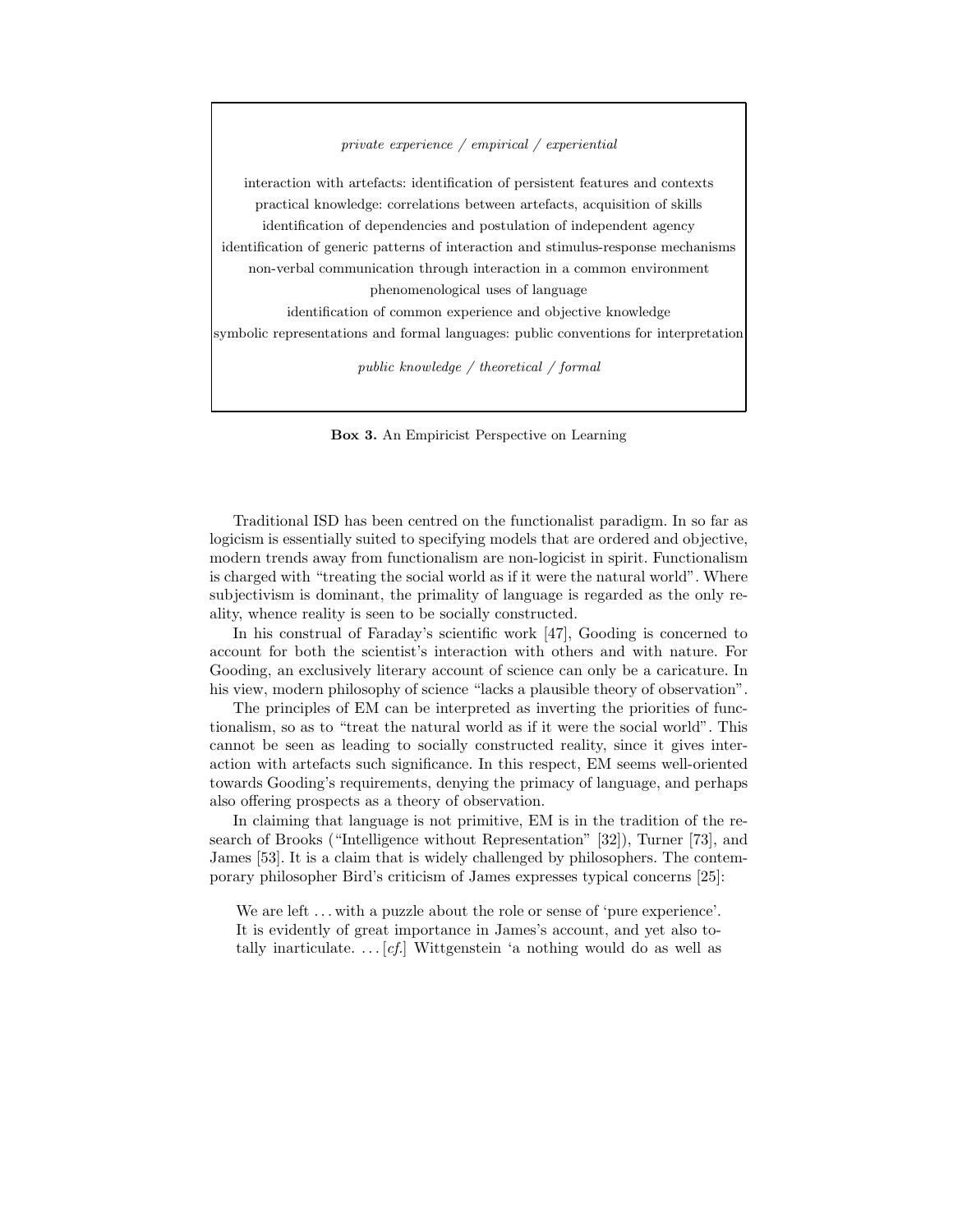something about which nothing can be said'. For James's pure experience has to be such that nothing can be said about it, if it is to fulfil the role for which it is cast. . . .Without some ability to characterise the experiences we have no means of determining their identity, and even no clear means of assessing James's central claim that we are presented with conjunctive relations in experience as well as atomic sensations.

EM is offered as a possible framework in which to address such concerns. The use of artefacts in representation can be seen as a variation on Brooks's theme of using the real world as its own model [32]. This is the device by which circumscription and commitment is avoided. Logicist representations presume circumscription and commitment; after this presumption, a different ontology prevails. Such models can be derived from EM artefacts in the interests of efficiency and optimisation, but only at the cost of restricting to a closed-world functionality.

As Gooding remarks, agency—in the sense represented by first-person agency in EM—is absent from a scientific theory. To use Smith's words [70], mathematical modelling is promiscuous in character—the semantics of a model is not influenced by what formal abstractions are used in its specification, be they objects, relations, functions or agents. A plausible argument can be made that whatever *specific* behaviour can be observed in an EM artefact can be realised using a conventional program, and that on this basis there is no fundamental ontological distinction to be made. The most significant issue here is that, because of its status as a construal, an EM artefact resembles a single point in a space of referents within what the modeller deems to be a semantic neighbourhood. The problems of formalising unbounded determinism [42] are also relevant: the fact that the outcome of 'choosing a positive integer' can always be realised post hoc by 'choosing a positive integer not greater than a specified bound' does not mean that there is no distinction to be made between these two modes of choice.

The semantics of language from the EM perspective. Turner's thesis that "parable precedes grammar" [73] argues for an experiential framework within which to interpret language. EM has many advantages over logicism as a foundational framework for exploring this thesis. Making connections between the primitive elements of EM and informal uses of language is a more profitable activity than trying to express EM in formal terms.

The first, second and third person perspectives of EM provide different viewpoints on language. In first-person EM, words, as represented by the variables in a definitive script, serve as identifiers for observables. This resembles the interpretation of language that was initially proposed by Wittgenstein, and subsequently rejected in favour of a more sophisticated theory. In second-person EM, words figure as references to variables that represent observables of mutual interest to agents. The interpretation of such observables is negotiated in one of two ways: within a concurrent system through the shaping of communication protocols between agents, and in the interaction between concurrent designers through social convention. Third-person EM is the province to which formal language refers.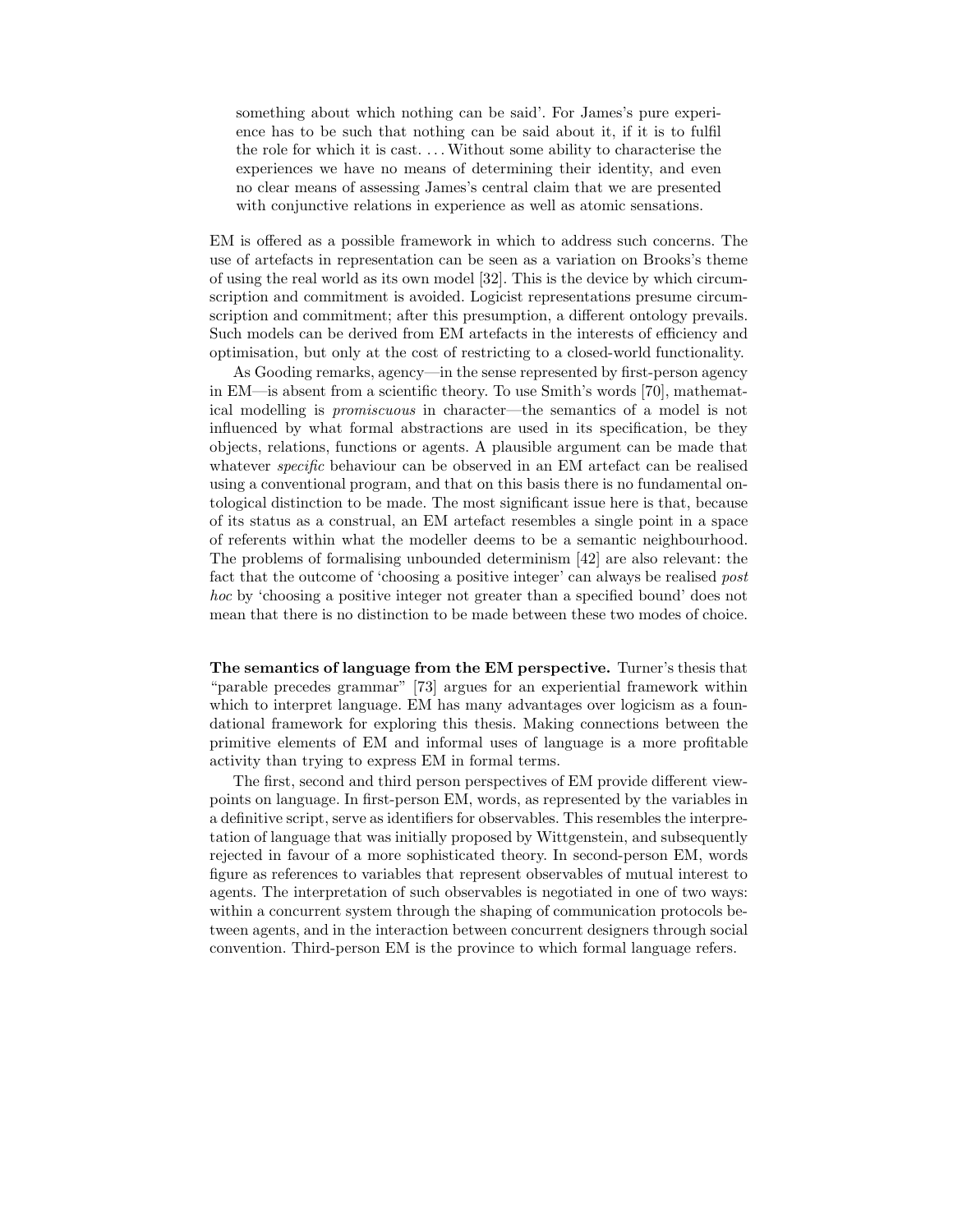In studying natural language semantics, it seems appropriate to recognise that one word can be viewed from all three perspectives. In this way, there appear to be natural bifurcations in the meaning of certain words. From a firstperson perspective, the word time can be used for timely ("now is the time for me to act"); from the third-person perspective, it refers to the objective time as on a clock. In the first-person, real means authentically experienced, and in the third-person objectively existing. In the first-person, state means present immediate context ("what a state I'm in!"), and in the third-person abstract point in preconceived pattern of activity ("once things get to this state, there's no escape").

From this viewpoint on language, it seems simplistic to assign discrete or narrow interpretations to words. Just as EM activity can migrate from personal, particular, and provisional worlds to the public, general and certain domain, so it seems can the meaning of a word. Turner's account of metaphor [74] begins with a private experience that involves the blending of two spaces. To the logicist [35], metaphor is expressed as a relationship between abstract structures that cannot necessarily be directly apprehended. To make psychological sense of the formal concept of metaphor, it is essential to trace its derivation from a private apprehension. EM supplies the appropriate context for this process.

The subtlety of the transformation of viewpoints that is characteristic of EM is not adequately represented by identifying first, second and third person perspectives. In developing EM in an engineering design context, it has been essential to stress the physical nature of the artefacts, and to invoke physical realisability in generalising classical foundations. This emphasis is consonant with Brooks's concern for engaging with physical devices in AI, and with Smith's thesis that "formality reduces to physical realisibility" [70]. But this is not all that is required to represent our experience; as Turner has argued in [73], blending is a process that of its essence operates in the literary mind, and first engages with the products of our personal imagination. In accounting for individual insights and skills, there may be no clear objective physical points of reference. It is in this spirit that EM activity shifts independently along the private-public, particular-general, provisional-certain axes. The meaning of words can likewise migrate freely within this space.

The very concepts of learning and intelligence are profoundly connected with this process of migration. This accounts for the difficulty in formalising concepts such as *agent* [58] and *metaphor* [35] in a way that accords them the status of fundamental concepts of AI. An agent manifests first as an object-like collection of observables with integrity; then as an object that appears to be associated with characteristic potential changes of state. In some circumstances, the behaviour of an agent can apparently be so successfully circumscribed that its effect on state can be captured in a mathematical model. In this context, the concept of agentas-object is hardly discriminating enough to be of interest, whilst that of 'totally circumscribed agent' forfeits the essential autonomy of agency. Yet, within an EM process, one and the same entity can migrate from one viewpoint to the other. What is more, in the migration process, it becomes essential to construe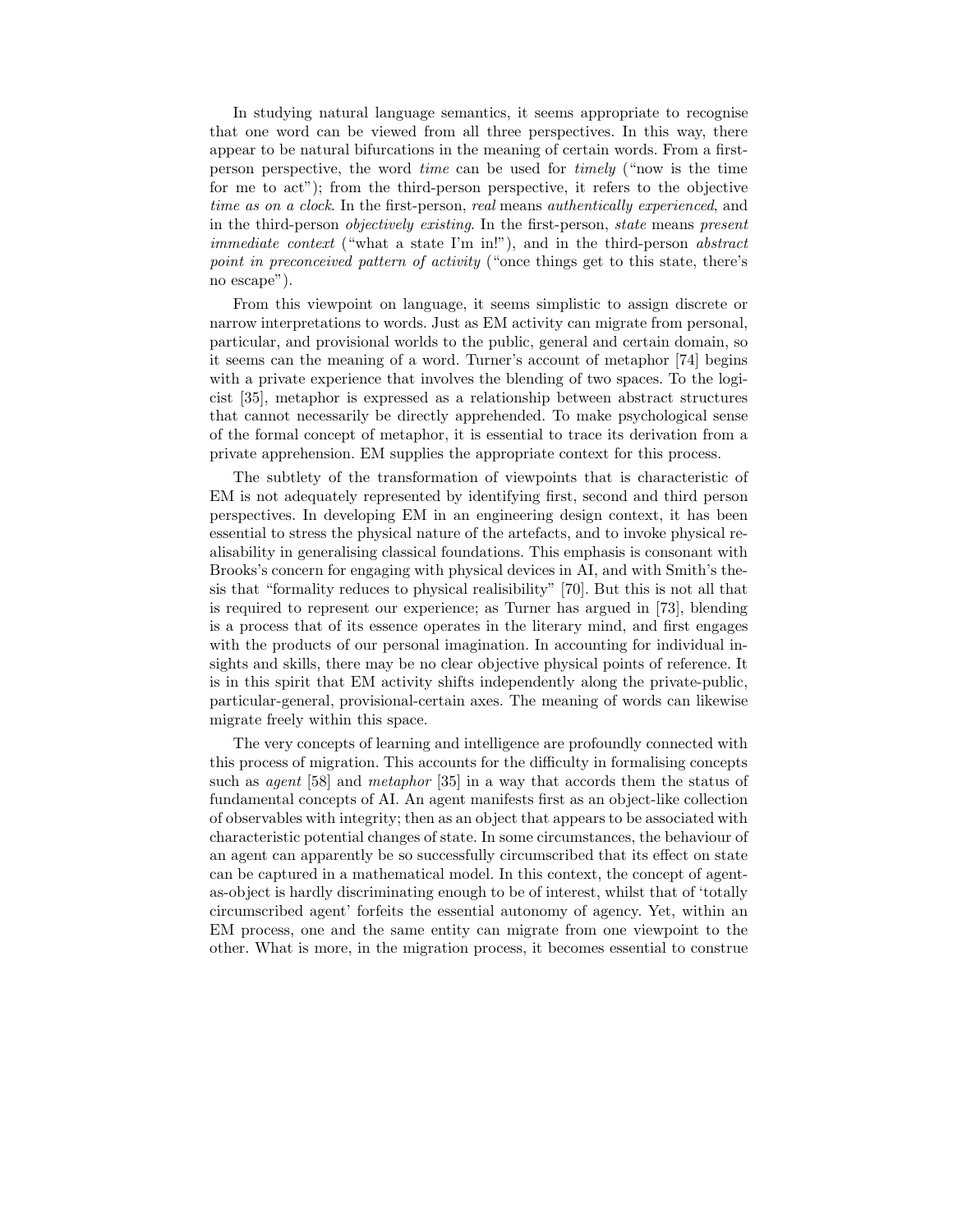the entity as an agent whose role can only be represented through recourse to first-person agency. To create the circumscribed closed world, it is essential to pass through the experimental realm.

## 5 Conclusion

Brooks has argued in [31, 32] that significant progress towards the principal goals of AI research—building intelligent systems and understanding intelligence demands a fundamental shift of perspective that rules out what is commonly understood to be a hybrid logicist / non-logicist approach. This paper endorses this view, contending that logicism relies upon relating the empirical and the rational in a way that bars access to the primitive elements of experience that inform intelligence. EM suggests a broader philosophical framework within which theories are associated with circumscribed and reliably occurring patterns of experience. The empirical processes that lead towards the identification and formulation of such theories surely require human intelligence. The application of such theories, taken in isolation, is associated with rule-based activity as divorced from human intelligence as the execution of a computer program. Intelligence itself lives and operates in experience that eludes and transcends theory.

## 6 Acknowledgments

I am much indebted to all the contributors to the Empirical Modelling Project, and to Dominic Gehring, Theodora Polenta and Patrick Sun in particular, for their valuable philosophical, theoretical and practical input. Most of all, I am indebted to Steve Russ, whose constructive criticism and ideas have been crucial in identifying the essential character of EM. I also wish to thank Mike Luck for several useful references and feedback. The idea of relating EM to first-, secondand third-person perspectives owes much to several workshop participants, notably Joseph Goguen, Kerstin Dautenhahn and Chrystopher Nehaniv. I have also been much encouraged and influenced by Mark Turner's exciting ideas on blending and the roots of language. I am especially grateful to the Programme Committee and the Workshop sponsors for their generous invitation and financial support.

## References

- 1. V. D. Adzhiev, W. M. Beynon, A. J. Cartwright, and Y. P. Yung. A computational model for multi-agent interaction in concurrent engineering. In Proc. CEEDA'94, pages 227–232. Bournemouth University, 1994.
- 2. V. D. Adzhiev, W. M. Beynon, A. J. Cartwright, and Y. P. Yung. A new computerbased tool for conceptual design. In Proc. Workshop Computer Tools for Conceptual Design. University of Lancaster, 1994.
- 3. V.D. Adzhiev and A. Rikhlinsky. The LSD engine. Technical report, Moscow Engineering Physics Institute, 1997.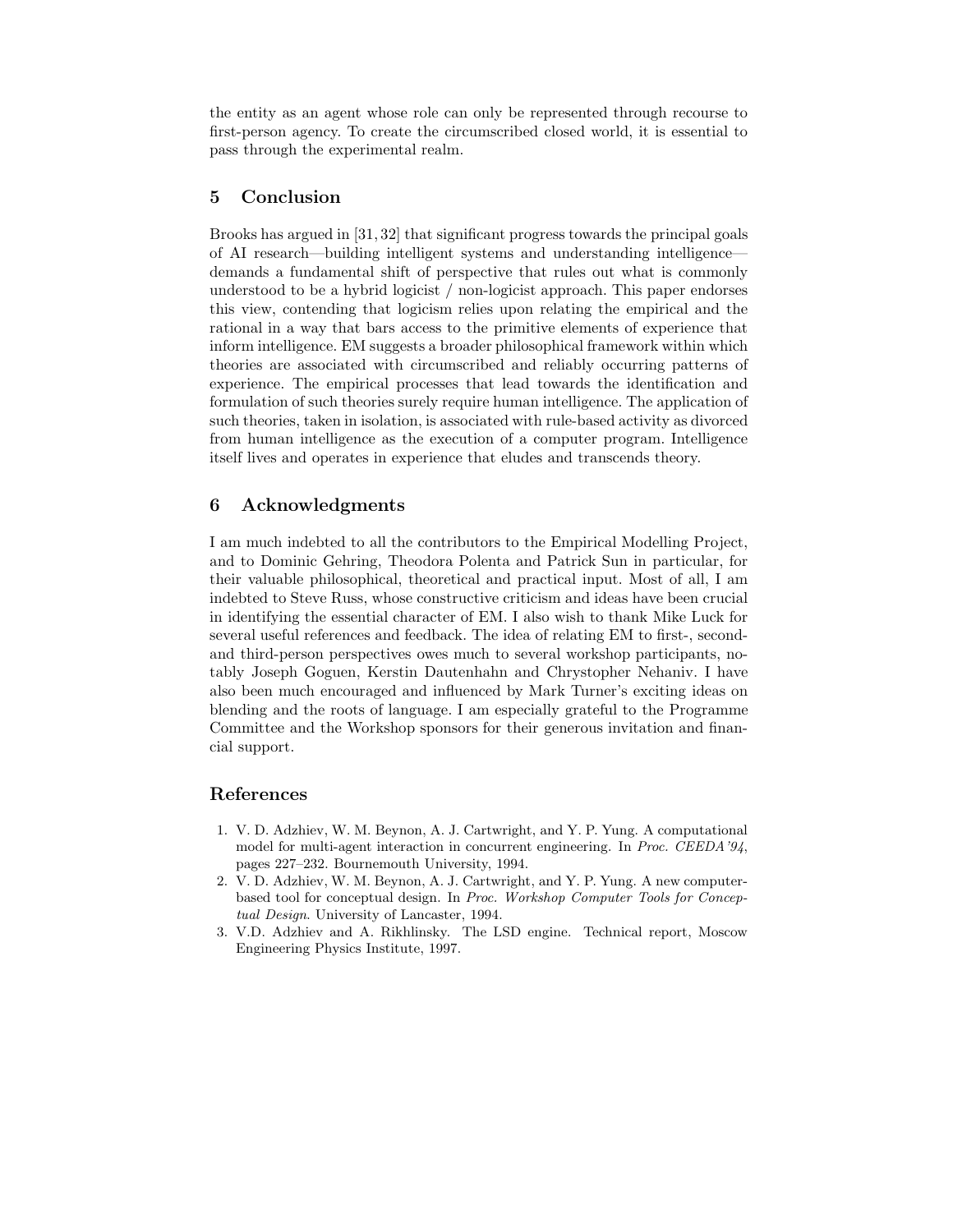- 4. J. A. Allderidge, W. M. Beynon, R. I. Cartwright, and Y. P. Yung. Enabling technologies for empirical modelling in graphics. Research Report 329, Department of Computer Science, University of Warwick, 1997.
- 5. M.D. Atkinson and et al. The object-oriented database manifesto. In Proc Int Conf on Deductive and Object-Oriented Databases, pages 40–57, 1989.
- 6. J. Backus. Can programming be liberated from the Von Neumann style? Communications of the ACM, 21(8):613–641, 1978.
- 7. W. M. Beynon. Programming principles for the semantics of the semantics of programs. Research Report 205, Department of Computer Science, University of Warwick, February 1992.
- 8. W. M. Beynon. Agent-oriented modelling and the explanation of behaviour. In Proc. International Workshop Shape Modelling Parallelism, Interactivity and Applications. University of Aizu, Japan, September 1994.
- 9. W. M. Beynon. Empirical modelling for educational technology. In Proc Cognitive Technology '97, IEEE, pages 54–68, 1997.
- 10. W. M. Beynon. Modelling state in mind and machine. Research Report 337, Department of Computer Science, University of Warwick, 1998.
- 11. W. M. Beynon, A. J. Cartwright, and Y. P. Yung. Databases from an agent-oriented perspective. Research Report 278, Department of Computer Science, University of Warwick, January 1994.
- 12. W. M. Beynon and R. I. Cartwright. Empirical modelling principles for cognitive artefacts. In Proc. IEE Colloquium: Design Systems with Users in Mind: The Role of Cognitive Artefacts, December 1995.
- 13. W. M. Beynon and R. I. Cartwright. Empirical modelling principles in application development for the disabled. In Proc. IEE Colloquium Computers in the Service of Mankind: Helping the Disabled, March 1997.
- 14. W. M. Beynon and M. S. Joy. Computer programming for noughts and crosses: New frontiers. In Proc. PPIG94, pages 27–37. Open University, January 1994.
- 15. W. M. Beynon, P. E. Ness, and S. Russ. Worlds before and beyond words. Research Report 331, Department of Computer Science, University of Warwick, 1995.
- 16. W. M. Beynon, M. T. Norris, R. A. Orr, and M. D. Slade. Definitive specification of concurrent systems. In Proc. UKIT 1990, IEE Conference Publications 316, pages 52–57, 1990.
- 17. W. M. Beynon, M.T. Norris, S.B. Russ, M.D. Slade, Y. P. Yung, and Y.W. Yung. Software construction using definitions: An illustrative example. Research Report 147, Department of Computer Science, University of Warwick, September 1989.
- 18. W. M. Beynon and S. Russ. Empirical modelling for requirements. Research Report 277, Department of Computer Science, University of Warwick, September 1994.
- 19. W. M. Beynon and S. B. Russ. Variables in mathematics and computer science. Research Report 141, Department of Computer Science, University of Warwick, 1989.
- 20. W. M. Beynon and S. B. Russ. The interpretation of states: a new foundation for computation? Technical report, University of Warwick, February 1992.
- 21. W. M. Beynon, M. D. Slade, and Y. W. Yung. Parallel computation in definitive models. In Proc. CONPAR88, pages 359–367, June 1988.
- 22. W. M. Beynon and Y. P. Yung. Definitive interfaces as a visualization mechanism. In Proc. GI90, pages 285–292, 1990.
- 23. W. M. Beynon and Y. W. Yung. Implementing a definitive notation for interactive graphics. In New Trends in Computer Graphics, pages 456–468. Springer-Verlag, 1988. also University of Warwick Computer Science Research Report 111.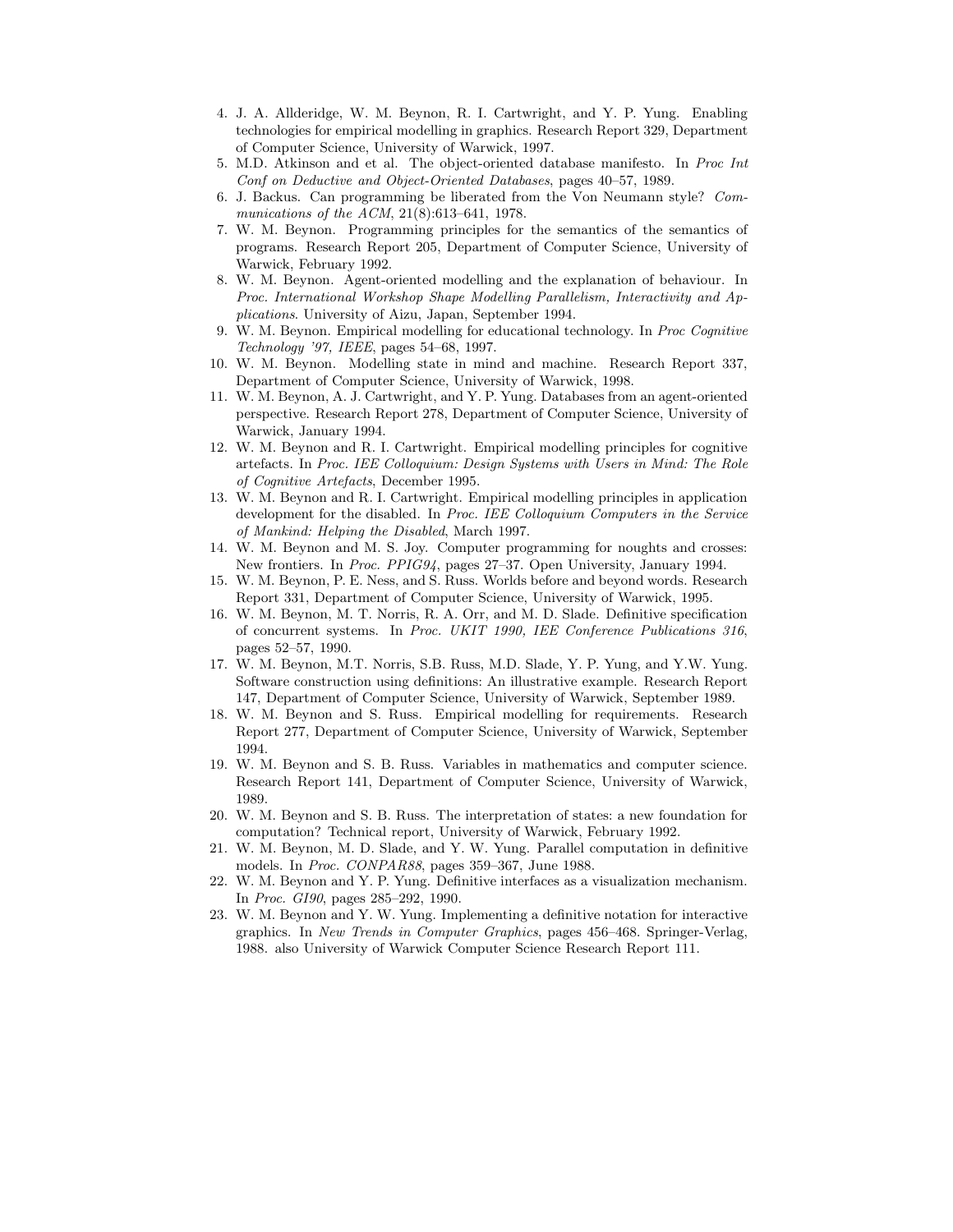- 24. W.M. Beynon. Definitive notations for interaction. In Proc. HCI'85. Cambridge University Press, 1985.
- 25. G. Bird. William James. Routledge and Kegan Paul, 1986.
- 26. G. Birtwistle and et al. Simula Begin. Chartwell-Bratt, 1979.
- 27. F.H. Bradley. Appearance and Reality. Oxford University Press, 9th edition, 1930.
- 28. P. Brödner. The two cultures in engineering. In Skill, Technology and Enlightenment, pages 249–260. Springer-Verlag, 1995.
- 29. F. P. Brooks. No silver bullet: Essence and accidents of software engineering. IEEE Computer, 20(4):10–19, 1987.
- 30. F. P. Brooks. The Mythical Man-Month Revisited: Essays on Software Engineering. Addison-Wesley, 1995.
- 31. R. A. Brooks. Intelligence without reason. In Proc. IJCAI-91, pages 569–595, 1991.
- 32. R. A. Brooks. Intelligence without representation. Artificial Intelligence, 47:139– 159, 1991.
- 33. A. W. Brown. Object-oriented Databases: Applications in Software Engineering. McGraw-Hill, 1991.
- 34. G. Burrell and G. Morgan. Sociological Paradigms and Organizational Analysis. Heinemann, London, 1979.
- 35. J.A. Campbell and J. Wolstencroft. Structure and significance of analogical reasoning. AI in Medicine, 8(2):103–118, 1996.
- 36. K. M. Chandy and J. Misra. Parallel Program Design: a Foundation. Addison-Wesley, 1988.
- 37. E. F. Codd. The relational model for large shared data banks. Communications of the ACM, 13(6):377–387, 1970.
- 38. J. Cohen and I. Stewart. The Collapse of Chaos: Finding Simplicity in a Complex World. Viking Penguin, 1994.
- 39. C. J. Date and H. Darwen. The third database manifesto. Databse Programming and Design, 8(1), 1995.
- 40. S.V. Denneheuvel. Constraint-solving on Database Systems: Design and Implementation of the Rule Language RL/1. CWI Amsterdam, 1991.
- 41. P. Denning and et al. Computing as a discipline. Communications of the ACM, 32(1):9–23, 1989.
- 42. E.W. Dijkstra. A Discipline of Programming. Prentice Hall, 1976.
- 43. H.L. Dreyfus. What Computers Still Can't Do: A Critique of Artificial Reason. MIT press, 1992.
- 44. K. Forbus, D.Gentner, A.B. Markman, and R.W. Ferguson. Analogy just looks like level perception: Why a domain-general approach to analogical mapping is right. Journal of Experimental and Theoretical Artificial Intelligence, 10(2):231– 257, 1998.
- 45. D. K. Gehring, Y. P. Yung, R. I. Cartwright, W. M. Beynon, and A. J. Cartwright. Higher-order constructs for interactive graphics. In Proc. Eurographics UK Chapter, 14th Annual Conference, pages 179–192, 1996.
- 46. D. Gentner. Structure-mapping:a theoretical framework for analogy. Cognitive Science, 3:155–170, 1983.
- 47. D. Gooding. Experiment and the Making of Meaning. Kluwer, 1990.
- 48. I. Hacking. Representing and Intervening: Introductory Topics in the Philosophy of Natural Science. Cambridge University Press, 1983.
- 49. D. Harel. On visual formalisms.  $ACM \, \textit{Comms.}$ , pages  $514 530$ , May 1988.
- 50. D. Harel. Biting the silver bullet: Towards a brighter future for software development. IEEE Computer, January 1992.